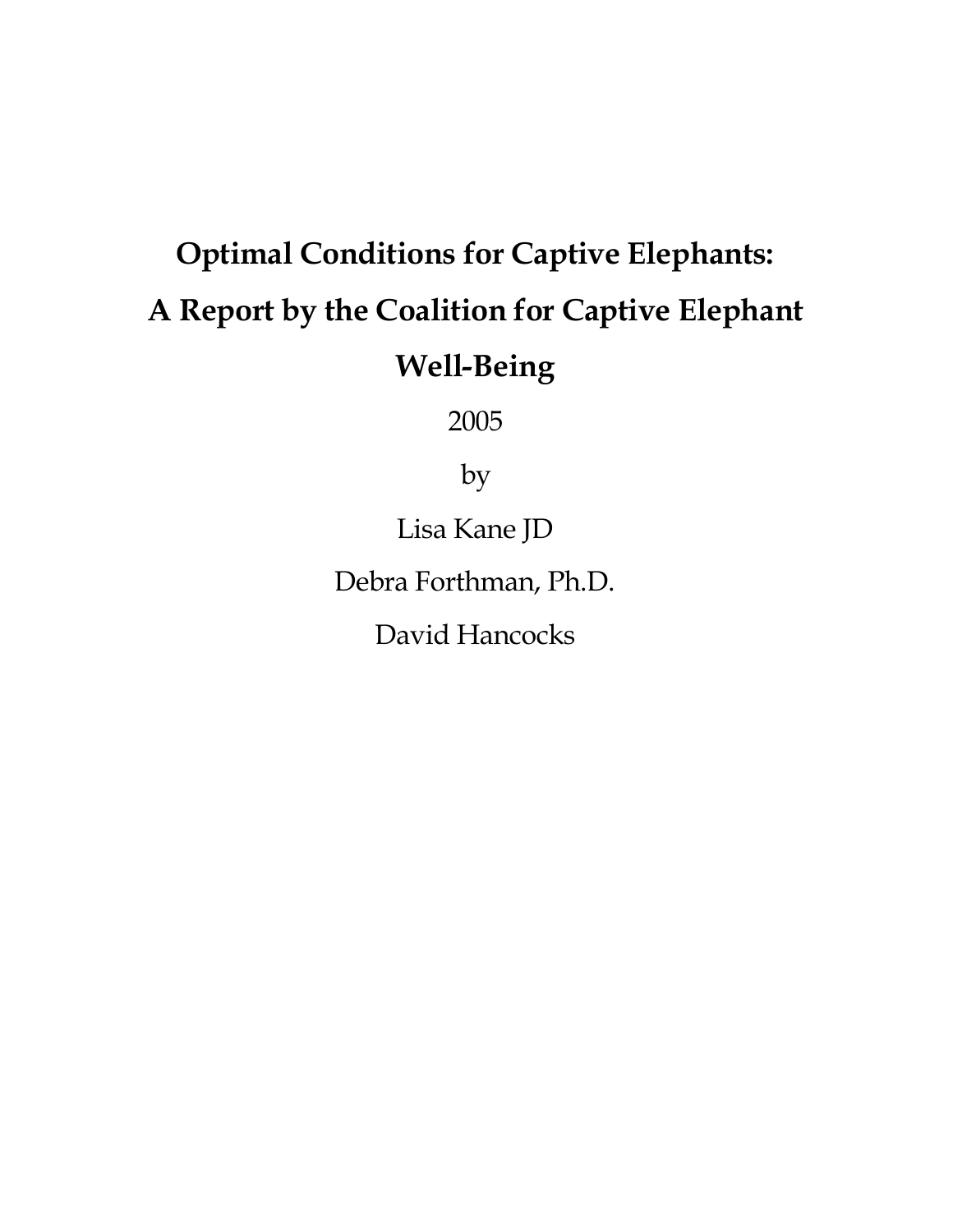Copyright 2005 Lisa Kane, JD, Debra Forthman, Ph.D., and David Hancocks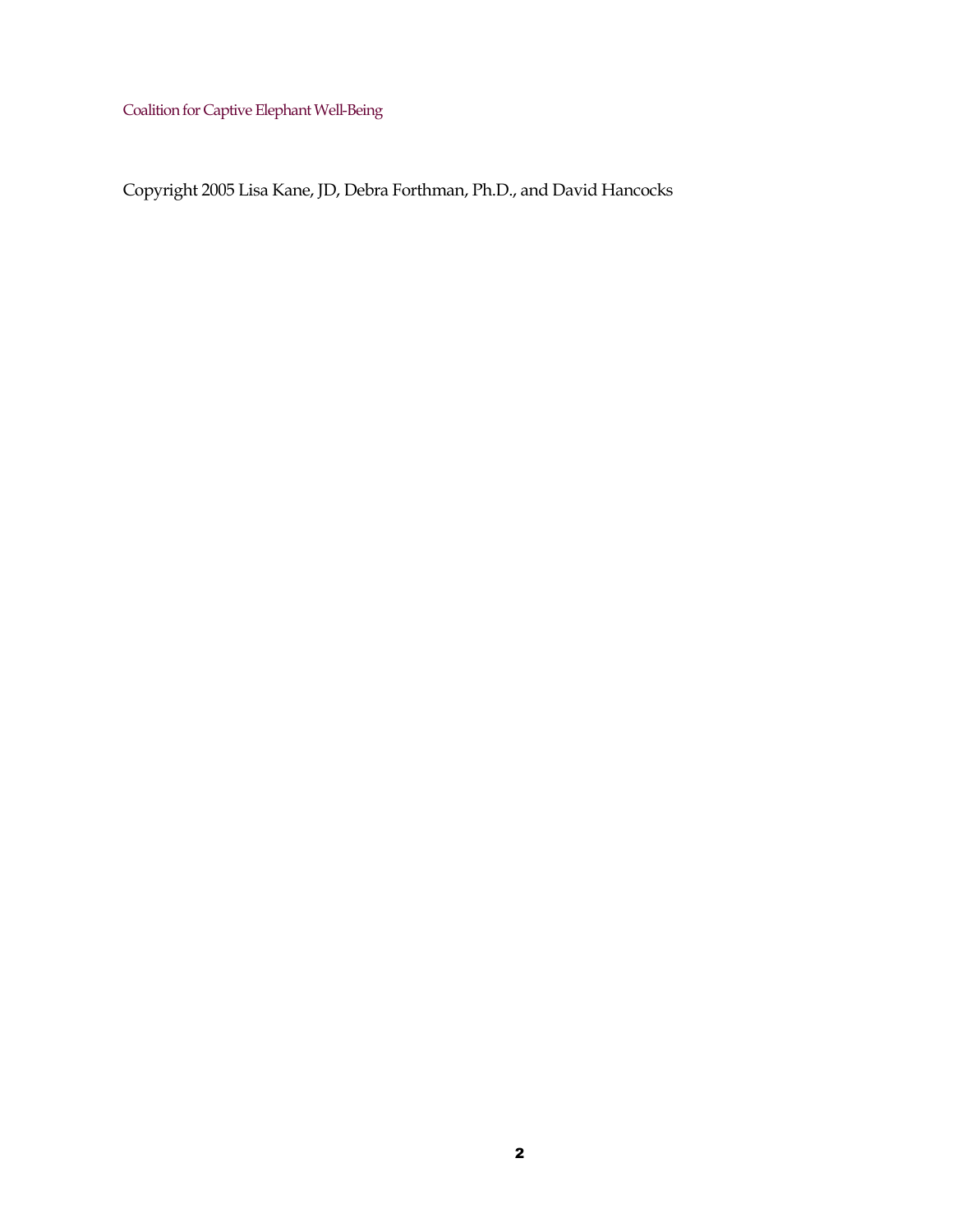## **Table of Contents**

| 4.4 Waldau's approach--assessing captive elephant welfare in light of key individual characteristics and |     |
|----------------------------------------------------------------------------------------------------------|-----|
|                                                                                                          |     |
|                                                                                                          |     |
|                                                                                                          |     |
|                                                                                                          |     |
| 4.9. Optimal conditions of captivity - Hediger's perspective on the captive environment and Eisenberg's  |     |
|                                                                                                          |     |
|                                                                                                          |     |
| 4.12. Physical variables                                                                                 | .21 |
|                                                                                                          |     |
|                                                                                                          |     |
|                                                                                                          |     |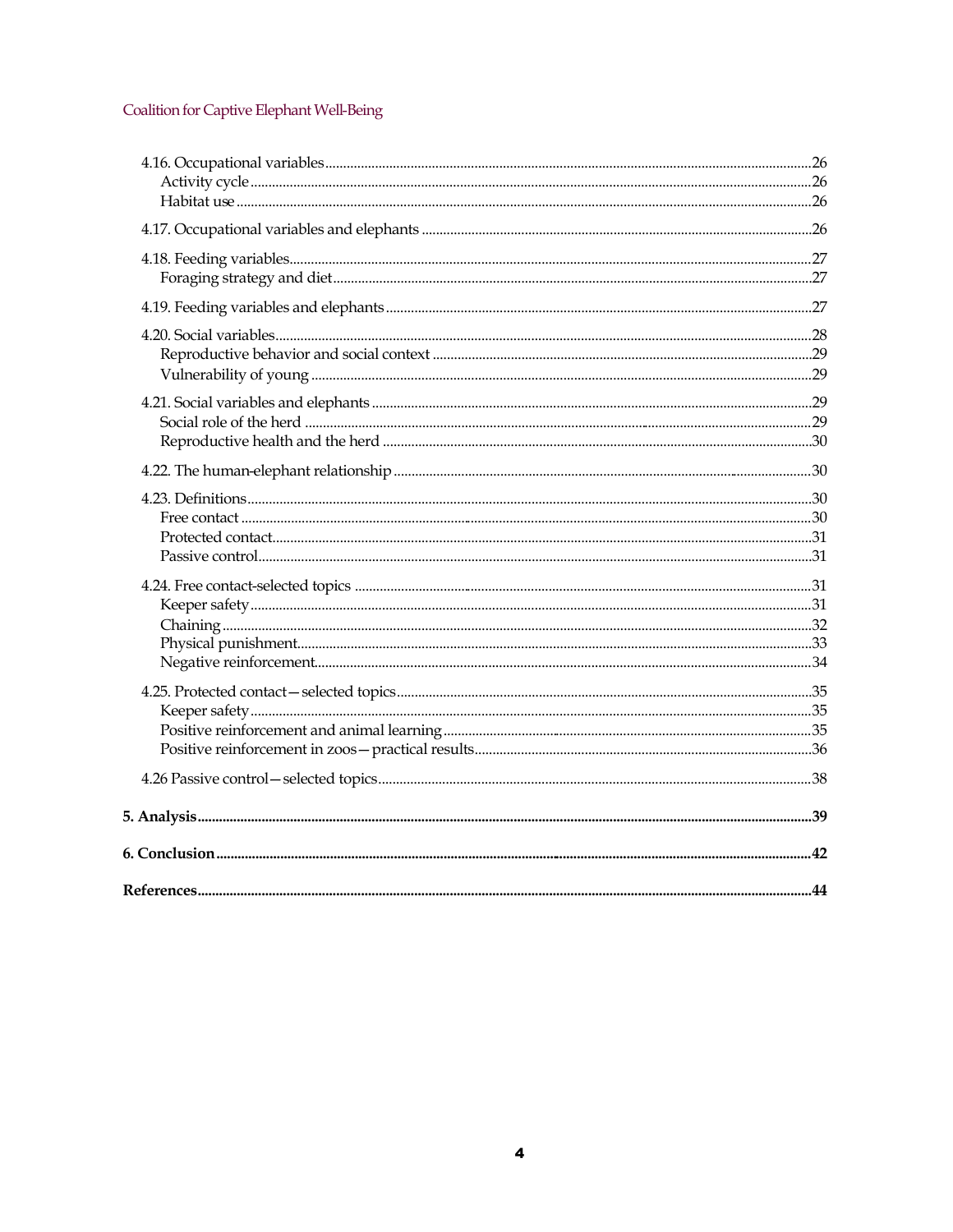## <span id="page-4-0"></span>Preface

The Coalition for Captive Elephant Well-Being is composed of zoo professionals, animal behavior experts, field, laboratory and academic scientists and legal specialists. We came together in recognition of an urgent need to articulate a comprehensive set of standards and best practices grounded in current scientific evidence. We also recognize the need to state clearly the value judgments informing such standards.

Open, intelligent and fruitful debate over the management of captive elephants can only be conducted with a clear articulation of the science and values that constitute a basis for definitions, protocols and standards being promoted. Worthwhile progress in captive elephant management depends on such a debate.

## <span id="page-4-1"></span>Acknowledgments

The Coalition wishes to express its most sincere gratitude to Gary Fink and Lisa Collins. This project would have been impossible without their generous, unstinting support.

We also wish to thank all those who were significantly involved in the creation, critical review, revision, and editing of Coalition documents, including Robert Atkinson, Ph.D., Colleen Kinzley, Gail Laule, M.A., Ellen Leach, Dan Maloney, Laura Maloney, M.B.A., Anita Schanberger, Margaret Whittaker, Jeff Williamson, and Kevin Wright, DVM.

This study is dedicated to Iain Douglas-Hamilton, Cynthia Moss, Joyce Poole, Ph.D., and Katy Payne. Their unsurpassed devotion to the well-being of elephants everywhere is a constant source of encouragement and hope.

## <span id="page-4-2"></span>**Caveats**

Minimal research measuring captive elephants' welfare and behavioral issues has been conducted in North America. Most of the studies cited here and in support of specific model Best Practices were conducted with laboratory animals. Where scientific evidence in various situations suggests a range of measurable results from no distress to acute distress and where there are no definitive elephant studies, we have chosen to rely on studies of other animals until scientific studies directly related to captive elephants demonstrate the absence of distress in the relevant situation.

It is outside the scope of the Coalition's mission to address the destructive impact of human activity on free-ranging elephant populations evident throughout most of Asia and Africa. Nevertheless, we are mindful of the daily hardship and danger free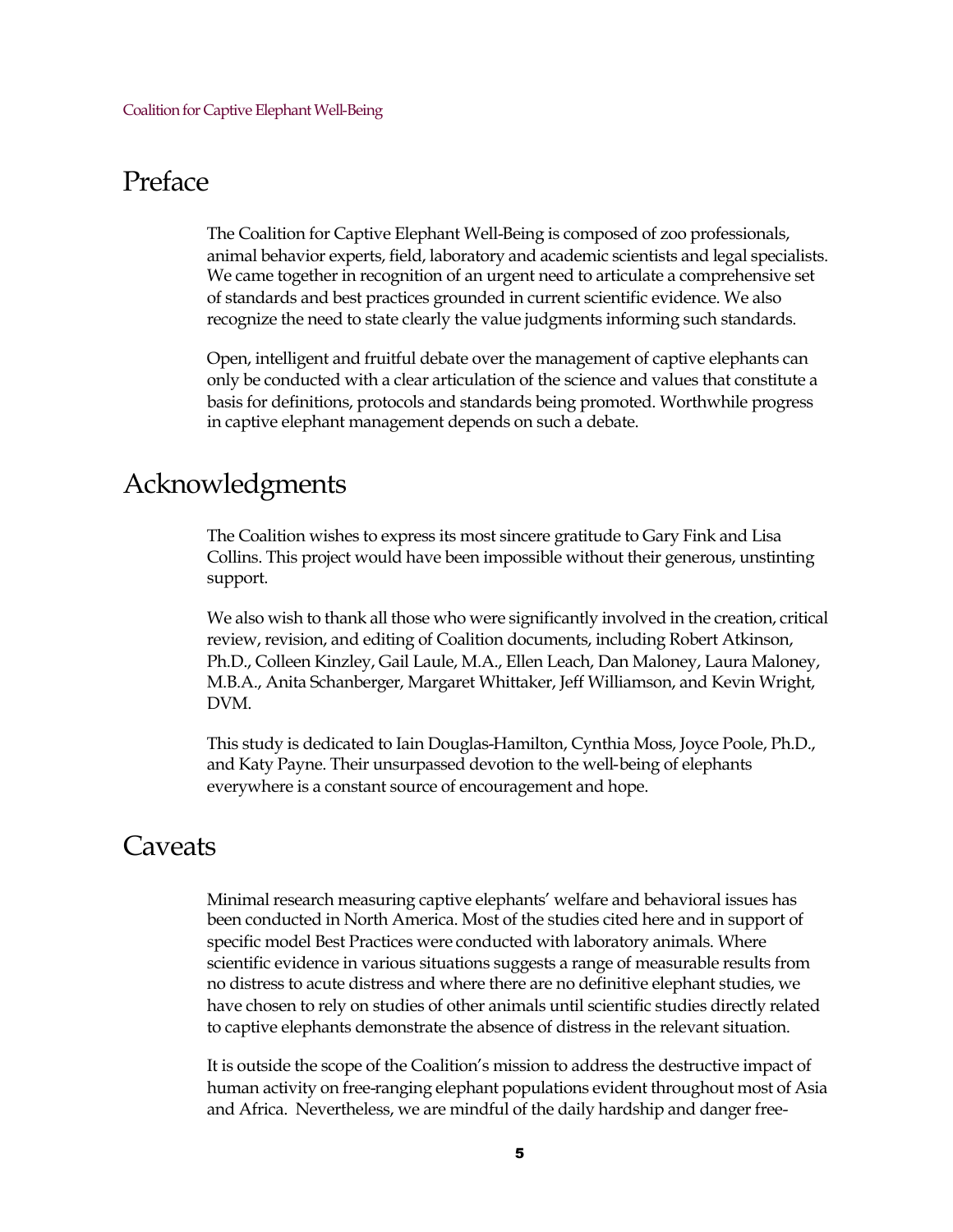ranging elephants' face. Their plight is often desperate—either due to degraded environments into which they are pushed or the lethal consequences of competing with humans for space and other resources. The existence of such desperate circumstances does not affect the accuracy of the scientific evidence underlying this document. If anything, their struggle in the wild makes the Coalition's quest to preserve their lives and history all the more urgent.

The Coalition takes no position on the value of exhibiting captive elephants. It is outside the scope of this paper.

We understand that theoretical and empirical research are distinct. We believe that both forms of literature are useful in determining the nature of optimal conditions of captivity for elephants. In this document, we examine and rely on the theoretical work of Paul Waldau, Heini Hediger, John Eisenberg and Debra Forthman. While they are certainly not the only contributors to this field, we believe their models and analytic approaches to thinking about captive wildlife in general and elephants in particular are helpful. Viewed together, their works offer a unifying framework into which to fit the important elements of husbandry and management of captive elephants. The scope and thoroughness of their thinking allows us to make reasonable judgments about optimal conditions where no evidence exists at the present time. Finally, their visions free us from the conventions of traditional industry practices.

## <span id="page-5-0"></span>The Authors

Lisa Kane, JD, a practicing attorney, began her legal career as counsel to the Wisconsin Department of Agriculture, specializing in animal health and meat inspection issues. She presently serves on a panel of elephant welfare experts advising University of Bristol researchers charged with investigating zoo elephant welfare in the United Kingdom and Ireland.

Debra Forthman, Ph.D., is an Animal Behavior Society Certified Applied Animal Behaviorist and former director of Field Conservation at Zoo Atlanta. She is presently a Senior Research Fellow at Georgia Institute of Technology and President of Animal Behavior Consulting Services, Inc. She is the author of numerous articles and book chapters addressing animal behavior.

David Hancocks is an architect and former director of Woodland Park Zoo, Seattle, Arizona-Sonora Desert Museum, Tucson, and Werribee Open Range Zoo, Victoria, Australia. He is the author of numerous books and articles advocating zoo naturalism.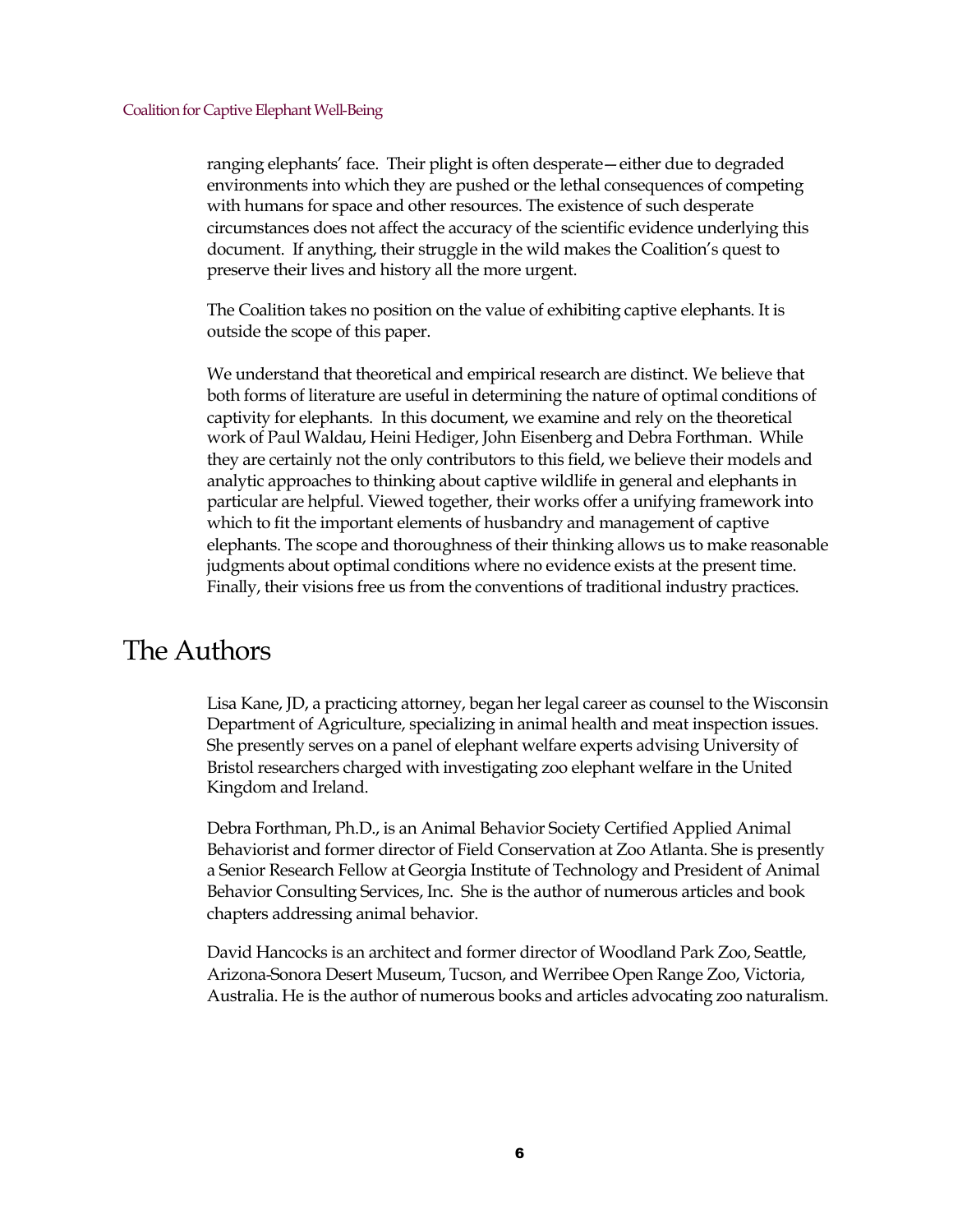## <span id="page-6-0"></span>1. Introduction

As of September 2004, American Zoo and Aquarium Association (AZA) accredited institutions held 133 African elephants scattered throughout the country at member institutions in groups of unrelated individuals. Approximately 148 Asian elephants are held in similar circumstances at AZA zoos (Keele 2004). The most notable result of captive elephants' flagship status in zoos is the zoo community's commitment to breeding reproductively viable animals and to importing elephants from the wild. In short, there is reason to believe that elephants will be exhibited in zoos throughout North America for many years to come.

To date, no comprehensive evidence-based context for developing standards of care has been reported in the literature. In addition, current AZA elephant management standards are minimal; and, in the authors' opinion, are generally not supported by current scientific evidence.

This analytic framework is intended to provide a different vision—an evidence-based foundation for model best practices for use by the zoo industry, non-zoo institutions such as sanctuaries, and government agencies that license or otherwise oversee such institutions. This project is driven by two major assumptions: (1) captive elephants are most likely to flourish in an environment that provides conditions promoting speciesappropriate behavior as revealed by the species' natural history; and (2) a training regime predicated on positive reinforcement and respect for the animal's autonomy is best suited to enhancing the lives of captive elephants and providing for their psychological well-being.

## <span id="page-6-1"></span>2. Scope

This document reviews and analyzes the present state of scientific knowledge of elephant behavior in the wild, identifies critical elements of an optimal captive environment that might encourage the expression of natural elephant behavior when welfare is a prime consideration.

The document also analyzes in detail one aspect of the captive elephant environment—the human-elephant relationship. The document describes three management systems in use: free contact, protected contact, and passive control. We identify the tools, techniques and consequences to animal welfare and keeper safety associated with each system. This section of the study also discusses the unique properties of positive reinforcement training to promote captive elephant welfare in contemporary American zoo facilities.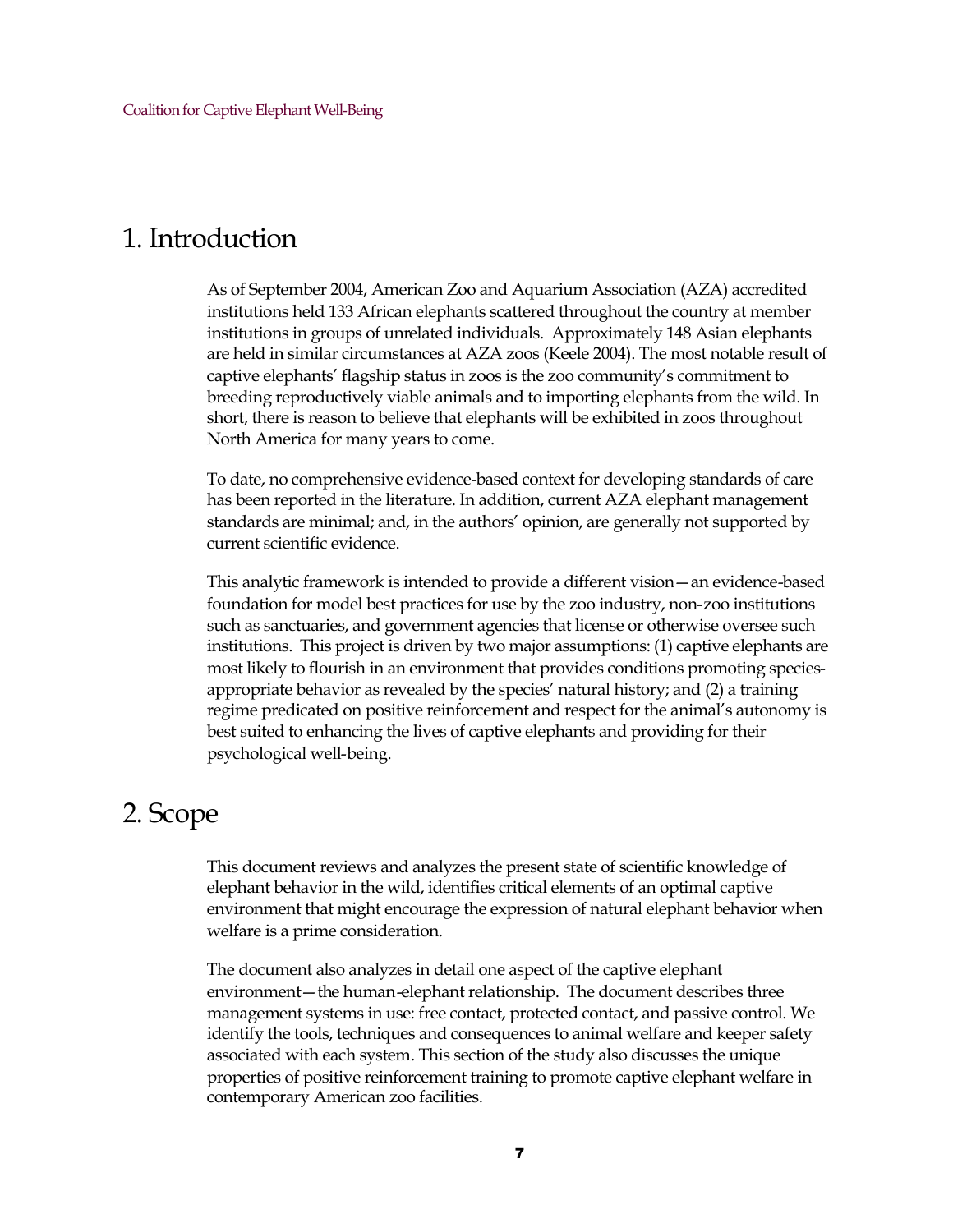## <span id="page-7-0"></span>3. Assumptions

The Coalition's "Best Practices for Care and Well-Being of Captive Elephants" rests on four assumptions:

- 1. Captive elephants should be managed as unique individuals as well as members of their respective populations.
- 2. Captive environmental design, whether zoo exhibit, sanctuary or any other built environment that encloses and restrains elephants should emphasize the needs that an elephant "itself perceives to be important" (Mench and Kreger 1996, 13).
- 3. Zoos and sanctuaries should provide their captive elephants "optimal conditions" of confinement predicated on the critical elements of the species' natural history and elephants' key individual characteristics (Hancocks 1996; Coe 2003).
- 4. Captive elephant management best practices should incorporate training principles that maximize captive elephants' learning, autonomy and competence, minimize their experience of unnecessary pain or distress and maximize keeper safety.

## <span id="page-7-1"></span>4. Discussion

## <span id="page-7-2"></span>4.1 Assessing elephant welfare in zoos—an overview

Animal welfare is a function of a constellation of variables, "including behavior, health, reproduction, and longevity" (Laule 2003, 969). Zoos undoubtedly deliver timely and appropriate veterinary care. Still, captive elephants' reproductive success appears low when compared to elephants in the wild (Moss 1988; Taylor and Poole 1998; Olson and Wiese 2000; Wiese 2000; Rees 2003). Further, the longevity of zoo elephants is not better, even under the most favorable statistical assumptions, than that of free-ranging elephants (Wiese and Willis 2004). This is true even though zoo elephants are protected, for example, from the two main causes of early death in freeranging African elephant populations: drought and human predation (Moss 1988).

Setting longevity and reproductive rates aside for the moment, the most significant distinction on a daily basis between the lives of free-ranging elephants and their cousins in captivity is the virtual absence of opportunity for zoo elephants to engage in the repertoire of natural behaviors—social, occupational, feeding and migratory normal to their species (Clubb and Mason in press). As Desmond (1994, 19) suggested a decade ago, "*pursuit of enhanced animal welfare depends on assessing our efforts in terms*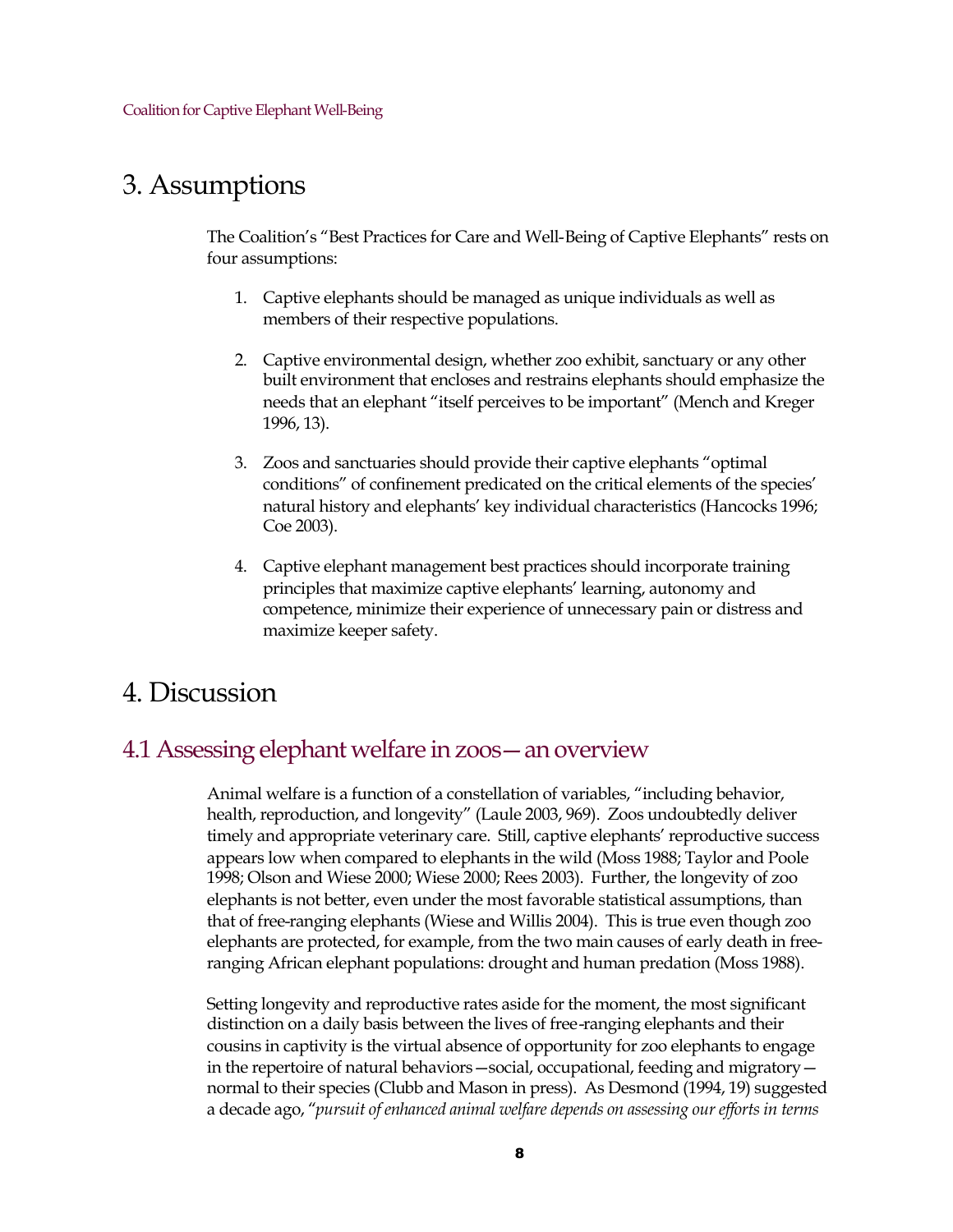*of the animal's behavior."* In other words, the delivery of optimal care in captivity would be reflected in captive populations of elephants exhibiting a full range of natural behaviors.

Under Desmond's measure, zoos are not providing optimal welfare for the elephants in their care. The reality of zoo life for many elephants is one of confinement with one or two unrelated individuals in a "spatially limited" environment that is "sterile and unchanging, in comparison to the wild" (Laule 2003, 969). Virtually all captive elephants are denied natural family groups. It comes as no surprise that few zoo elephants in captivity are socially or reproductively competent when compared to their wild counterparts (Rees 2001).

### <span id="page-8-0"></span>4.2 Zoo management models

Seidensticker and Doherty (1996) provide a useful schema for thinking about animal welfare and management in zoos. They describe four approaches:

- A. The "zoo exhibit" animal management model is summarized by the phrase, "Zoos are for people." This model encompasses today's zoos that, like their 19th century counterparts, display animals for close inspection by zoo visitors and use their animals in shows and for rides.
- B. The "medical" management model emphasizes direct human technological intervention to help animals in captivity remain healthy. It focuses on fixing animals so that they can adjust to conditions of confinement rather than adjusting the conditions of confinement.
- C. The "ethological" model is summarized as "Zoos are for wild animals that move and do things." This model is based on the notion that zoo animals should be managed so that their lives differ as little from those of their wild conspecifics as possible.
- D. The "humane" animal management model assumes zoos are welfare states responsible for the care of individual animals from cradle to grave. This model is unconcerned with the zoo visitor and with animal species or populations as a whole. This model is sympathetic to many aspects of the "ethological" model, but not to any ethologically related practices that might be perceived as potentially injurious or stressful to individual animals. The humane animal management model dictates that animals can choose whether they want to be on exhibit or off, a choice that confounds exhibition strategies.

From a functional point of view, applied behavioral conditioning including positive reinforcement can serve the goals of any and all four approaches to animal management and welfare in zoos.

We believe a balance of the best features of the third and fourth approaches is most likely to result in a humane and effective management philosophy and the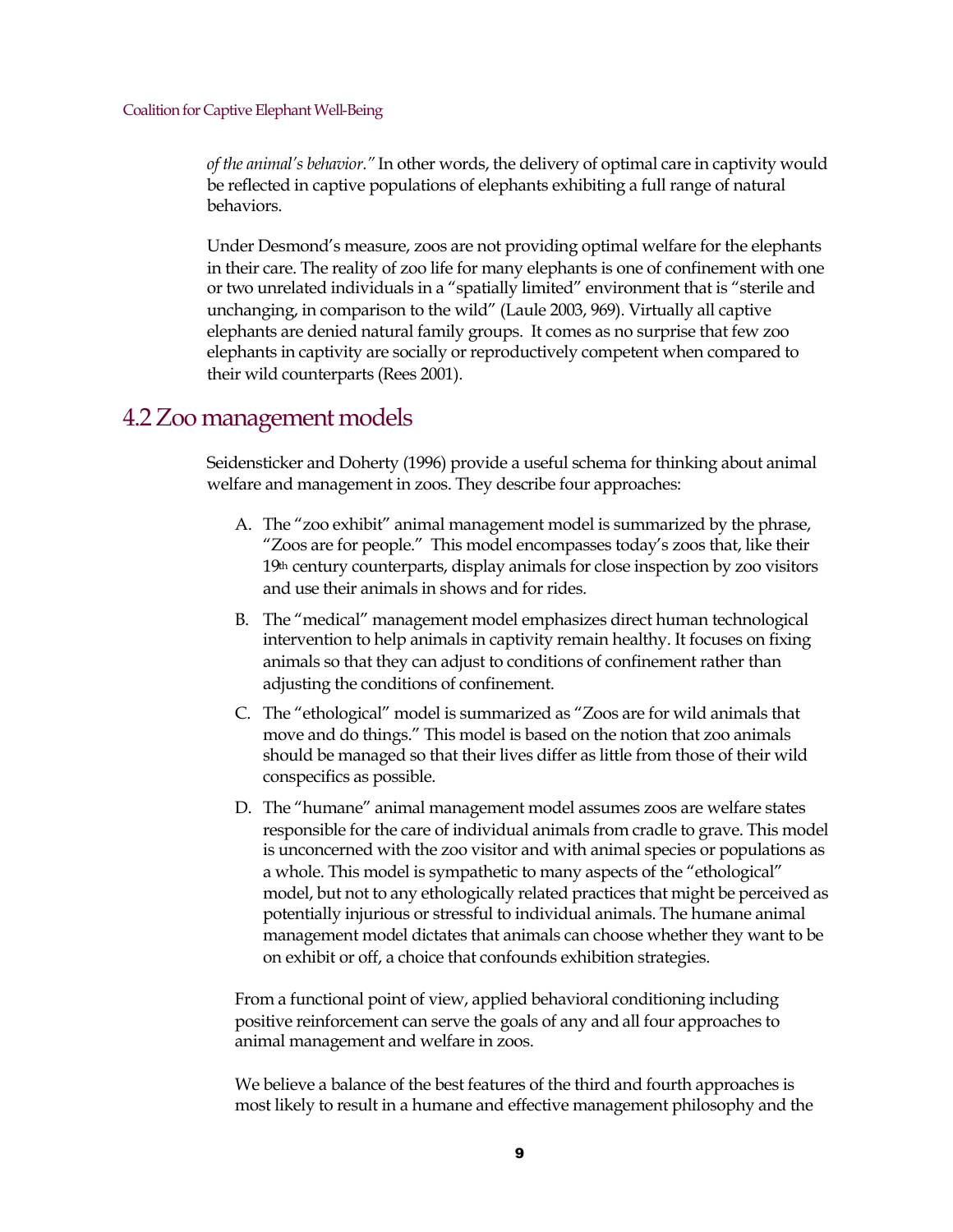provision of optimal conditions of confinement (Forthman 1998). The third approach (the "ethological model") embraces the assumption that institutional recognition of the species' natural history and key characteristics of individuals is crucial to providing healthy, optimal conditions of confinement. Such recognition places responsibility squarely on all levels of zoo management to adjust conditions when reasonably possible to meet the animals' needs. The fourth approach (the "humane animal management model") puts the interest of the individual animal first and foremost. This premise is the first value informing humane animal welfare and animal management.<sup>[1](#page-9-1)</sup> Accordingly, this value in the "humane" approach serves as the tiebreaker in those situations where competing interests dictate differing approaches and outcomes.<sup>[2](#page-9-2)</sup>

### <span id="page-9-0"></span>4.3 Managing captive elephants as unique members of a population

AZA zoos manage their small populations of elephants from a species perspective (Hutchins, Smith and Allard 2003). The central goal of this top down approach is to enhance the species' health and reproductive vigor. This intention is put into practice through AZA's Elephant Management Standards (EMS), which mandate extensive and invasive veterinary procedures and protocols aimed at promoting zoos' ambitions to breed their elephants (AZA 2003).

Within the last year or two, AZA Species Survival Plan's (SSP) breeding recommendations frequently have required individual animals, almost always females, to move from institution to institution with little obvious regard to aspects of the individual's welfare[3](#page-9-3) beyond its potential as a cycling female. Other movements of female elephants and the concomitant disruption of established relationships between bonded pairs have been justified on the ground that one of the animals will fulfill an important social role in its new group.[4](#page-9-4) Frequently, such experience and knowledge is wholly absent from the animal's history because the elephant was separated from her natal herd in the wild as a young calf and spent her life as a member of a small, unnatural pair or group of unrelated, possibly socially incompetent individuals. An impoverished social background, common

<span id="page-9-1"></span><sup>1</sup> The well-being of captives is a subject that will always be susceptible to the imposition of human values (Maple, McManamon and Stevens 1995)

<span id="page-9-2"></span><sup>2</sup> We believe that zoos holding elephants have the responsibility to inform the public of the true costs and ongoing financial burden of providing their elephants' optimal conditions in captivity. This educational process may help the public and zoo administrators realistically assess their ability and willingness to undertake the expense, responsibility, and commitment necessary to exhibit elephants in optimal conditions.

<span id="page-9-3"></span><sup>3</sup> For example, three elephants that had lived for thirty years with daily access to a multi-acre outdoors exhibit were transferred at respective ages of 54, 34 and 34 to another facility and expected to adapt to living conditions that included long, harsh winters and greatly reduced living space.

<span id="page-9-4"></span><sup>4</sup> An African elephant that had lived and bonded with an Asian elephant over a decade or more was transferred 2000 miles to a zoo holding Africans. The elephant did not integrate successfully into her new social group and was eventually returned to the zoo of origin shortly before a state court was scheduled to address the propriety of the zoo's action in transferring the elephant from her longtime home.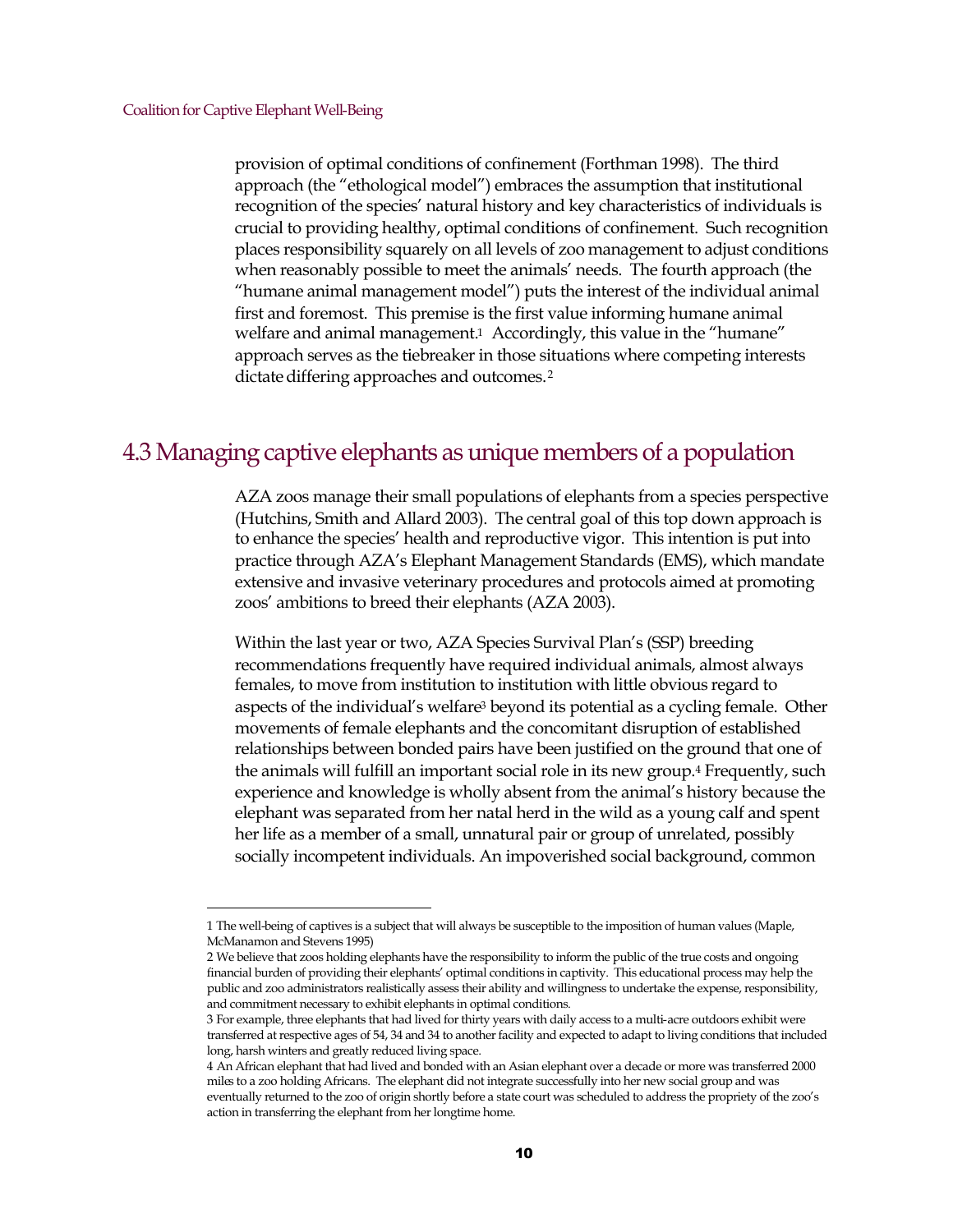to most AZA zoo elephants, does not equip them to discharge the complex reproductive or social roles their transfers are frequently intended to accomplish.

One of the consequences, then, of AZA's management of its elephants from a species perspective, is to minimize the welfare needs and history of its elephants as individuals (Hutchins, et al. 2003). This policy approach has produced an aging population of Asian and African elephants who cannot sustain their own small numbers (Olsen and Wiese 2000; Wiese 2000).

A different and potentially rewarding approach would be to view the welfare of individual elephants as the foundation for a flourishing population. As Jamieson pointed out in 1995, "[I] t is as misleading to speak of the welfare of a nonhuman species as it is to speak of the welfare of the human species. It is individual organisms that have welfares. As the philosopher Jeremy Bentham wrote nearly two centuries ago, the welfare of a community is simply the sum of the welfares of individuals" (Jamieson 199[5](#page-10-1)).<sup>5</sup> Today, modern biologists proceed on the assumption that the primary unit of significance in ecology is *not*the species but, rather, *populations composed of unique individuals* (Mayr 1976).[6](#page-10-2)

Thinking about AZA's elephants as individuals rather than collectively as a "herd" or as members of an elephant species more accurately describes zoo elephants' experiential reality and is more in keeping with modern principles of biology. Such an approach takes into account each elephant's unique genetic heritage and physical, mental, social and psychological history and is more likely to result in the animal's enhanced well-being. An approach focused on delivering optimal conditions of confinement as measured by the animal's behavior should gradually result in a healthy and flourishing population.

## <span id="page-10-0"></span>4.4 Waldau's approach--assessing captive elephant welfare in light of key individual characteristics and the species' natural history

Before addressing Hediger's concept of optimal conditions for captive wildlife and its application to elephants, we consider a different prism through which to discern both what captive elephants need and what a captive environment must provide. This is the prism of key individual characteristics.

Waldau (2002) postulates that elephants express specific attributes, such as intelligence and social complexity that may deserve moral consideration. Although the moral weight appropriately attributable, for example, to an

<span id="page-10-1"></span><sup>5</sup> Darwin recognized this principle, too, when he observed that natural selection operates on the level of individuals, not on the level of a species.

<span id="page-10-2"></span><sup>6</sup> A population is subject to mathematical and statistical analysis. Itis also true that whatever is measured by such means may or may not be descriptive of or relevant to any given member of a small population (Mayr 1976). As Albert Einstein once remarked, "Not everything that can be counted matters, and not everything that matters can be counted."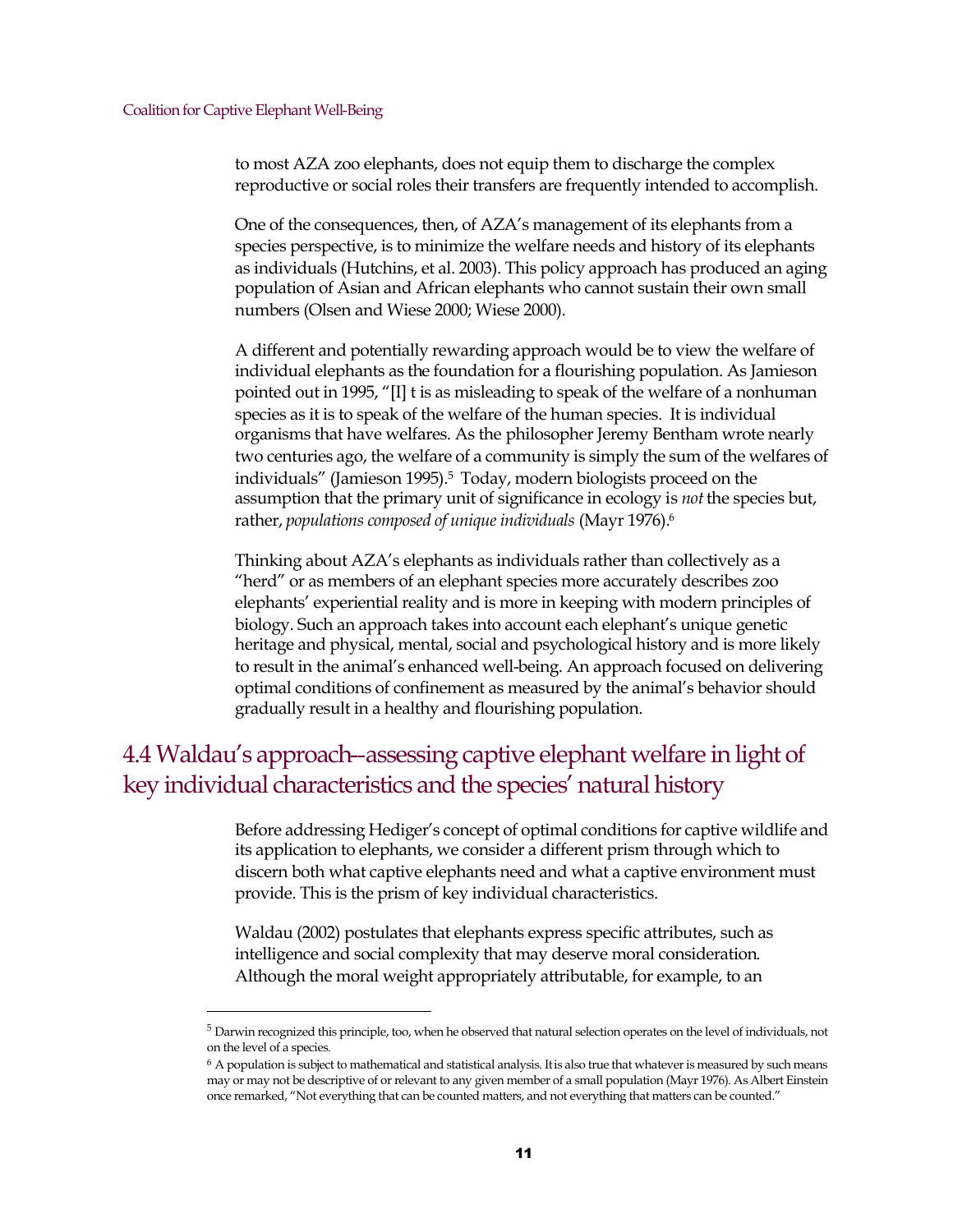elephant's intelligence is outside the scope of this project, it is useful to consider Waldau's approach as a means to describe the behavioral reality of individual animals. His approach compels consideration of each individual animal's reality and, simultaneously, provides a means to assess whether the animal is in an environment permitting it to experience its essence. So, we adopt this prism to the extent it compels caregivers to focus on the well-being of individual captive elephants and offers an approach by which to define well-being for individual elephants.

As adapted for our purposes, Waldau's approach asks the caregiver to determine what characteristics are important to individuals of the species or what characteristics of the individual empower it to enjoy the full range of normal behaviors and behavioral experiences its natural history suggests is its birthright. Put most simply, the question Waldau posits and we adopt, albeit in a different context and with a different purpose, is what makes an elephant an elephant?

As a general matter, we know from reports of elephant behavior in the wild and in captivity that they are complex individuals possessing distinct histories, personalities and interests (Moss 1988). More specifically, we know that they live in family groups in which they exhibit strong attachments, attachments sometimes lasting a lifetime (Moss 1988; Sukumar 2003). We know elephants are sentient creatures capable of suffering both physically and mentally (Moss 1988). And, finally, we know that elephants are physically vigorous creatures who possess the strength and endurance to transform forests into savannas and who move constantly through the large spaces of their home ranges (Poole 1997).

An important part of the answer to the question of what constitutes optimal conditions of confinement for elephants is answered by recognizing at least three key characteristics of individual elephants, irrespective of their species' membership. These characteristics are: (1) their cognitive ability or intelligence, (2) their social complexity, and (3) their physical vigor.

## <span id="page-11-0"></span>4.5 Applying Waldau's approach—defining elephants' key characteristics

Elephants are complex individuals with distinct social histories: "Each elephant is different from every other elephant, not only by virtue of its distinctive genes, but also because it has undergone unique experiences in life" (Sukumar 1994, 106). As Waldau points out, "apart from the fact that each elephant is an individual in the logical sense, each has a distinctive history in a social context populated by others with distinct histories" (2002, 78-79). Evidence collected over the past thirty years by field scientists uniformly supports the observation that elephants as individuals, exhibit significant cognitive abilities, social complexity and remarkable physical vigor (Eisenberg 1981; Moss 1988, Estes 1991; Sukumar 1994).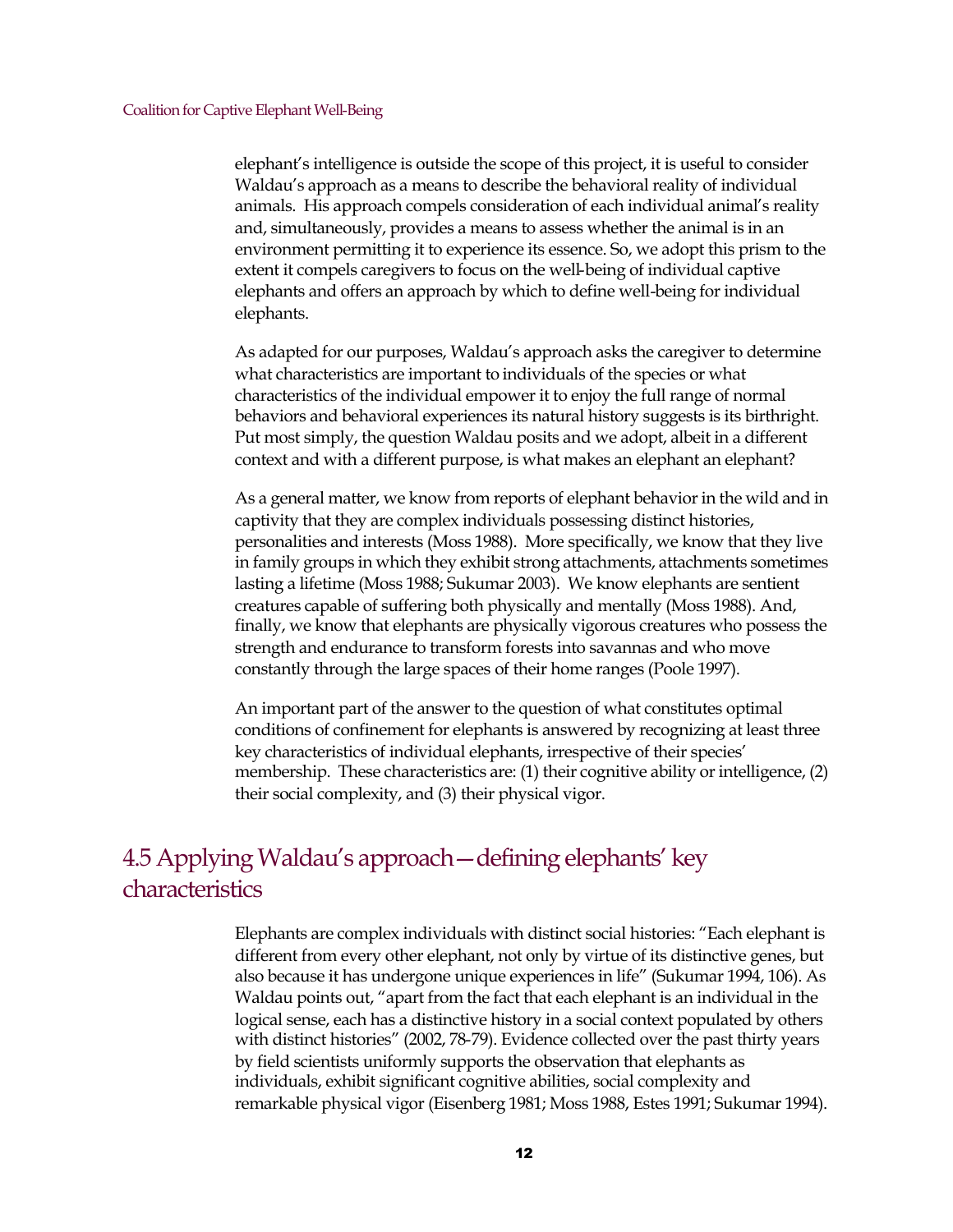A humane captive environment must reflect an informed understanding of these key characteristics. As Mench and Kreger wrote, we must place emphasis on "designing zoo environments that meet the needs that the animal itself perceives to be important" (1996, 13).[7](#page-12-1)

## <span id="page-12-0"></span>4.6. Cognitive ability

Elephants show a broad array of behaviors that behavioral scientists associate with intelligence. These include (1) noticeably different mental states or moods; (2) complex cognitive skills such as using mirrors to locate hidden objects (Vauclair 1996, 143): (3) play (Moss 1988, 106-07, 112; Shoshani and Eisenberg 1992, 134-136; Masson and McCarthy 1994, 148-149; and Fagen, 1981, 178-179); (4) boredom (Chadwick 1994, 18); (5) deception (Griffin 1992, 209); (6) tool use (Vauclair 1996, 53; Hart, Hart, McCoy and Sarath 2001) (7) knowledge of medicinal plants, e.g., to treat wounds and parasites (Douglas-Hamilton and Douglas-Hamilton 1975; Janzen 1978, 73-84; Moss 1988, 261; Payne 1998, 53; Engel 2002, 92-108); and (8) the possibility of self-awareness (Gallup 1983; Gergely 1994, 55; Poole 1998).

An elephant's large brain provides a host of advantages, including memory storage and the intellectual capacity for using complex acoustic communication. The acquisition and use of language has long been accepted by behavioral scientists as a mark of superior intelligence. Elephant species demonstrate a relatively large vocal repertoire and extensive communication networks (McComb, Moss, Baker and Sayialel 2000). The complex communication skills of elephants enable them to maintain a complex social system. Elephants exhibit skill and experience as they negotiate relationships with many different individuals they meet over their long lives (Poole 2004). For example, McComb's analysis of playback experiments with adult female African elephants suggests that they distinguish infrasonic contact calls of female family members and bond group members from those of females neither in their families nor bond groups. McComb further determined that they could discriminate between calls of family units further removed than bond group members, apparently on the basis of how frequently they encountered them. The researchers estimated that the elephants studied were familiar with the contact calls of 14 families in the population, or 100 adult females, in order to perform the discriminations observed (McComb, et al. 2000).

Elephants learn from experience and are able to pass their knowledge on to younger members of the family unit (Sukumar 2003). Recent research suggests that possession of enhanced auditory discrimination skills by the oldest member of a group influenced the social knowledge of the group as a whole (McComb,

<span id="page-12-1"></span><sup>7</sup> Emphasis in original.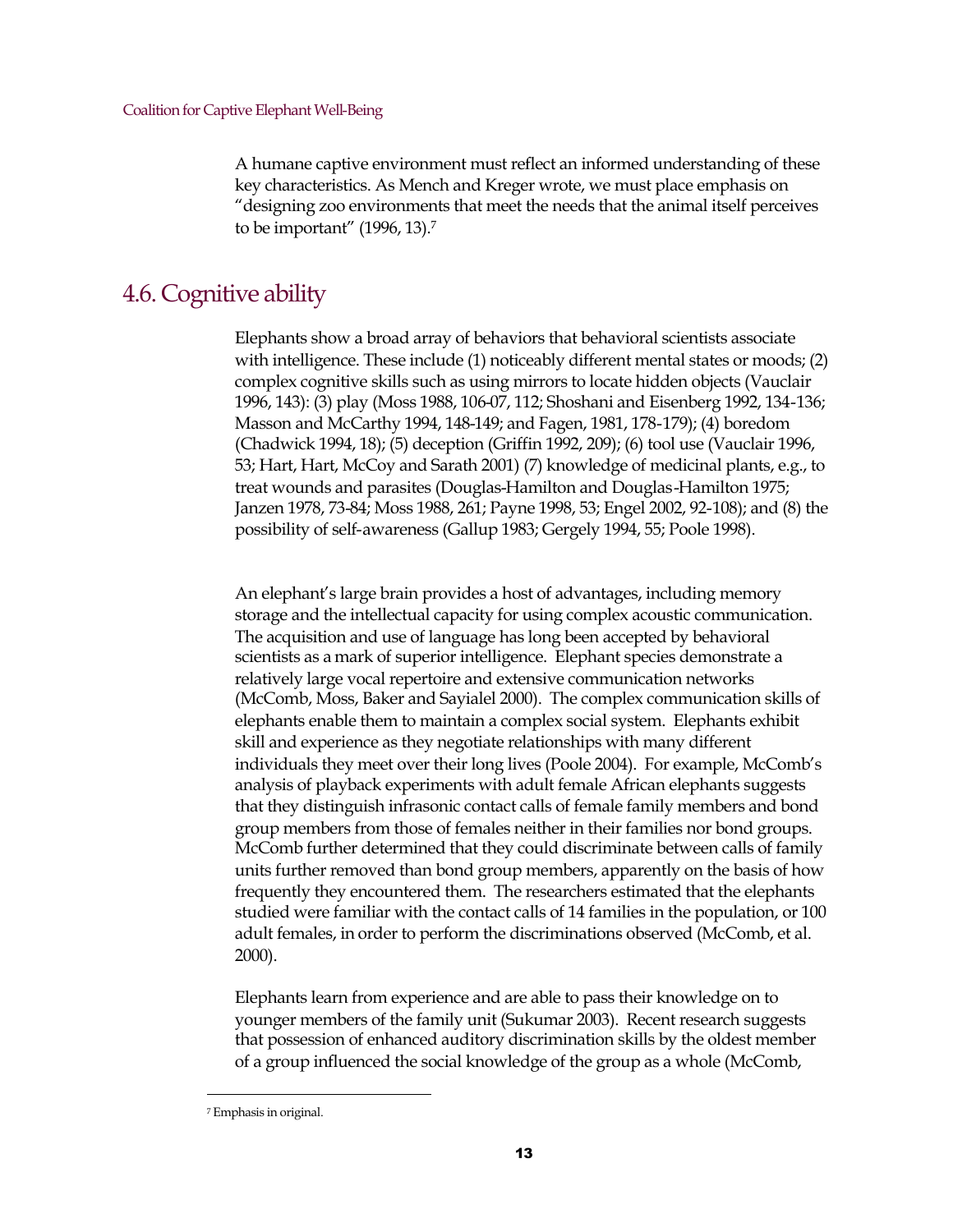Moss, Durant, Baker and Sayialel 2001). The capacity to learn and teach is another hallmark of intelligence recognized by humans.

Poole argues that elephants transmit knowledge, demonstrate complex emotions and possess a concept of self, a sense of humor and a concept of death (Poole 1998). Payne recently echoed a number of Poole's assertions, agreeing that elephant species develop and maintain multiple and many-layered social relationships over long periods of time and through changes in age, status and condition (Payne 2003, 507-510). Payne's report offers stunning evidence of individuality by noting "129 responses to the death of an elephant calf" by elephants present in a Dzanga Sangha forest clearing in the Central African Republic.

Intelligence, along with a well-developed system of communication making use of all senses—auditory, olfactory, tactile, visual and the ability to detect seismic signals (O'Connell, Hart and Arnason 1999)—enables elephants to maintain a broad network of relationships involving family, kin, friends, foes and strangers. Elephant intelligence and communication skills help them to find mates and consorts and to protect, soothe and rear their young.

Field research paints an increasingly complex portrait of animals who by conventional human measures are creatures whose intelligence is borne out by their ability to learn (Rensch 1957), to reason and to use tools; it is also exemplified by their possession of a prodigious memory, a sense of self and remarkable communication and social skills (Poole 1998; McComb et al. 2000; Payne 2003; Poole 2004).

## <span id="page-13-0"></span>4.7. Social complexity

### <span id="page-13-1"></span>Reproductive competence

It is generally accepted that the potential lifespan of elephants is around 50 to 70 years for Asian elephants and 80 years for African elephants (Walker 1975). In the absence of human predation and drought, wild African elephants can expect to live to a ripe old age (Moss 1988, 268). Such longevity has a number of interesting correlates of particular relevance to managing elephants in captivity.

Elephants are slow to reproduce, even under favorable environmental and social conditions in the wild (Moss 1988, 239). The slow rate of reproduction reflects the magnitude of resources required to rear a calf successfully. Like human offspring, elephant offspring require a long period of time to mature during which not only mothers invest considerable energy and attention, but also members of the entire family herd participate in helping young elephants learn skills they will need to become competent adults.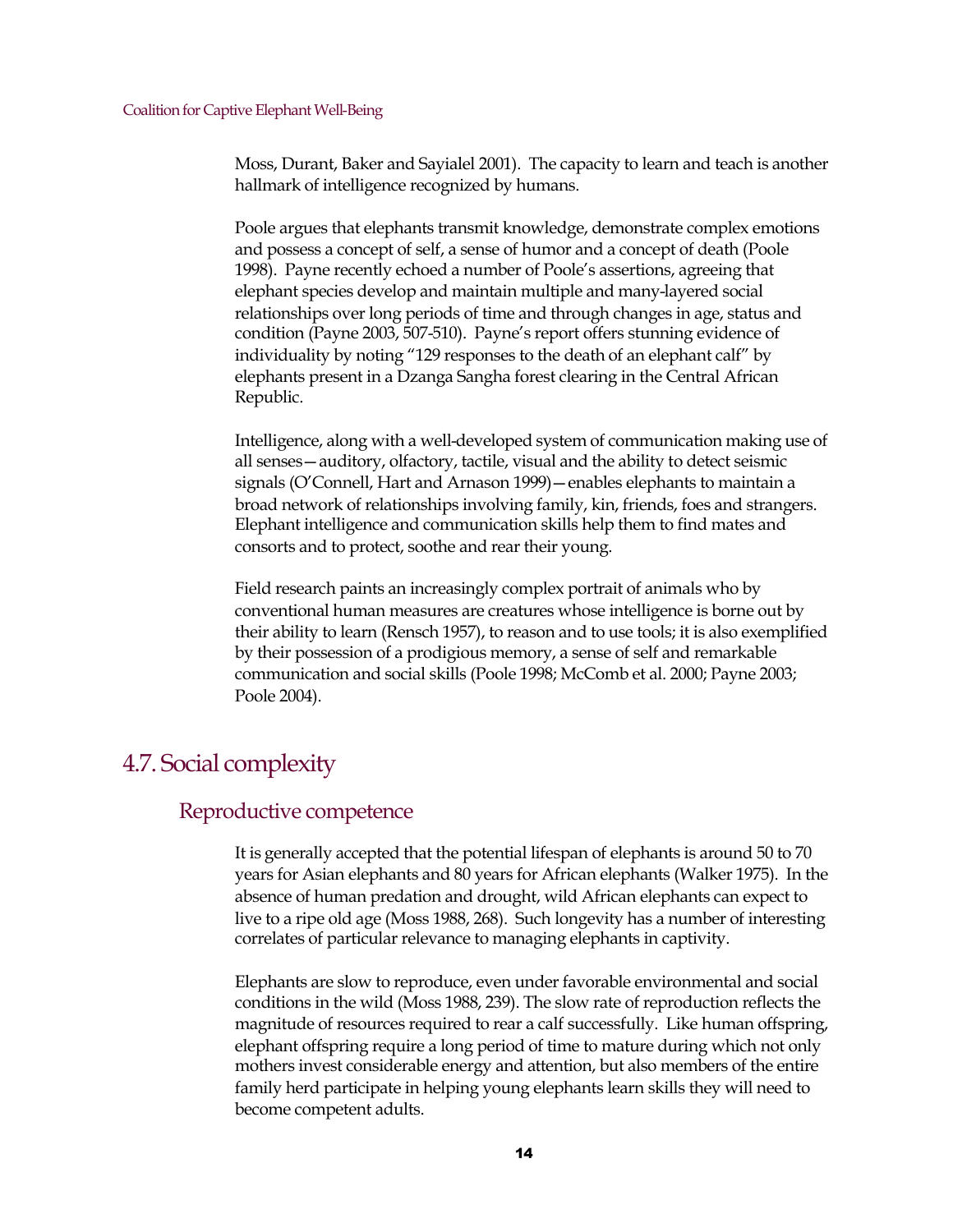After its birth, a calf will be nursed and tended intensively by its mother for six months. A calf can suckle from its mother or "aunts" well into its second year. The weaning process is gradual, as the youngster feeds more and more independently over time (Estes 1991). Because Asian calves may also nurse from more than one female, Eisenberg (1981, 186) concludes that the presence of many lactating females in matriarchal herds "often ensures adequate nutrition for calves." Lee and Moss report that African elephant calves suckled until they were at least 4.5 years old (1986). Lee and Moss also report that cows with surviving male calves tend to have a longer inter-birth interval than cows with surviving daughters (1986).

Moss reports that the whole herd plays an active role in assisting with rearing the young. Moss observed that a young calf is rarely more than a few feet from its mother, and is often less than one foot away (1988, 162). Mother and calf are in almost constant physical contact. "Even at 9 years a calf may spend over half the time less than 5 m from its mother" (Estes 1999, 227).

Interactions between calves and other elephants were found to be frequent. They involved play, relaxed, friendly greetings or assistance from others when calves were threatened or distressed (Lee 1987). Juvenile and adolescent females in the herd comforted, assisted and protected calves. These allomothers tended to be family members but were not always siblings. Lee notes that siblings maintained close proximity to calves and that calf defense also routinely involved less closely related family members (1987). Lee concludes from her observations that the early establishment of close care-taking relationships within families may enhance the stability of the family through time (1987). Undoubtedly, such relationships support a calf's survival. The onset of puberty in females occurs at around 11 or 12 years of age with first calves born when females are about 13 years old (Moss 1988, 34). These first-time mothers receive strong support in rearing their young from the entire family.

Unlike most species, female elephants live long after the age of reproduction. Estes (1991, 261) concludes that their extraordinary post-reproductive lifespan reflects the crucial roles that "[l]eaderhip and experience play…in elephant social organization…."

"The family setting is thus indispensable for the normal growth and development of the young elephants…. Within the family, the calves are protected, nourished, nurtured, and taught the rules of living" (Sukumar 1994, 102). Females stay with their mothers throughout their lives. These family units are "the most stable across seasonal and temporal partitions" (Wittemyer, Douglas-Hamilton and Getz 2005).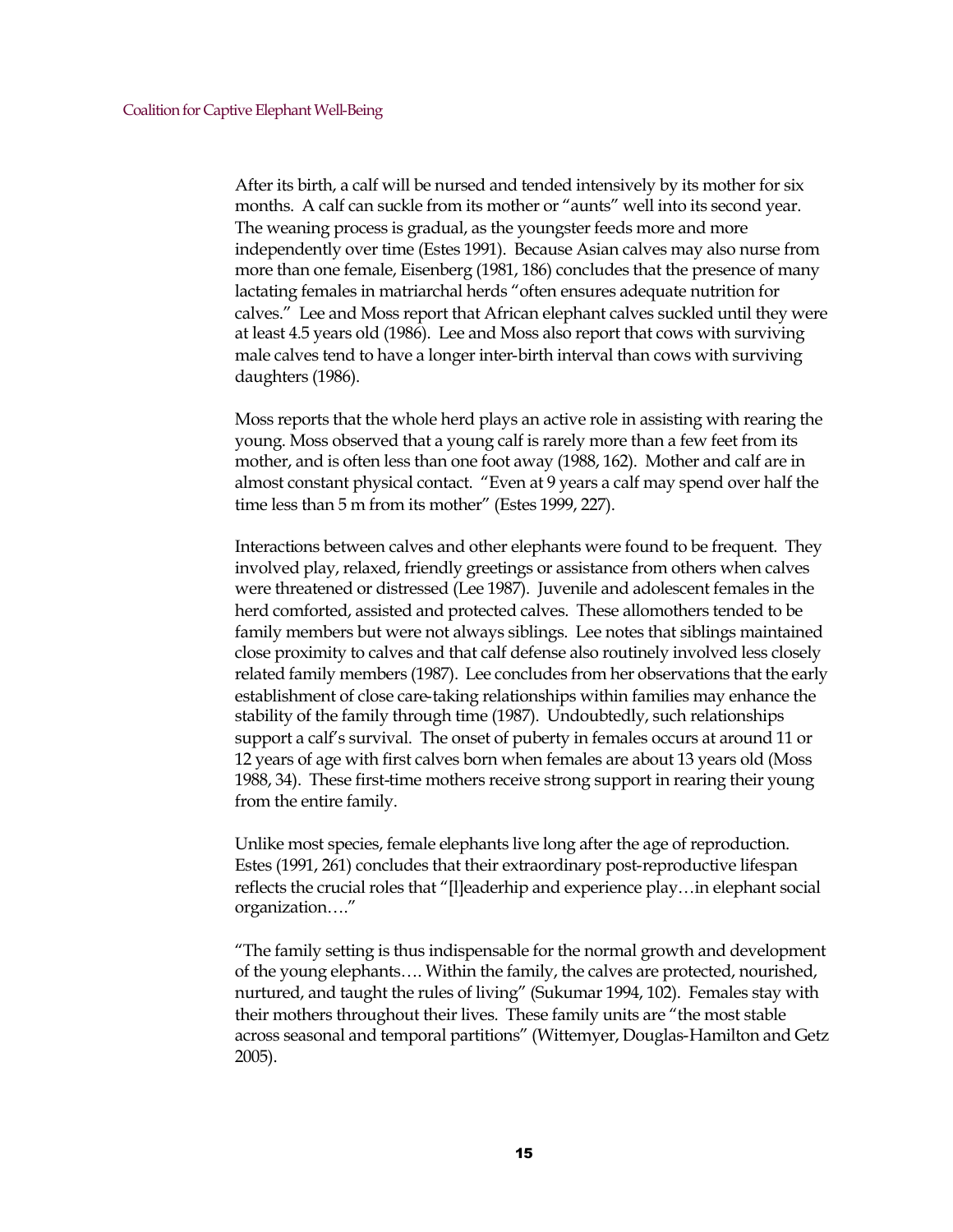Relying on research conducted by Poole, Moss reports that male African calves reach puberty between 10 and 15 years of age and leave the matriarchal herd anywhere between the ages of 10 to 19, with "the average age of independence at 14" (1988, 101). Still, young males tend to stay near cow/calf herds, tagging along the periphery with other young males. As they grow older, they gradually move in groups into "all bull" areas (Moss 1988, 112). Bulls typically come into musth at age 30 but compete successfully for females only when they are much older (Moss 1988, 112). Thus, males enjoy the society of many elephants including a wide range of core matriarchal groups on a regular basis, but do not exercise group leadership (Sukumar 1994, 92).

Eisenberg also wrote extensively about the impact of Asian elephants' social life on their reproductive competence. He observed "[t]he initiation of a young elephant into its social unit is a gradual process." He noted that until about four years of age, the social roles of males and females are virtually identical, "but they begin to diverge in the fifth year, and from then on we can speak of a separate male role and a series of female roles" (Eisenberg 1981, 184). Although a male may reach sexual maturity at 7 or 8 years of age, the average age of onset of puberty is 10 to 12 years. The young male begins to achieve adult stature and size at 17 years of age. Eisenberg refers to the years from 14 to 17 as a "sub-adult phase." During these years of maturation, a young male engages in contests with members of his own age-class (Eisenberg 1981, 184-185). In this way a dominance order is established among males who are familiar with each other because home ranges overlap. The contests rarely result in serious injury and seemed to Eisenberg to be limited to tests of strength. Younger males tend to follow and feed in the vicinity of older males. Eisenberg noted that older males with an established position in the populations' social hierarchy are generally semisolitary for the better part of their lives.

These field observations of African and Asian elephants offer specific evidence that successful rearing of elephant young occurs over years in the context of a stable yet socially complex (multi-generational) herd. This review of the literature supports at least five key observations: (1) an elephant calf's maturation takes years; (2) calf rearing is the main work of the matriarchal herd; (3) the occasion of weaning is not a marker of the calf's physical independence, intellectual development or social competence; (4) after reaching adolescence, female and male elephants go on to lead significantly different lives, the full range of which take decades to unfold; and (5) the acquisition of social and reproductive competence by adult elephants, whether male or female, takes years.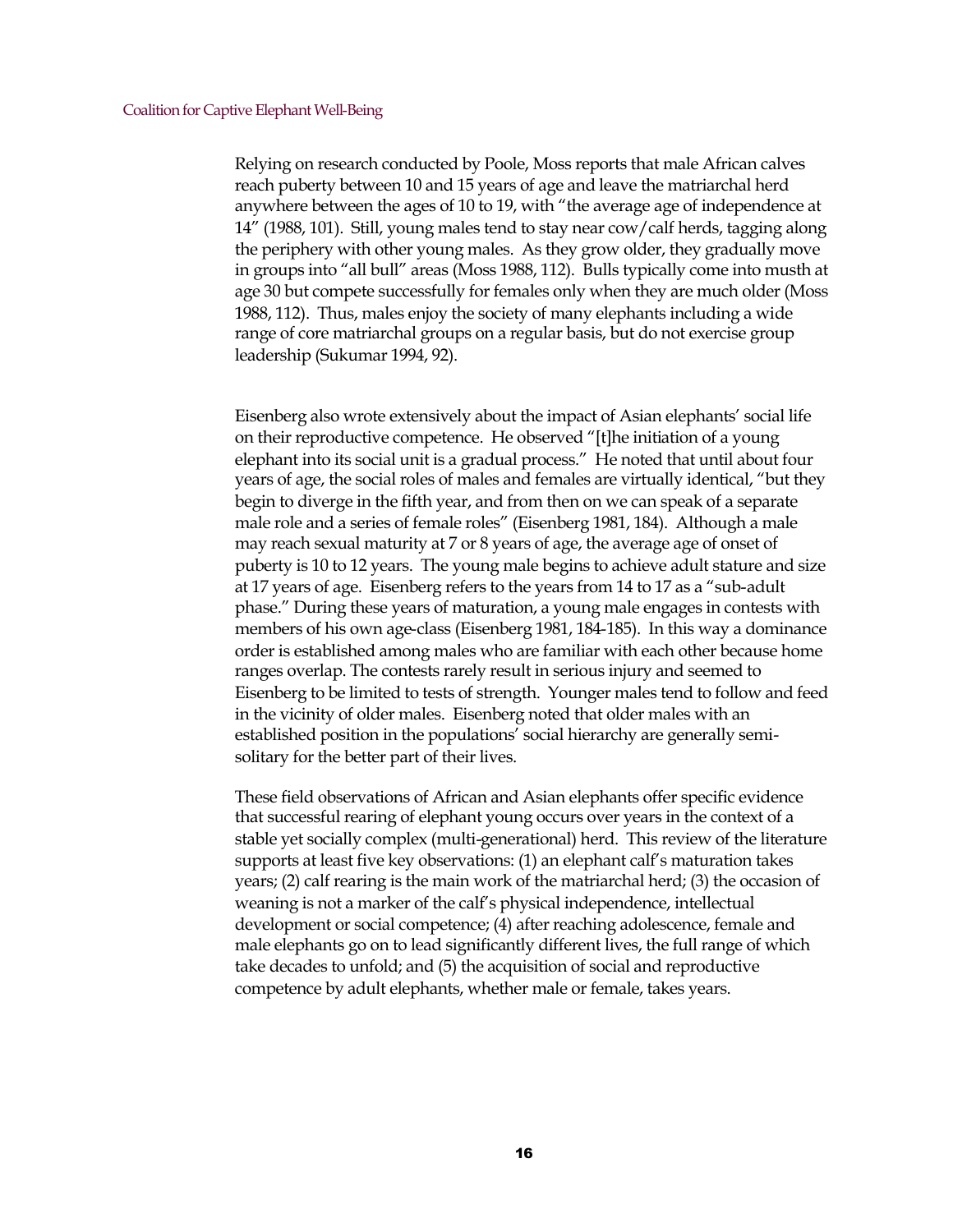#### <span id="page-16-0"></span>Unique social skills of female elephants

Female elephants may enjoy one of the most extensive social network of any mammal studied other than human primates. It follows that understanding their social organization into multi-generational herds, bond groups and clans is of paramount importance.

The fundamental social unit is the cow-calf herd or family unit (Wittemyer et al. 2005). Moss (1988, 35) notes that the matriarchal herd is, "a tight-knit coordinated group" generally composed of a mother and her young with her grown daughters and their offspring. African and Asian female elephants remain with their natal herd throughout their lives (Eisenberg 1981; Moss 1988; Estes 1991; Sukumar 1994).

The typical matriarchal African herd size is 9-11 (Estes 1991, 260). The herd synchronizes its activities such as "feeding, or walking, or resting, or drinking or mud wallowing" (Moss 1988, 35) with the matriarch setting the activity, direction and rate of movement (Estes 1991, 260). The matriarch plays a crucial role in leading her herd and transmitting her experience to her family. Eisenberg wrote in a similar vein about female Asian elephants over twenty years ago:

*The cow herd serves as a repository for traditional knowledge, including the routes to water holes during periods of drought, the routes to feeding grounds and so forth. Since the adult cows undoubtedly carry the memory of habitat utilization patterns, this is a form of living tradition (1981, 183).*

Female African elephants' profound expression of affiliation reaches outside the immediate family unit to related family members. Female elephants in the wild and in captivity have been repeatedly observed to engage in significant altruistic behavior, including allomothering. Estes (1991, 261) characterizes the degree of their expression of altruism as "remarkable." Captive elephants also demonstrate such helping behaviors (Schulte 2000).

Bonds between close relatives may be very strong and last a lifetime (Moss 1988). Subgroups of the same family, if reunited after a separation of only a few days, will greet each other with energy and excitement. Moss describes it this way: "The two sub-groups of the family will run together, rumbling, trumpeting, and screaming, raise their heads, click their tusks together, entwine their trunks, flap their ears, spin around and back into each other, urinate and defecate, and generally show great excitement. A greeting such as this will sometimes last as long as ten minutes" (1988, 128).

Female elephants not only express affiliation with other subgroups of related family members, for example subgroups led by adult siblings, but also nurture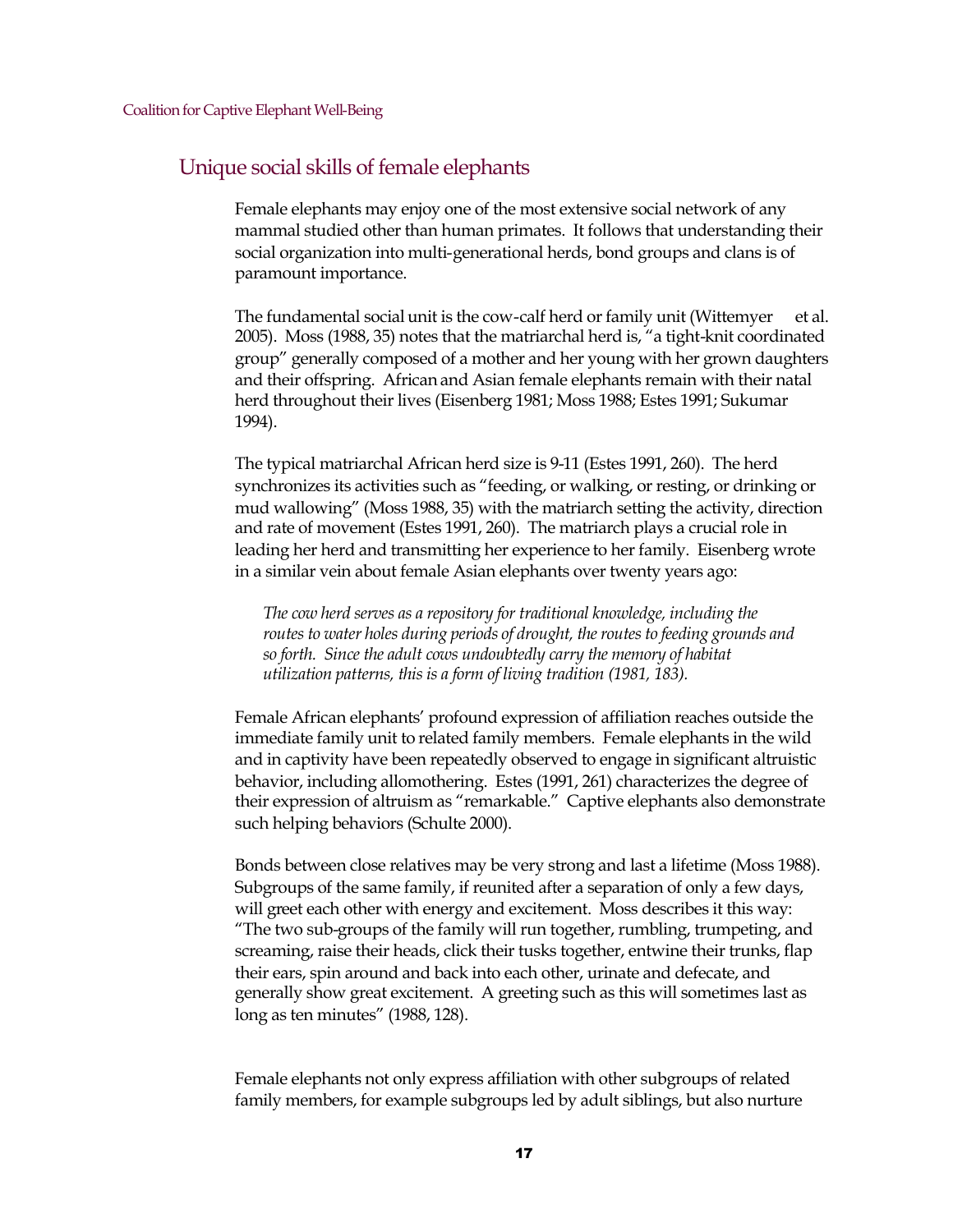social ties extending to bond groups composed of associated family units and clans and unrelated bond groups sharing the same range (Wittemyer et al. 2005). When contact occurs with related bond groups, bonds are renewed, although less intensely than with close family members, through greeting ceremonies (Moss and Poole 1983). Over the course of their long lifespan and large home ranges, elephants come into contact with dozens of conspecifics and thus must acquire sufficient social skill to negotiate contacts successfully with acquaintances, strangers and even enemies.

The integrity of the elephant's natal unit and complexity of its larger social world are critical to its life history. The natal herd protects the young and creates "a social milieu in which the young elephant can mature and learn its role in adult life" (Eisenberg 1981, 183). Female elephants in particular are socially gregarious animals capable of transmitting experience and knowledge to each other and engaging in altruistic behavior calculated to enhance the other's survival. Female elephants' experience of and need for affiliation is profound (Moss 19[8](#page-17-1)8).<sup>8</sup>

### <span id="page-17-0"></span>4.8. Physical vigor

African and Asian elephants, all non-territorial herbivores, subsist in virtually any tropical and sub-tropical habitat providing adequate quantities of food and water. Elephants move through their home ranges throughout the year.

Sukumar (2003) reports that female Asian elephant home ranges of 34 sq. km to 800 sq. km have been measured. The home range of a male Asian elephant was measured as ranging from 200 sq. km to 235 sq. km (Sukumar 2003). Some home ranges appear to cover thousands of square kilometers (Sukumar 2003). Eisenberg observed that Asian males move in a consistent home range, visiting various feeding and watering locations on a periodic schedule.

Home ranges for African cow/calf herds may vary from 50 to hundreds of sq. km. African bull home ranges vary from 500 to 1500 sq. km (Shoshani 1997). Langman reports that African elephants travel 483-644 km during seasonal migrations (1995, 629). Elephants range over large distances on a daily basis, from 20 to 30 km, in order to exploit resources (Shoshani 1992).

Elephants' space requirements are driven in part by their size. Equally important is their natural history. They are intensely social, physically powerful animals built to roam large tracts of land searching for water, foraging for food and

<span id="page-17-1"></span><sup>8</sup> The details described in this section refer to savanna elephants. Less is known about forest elephants, a separate species.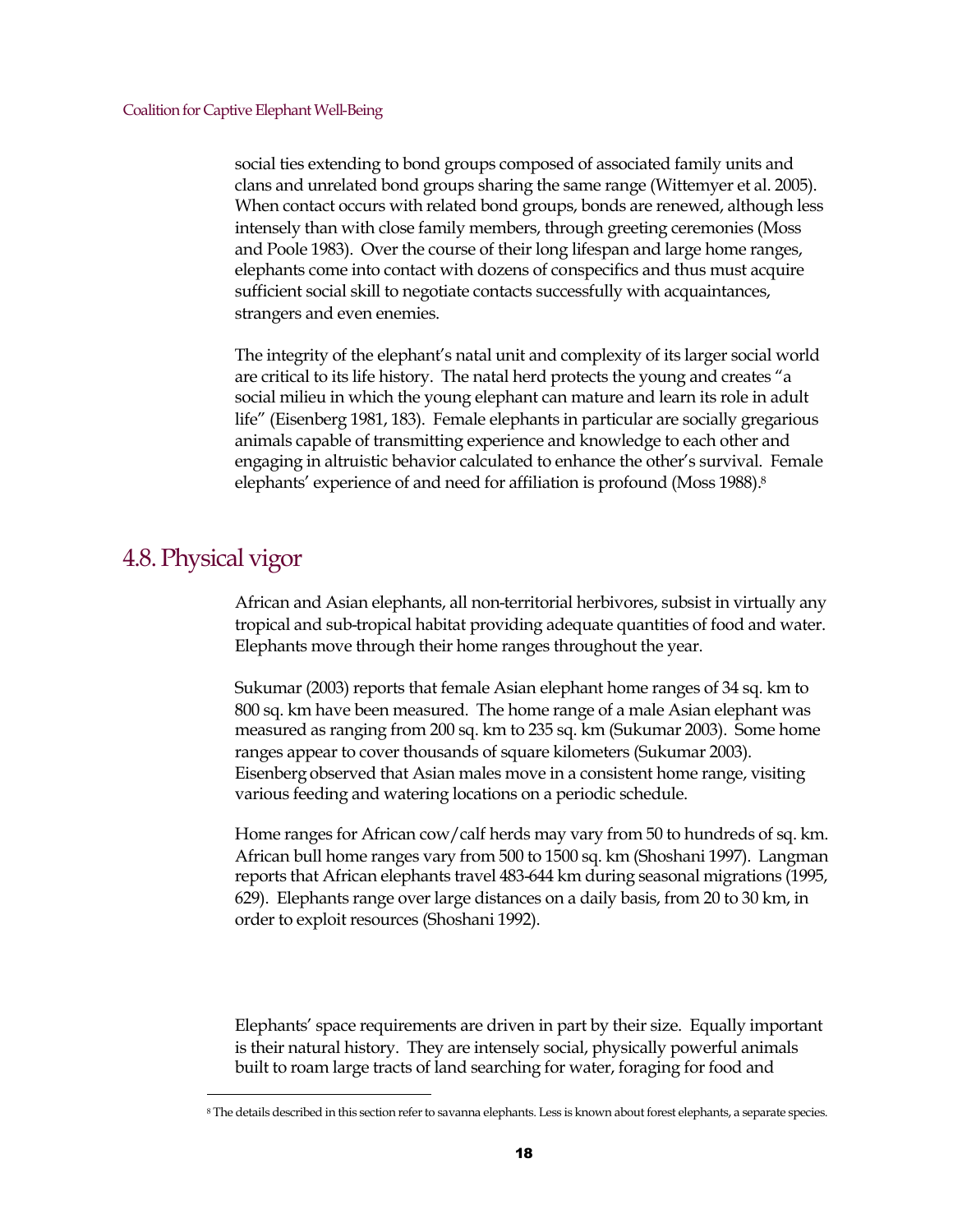minerals and exploring and investigating their physical environment. They also travel considerable distances in order to socialize with family, kin and conspecfics.

Elephants in the wild are typically on the move for 20 out of every 24 hours. Of those 20 hours of activity, 18 are usually devoted to foraging. Eisenberg (1981) observed that Asian elephants stay in a single area for no more than three days before moving on. Accordingly, both African and Asian elephants require access to varied and appropriate habitat permitting them to engage in significant foraging behavior.

Over time, elephants have evolved into creatures that can travel vast distances while expending relatively little energy (Langman, Roberts, Black, Maloiy, Heglund, Weber, Kram and 1995). They are huge, powerfully built animals that can transform a forest into a savannah. A successful captive environment, therefore, must provide them with sufficient space to fully exercise both their remarkable powers of endurance and strength.

At this time, AZA's EMS mandate 75 sq. meters of indoor space and 252 sq. meters of outdoor space for two elephants. These mandates are unaffected by the climatic location of the exhibit (AZA 2003).

In the wild, a modest elephant home range has been measured at 15 sq. km or 15,000,000 sq. meters. It follows that AZA's permitted barn space is about 200,000 times smaller than the smallest known space female African elephants have chosen for themselves. AZA's outdoor space is roughly 60,000 times smaller than the smallest known elephant home range. AZA elephants' frequent experience of arthritis, osteomyelitis and other chronic and sometimes fatal orthopedic disabilities is well known (Mikota, Sargent and Ranglack 1994; Csuti, Sargent and Beckert 2001; Fowler 2001; Roocroft and Oosterhuis 2001). The health history of captive elephants in North America suggests that traveling over significant space on a variety of substrates and terrain are important to maintaining foot health in Asian elephants and to ward off arthritis and related disabilities and diseases in all elephant species (Fowler 2001).

<span id="page-18-0"></span>4.9. Optimal conditions of captivity–Hediger's perspective on the captive environment and Eisenberg's model of mammalian life strategies

> We do not assume that the only acceptable conditions of captivity are ones closely replicating the complexity and scale of the wild. We do assume, however, that captive environmental options and opportunities must mimic conditions in the wild sufficiently to permit elephants to engage in the full repertoire of natural behaviors. The idea of employing knowledge of natural life histories in design and management of zoo animals is not new, but its application is still novel more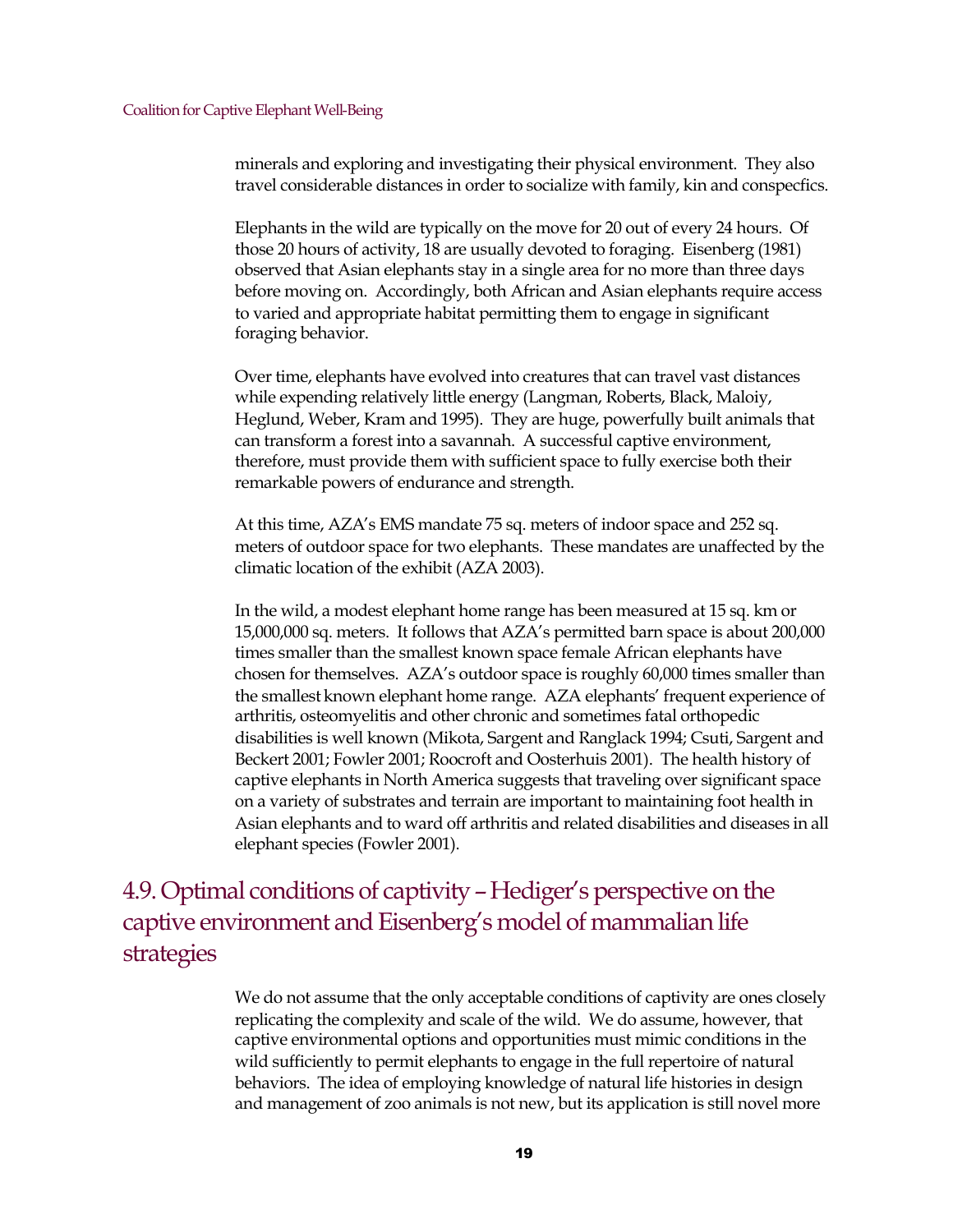often than not.

More than fifty years ago Swiss zoo director Heini Hediger called for the development of zoo environments that provided for the behavioral, psychological and physiological needs of captive animals based upon the species' natural history (1950, 1955).

Subsequently, Eisenberg prepared detailed reports on studies of captive and wild mammals and developed a theoretical model based on life history strategies, which he described in his book, *The Mammalian Radiations* (1981). The ecological variables in Eisenberg's model offer a cogent means for assessing primary design considerations to match a zoo environment with a wild animal's needs. He and zoo scientist Devra Kleiman had promoted the necessity of behavioral studies in zoo animal management (1977).

Following Eisenberg's work (1981), zoo curators John Seidensticker and James Doherty asserted that the usefulness of behavioral studies in zoo exhibit design "cannot be overemphasized" and that significant exhibit improvements could not be achieved without reference to natural history of the species in the wild (1996).

In 1998, Debra Forthman offered a detailed proposal for a zoo environment for ungulates predicated on the work of Hediger (1950, 1955) and Eisenberg (1981).

## <span id="page-19-0"></span>4.10. Delivering optimal conditions of captivity –Forthman's Proposal

Consistent with Hediger's philosophy of providing the best care for captive animals by addressing an array of fundamental needs, Forthman (1998) embraces the ideal that zoos provide optimal conditions of confinement informed by the animal's natural history assessed in terms of discrete ecological variables, including the physical, social an occupational variables identified by Eisenberg (1981). We embrace this ideal as well

Forthman asserts and we agree that the central goal of animal management standards is "to provide optimal conditions in every aspect of our care of confined animals" (Forthman 1998, 237; Forthman, McManamon, Levi and Bruner 1995). Forthman's proposal sets forth a comprehensive approach by which to describe and analyze the constituent variables of captivity and to identify and assess the quality of care being delivered.

Forthman refined and applied Eisenberg's model to define and describe components of optimal care for ungulates in captivity. Her proposal provides a general discussion and analysis of each variable with respect to ungulates as a grand order. This section summarizes her main points and describes research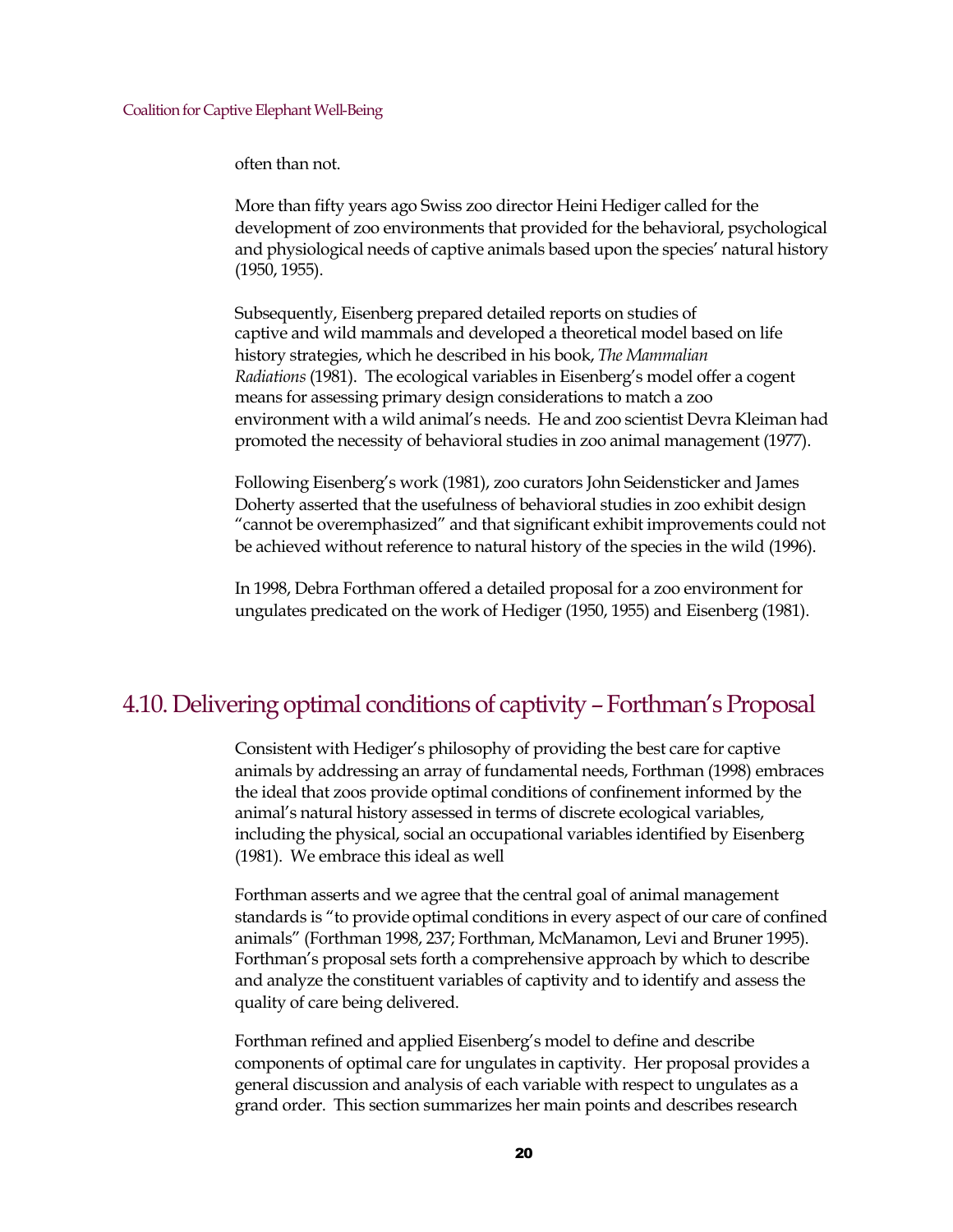about behavioral and ecological variables first identified by Eisenberg and their meaning for captive elephants.

## <span id="page-20-0"></span>4.11. Definitions

*Physical variables*: These factors include geographic range, body size and life history strategy.

*Sensory variables:* These factors include visual, auditory, tactile and olfactory environmental stimuli.

*Occupational variables:* These factors fall into two broad categories: activity cycle and habitat use.

*Feeding variables:* Forthman identifies two significant feeding variables that cross both occupational categories: foraging strategy and diet.

*Social variables:* This ecological category has the longest list of critical elements, including social structure, reproductive behavior and vulnerability of the species' young.

## <span id="page-20-1"></span>4.12. Physical variables

### <span id="page-20-2"></span>Geographic Range

The term geographic range encompasses, in gross terms, the geographic limits over which an entire species carries out its natural life cycle (Eisenberg 1981). Geographic range encompasses the complete range of habitats to which a species is adapted (Eisenberg 1981). For example, "savanna" elephants are found in temperate woodland, savanna, riverine forest, bush, desert, etc.

Forthman argues that geographic range is important precisely because its implications are "frequently ignored" by the zoo community (Forthman 1998, 238). She recognizes that the ability of humans to provide for captive animals is constrained, at best.

For example, stress is commonly caused by the failure of captive conditions to provide the subject animals with the environmental options necessary to permit them to exercise evolved thermoregulatory strategies: "When thermoregulation begins to constrain other species-specific activities, the animal is both deprived and distressed" (Forthman 1998, 238). This problem is thrown into sharp relief in her discussion of body size.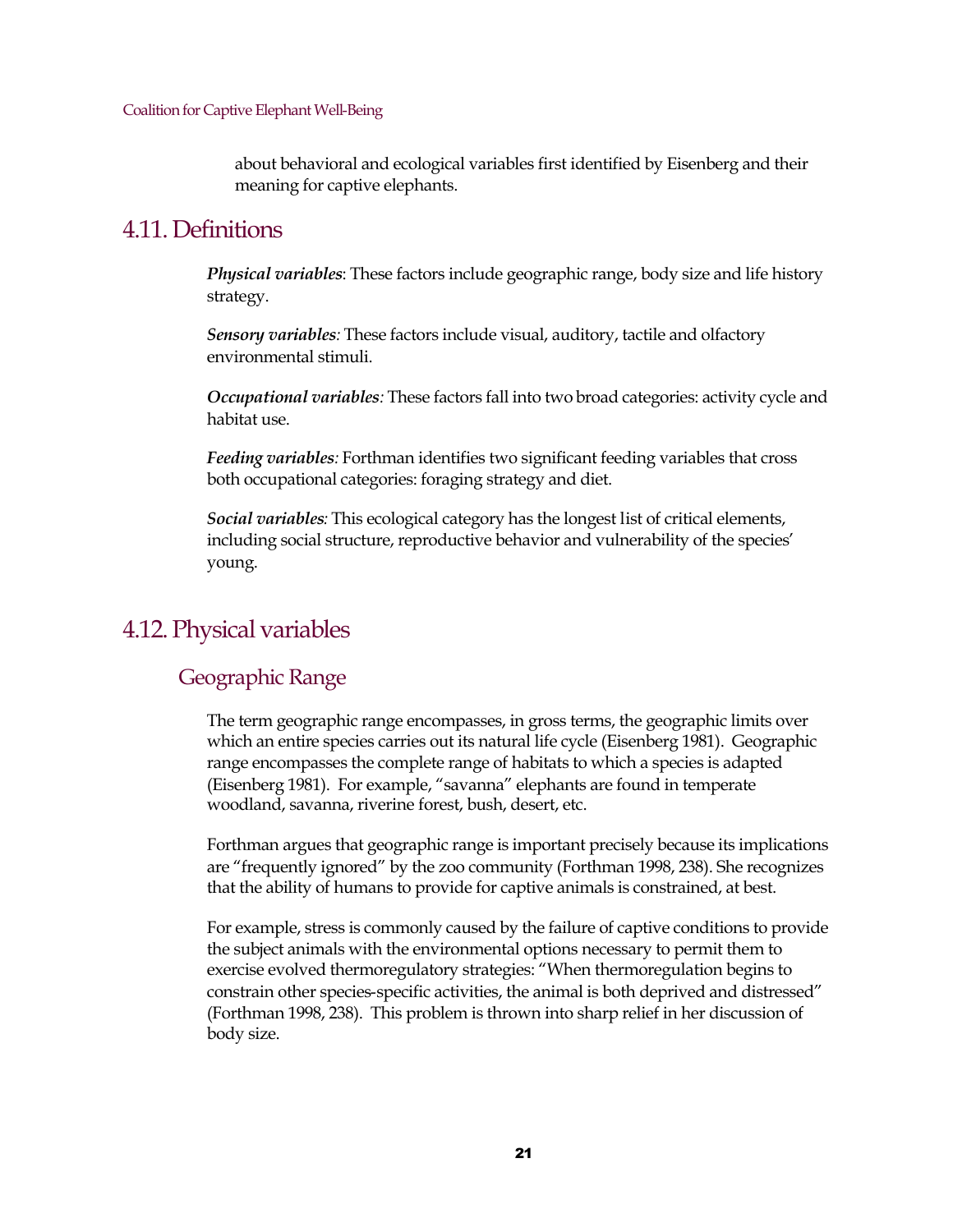#### <span id="page-21-0"></span>Body Size

Forthman points out that body size is closely related to home range size. The larger the mammal is, the larger the home range typically is. Principles of allometry indicate that very large animals (and elephants are the largest extant land mammals) will be sensitive to heat stress. Forthman asserts that thermal assessments are "critical" to exhibit design for species at either end of the size spectrum. Langman reports that elephants are obligatory heterotherms, meaning that they store heat in their body tissues when temperatures exceed 23C (74F). Langman cautions that elephants must be allowed to "dump" excess heat they store above 23 C (74 F) into the atmosphere and that an inability to release excess heat could result in chronic low-level stress (Sampson 1999).[9](#page-21-1)

Forthman recommends that exhibit materials should approximate the thermal characteristics of natural matter. She also recommends that species-appropriate water or mud features as well as multiple opportunities for shelter be provided. Forthman defines shelter as structures that go "beyond simple shelter from the sun in those climates in which the heat index (a measure of "apparent temperature" that takes into account relative humidity) may be very high." One rule of thumb suggested is creating multiple areas in each exhibit that provide four thermoregulatory options: sun and wind, shade and wind, sun with no wind and shade with no wind.

Consideration of temperature and humidity are important, especially for large mammals at risk of hyperthermia (Forthman et al. 1995). For example, shelter from direct sun in shade may be insufficient to offer an effective thermoregulatory option if the heat index in the shaded area is higher than in direct sun due to poor air circulation or higher relative humidity. Accordingly, shade alone is not a sufficient thermoregulatory option for large mammals that need to reduce their thermal loads (Langman 1985, 1990).

Langman's field research on thermoregulation indicates that in the wild, each species uses behavioral options to maintain a balance between heat gain and loss (Langman 1996). Langman reports that evaporation only accounts for twenty to thirty percent of total heat loss; behavioral thermoregulation is the most important strategy for most species. Langman observes that captive enclosures rarely provide a species with a range of behavioral choices as large or diverse as those in the wild. Recognizing that ambient conditions in an exhibit during the summer months may exceed the upper critical temperatures for a species (in this case, sea lions), Langman (1996) suggests an alternate indoor habitat, air-conditioned to temperatures below the published upper critical temperature.

<span id="page-21-1"></span><sup>&</sup>lt;sup>9</sup> "From a veterinary perspective, chronic or intermittent stress is undesirable because it has potential harmful impact on all aspects of animal health" (Baer 1998, 279). Chronic or intermittent stress has been associated with impaired reproduction (Moberg 1985), increased susceptibility to disease (Landi, Drieder, Lang and Bullock 1982; Kelly, 1985), gastric ulcers, cardiovascular pathology and alterations in basal metabolism (Klasig, 1985).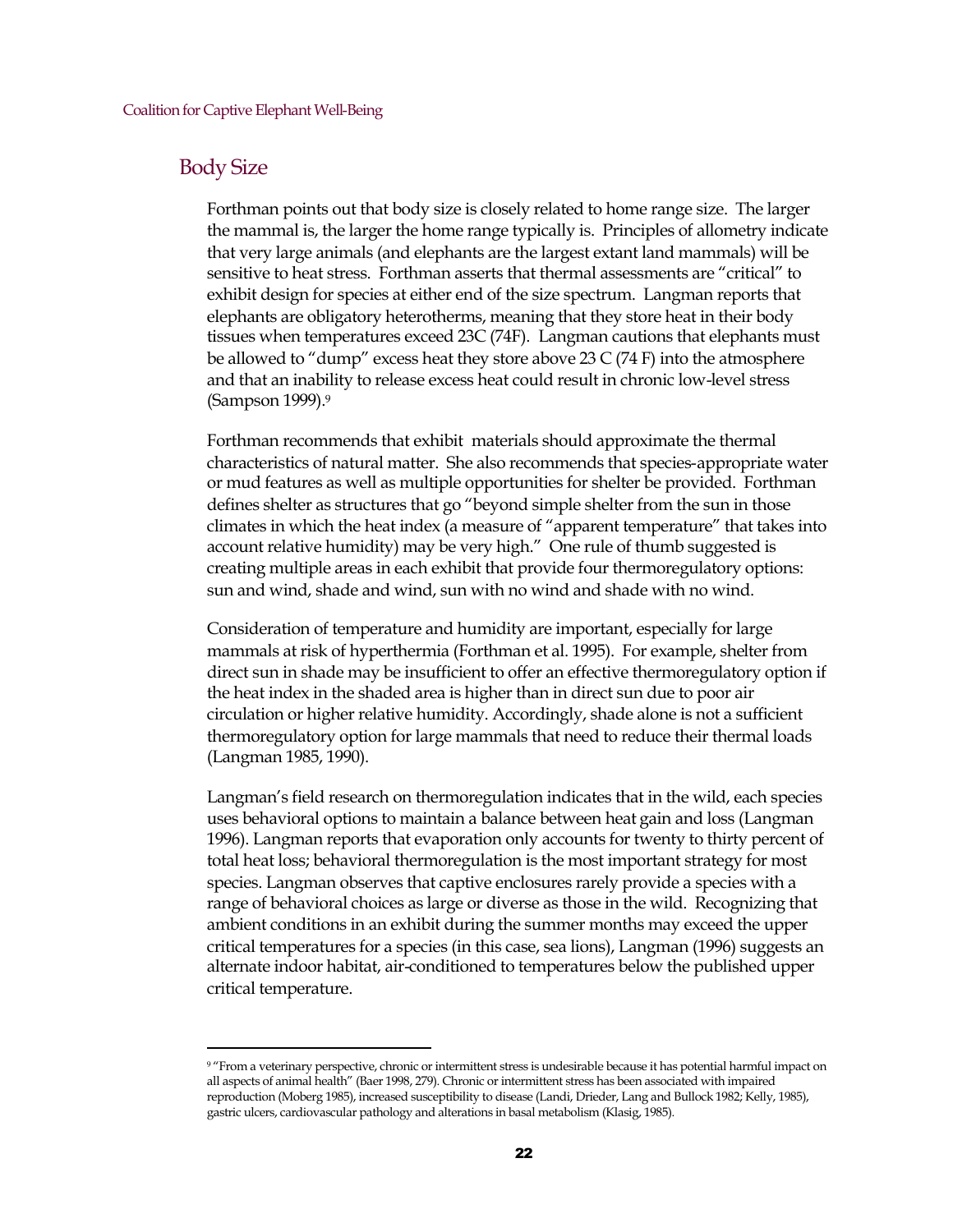## <span id="page-22-0"></span>Life History Strategy

Body size relates to life history strategy. Longevity is positively correlated with body size. Ungulates are herbivores and generally live longer than species of the same size utilizing a different diet (Eisenberg 1981). Forthman asserts that these observations imply that "providing optimal captive environments and care for many ungulates is a long-term proposition" (1998, 239). Further, she points out that because most large ungulates have small litter sizes, the death of even one offspring is significant to the animal's reproductive fitness (Eisenberg 1981) and relevant to an ambition to propagate captive species.

Forthman's review concludes that facilities for ungulates must be designed to accommodate individuals throughout their lives. While maintaining fundamental features that contribute to the ungulates' sense of security in a familiar home range, temporal variation of enrichment objects is important to approximate the temporal environmental complexity of their natural environment. Furthermore, she recognizes that "relatively stable social groups should be maintained over time to best approximate field conditions for most social species, including continuity of care taking staff" (1998, 239). Forthman observes that managers should, among other things, provide refuges to protect immature or low-status animals from aggression and environmental extremes.

## <span id="page-22-1"></span>4.13. Physical variables and elephants

Elephants' need for space is not only driven by their body size but also by their key characteristics as highly social, physically vigorous individuals. Elephants' need for space is also a function of the species' natural history playing out in a warm climate over large tracts of land. See additional discussion of the topic in 4.8. Physical vigor.

Langman's (1990, 1996, 2003) and Rees's (2002) research suggests that exhibits must provide elephants with environmental options that allow them to regulate their body temperature effectively. For example, elephants located in zoos in the lower tier of American states must be provided access to water features or outside corrals at night so that they can shed excess heat absorbed during the day.

As stated previously, body size and longevity are positively correlated. It is not surprising, therefore, to consider that Asian elephants have a lifespan roughly 50 to 70 years and Africans a lifespan of 80 years (Walker 1975). Accounting for this potential places a heavy burden on zoos to develop appropriate lifespan planning (Maple 2003). Such planning would address, at a minimum, the needs of aging, sick, disabled and generally more needy elephants (Maple 2003). It is incumbent on zoos exhibiting elephants to develop and maintain technical expertise in the diagnosis and delivery of geriatric care, to provide remedial environmental options both indoors and outdoors to protect vulnerable animals, and to provide for the welfare of zoo elephants by retiring them to appropriate facilities when their resident institution cannot address or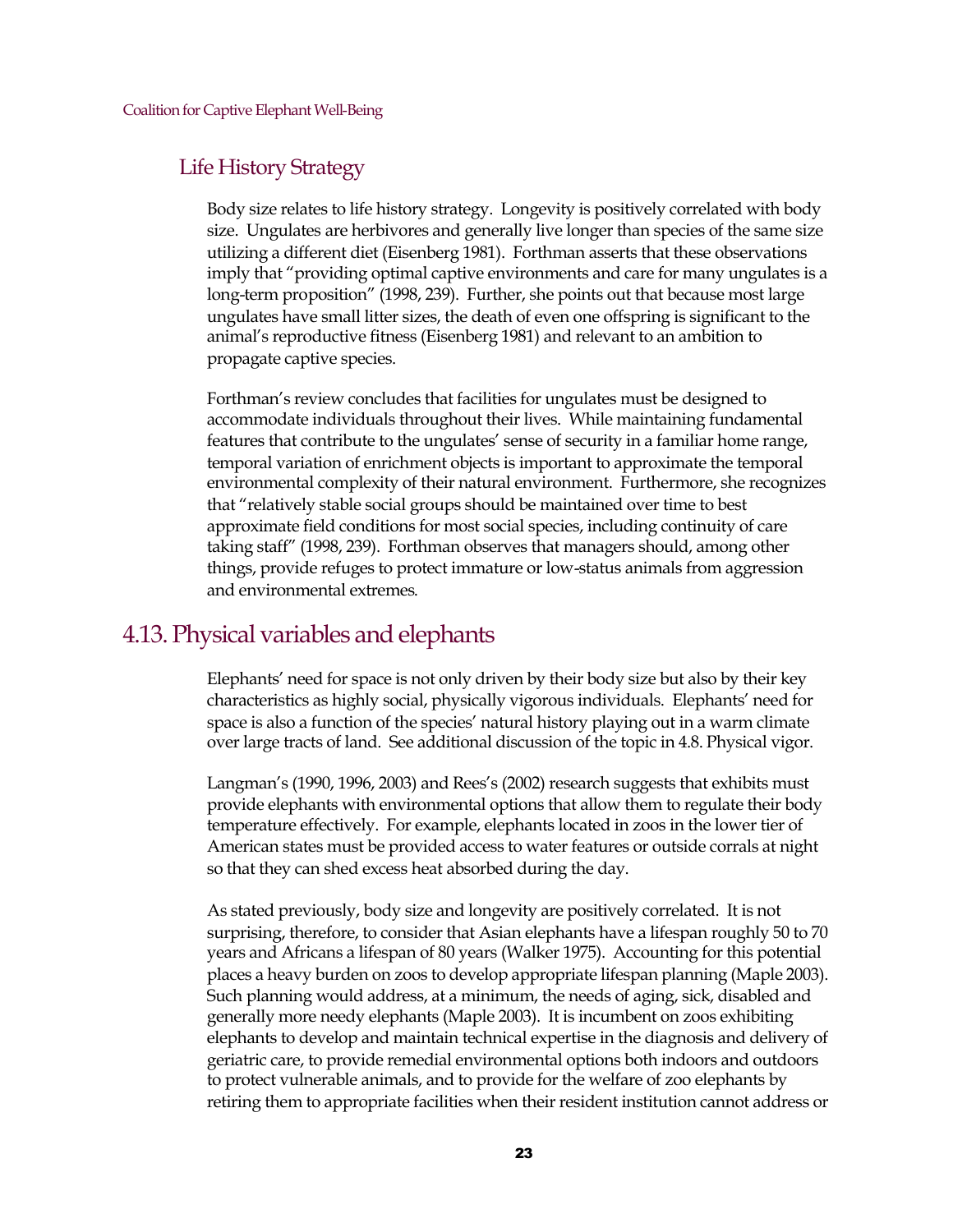ameliorate their health condition (e.g., arthritis, chronic foot disease or other significant disability) or can no longer effectively and humanely exhibit them.

### <span id="page-23-0"></span>4.14. Sensory variables

Elephants have formidable senses of hearing and smell. Elephants also have an acute tactile sense, a sense important for social communication. Because captive mammals' perception may not always be the same as that of the humans who design their facilities, "sensory over-stimulation, or the masking of species-specific cues by irrelevant or distressful ones, must be considered as a potential and often subtle source of distress" (Forthman 1998, 240).

#### <span id="page-23-1"></span>Vision

Light or illumination is a critical environmental variable to consider when designing captive mammal facilities. Few studies have attempted to quantify the deleterious effects of improper lighting—whether too much or too little—and the effect on species held indoors for long periods (e.g., Helfman 1981).

#### <span id="page-23-2"></span>Audition

Audition serves many critical functions for elephants (Payne 1998). Forthman (1998, 240-241) states, "Certain conditions associated with confinement may subject ungulates to auditory distress, either chronic or acute, predictable or random" (Hanson et al. 1976; Peterson 1980; Gamble 1982; de Boer, Slangen and van der Gugten 1988; de Boer, van der Gugten and Slangen 1989; Thomas, Kastelein and Awbrey 1990; Gold and Ogden 1991). Elephants' range of auditory sensitivity differs markedly from humans. Accordingly, they may "particularly suffer auditory distress" (Forthman, 1998, 241).

Sound, like light, is a critical environmental variable. Like light, the deleterious effects of sound on captive mammals can be pervasive and profound (Peterson 1980; Stoskopf 1983; Krause 1989). The absence of published data on the influence of sound stimuli within zoos on elephants is not evidence of the absence of such influence. Deleterious physiological and behavioral effects of loud noise are well documented (Peterson 1980; Thomas et al. 1990). Frequency of sound also profoundly influences the psychoneuro-endocrine and immune system of animals (Forthman et al. 1995).

Forthman's research suggests that decibel level and frequency of noise, particularly in the elephants' holding areas, must be kept at a minimum. See additional discussion of audition in 4.6. Cognitive ability and 4.7. Social complexity.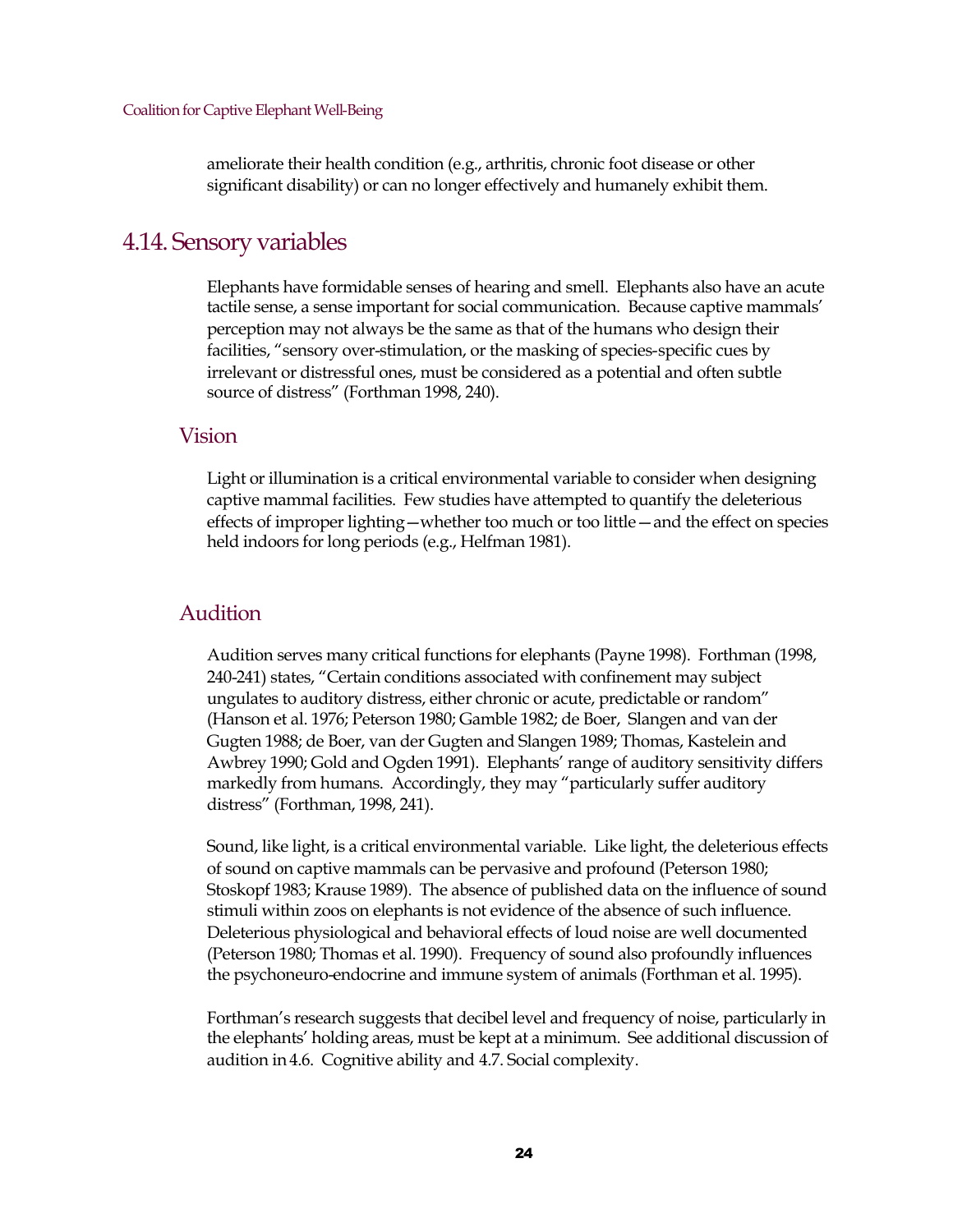#### <span id="page-24-0"></span>**Olfaction**

Necessary cleaning and disinfecting of exhibits and holding areas can deprive captive mammals of olfactory stimuli, including urine, feces and glandular secretions, even though such stimuli "function in spatial orientation and social communication" (Forthman 1998, 241).

### <span id="page-24-1"></span>4.15 Sensory variables and elephants

Many holding areas for elephants are constructed of acoustically reflective concrete. This is another reason arguing in favor of the pragmatic advantage of holding elephants in a climate to which they are suited. While the provision of veterinary care and husbandry might require holding areas, a suitable climate would minimize the amount of time an elephant would spend in such areas.

Given the critical importance of sound as an environmental variable and the broad use of auditory signals to communicate, zoo elephants' access year round to quiet space outdoors as well as indoors may be important (Peterson 1980; Stoskopf 1983; Krause 1989; Forthman et al. 1995; Forthman 1998).

Similarly, the preservation of olfactory stimuli could be enhanced to the extent that elephants are exhibited in climates similar to those in which they have evolved. This would result in less time spent confined to sanitized holding areas. Further, to the extent that spacious exhibits more appropriate to the size of elephants and their home ranges are constructed, rotation of pastures could reduce the necessity for constant removal of solid waste.

Research reported in the August 2004 issue of *Chemistry and Biology* discusses pheromone transport in Asian elephants (Lazar, Rasmussen, Greenwood, Bang and Prestwich 2004). The investigation reported that female Asian elephants communicate their readiness to mate by excreting a sex pheromone in their urine. Males detecting the pheromone touch the pheromone-loaded urine with their trunk tip and then place some of the urine in their mouths, for analysis in the vomeronasal organ, after which mating typically ensues (Lazar et al. 2004). Given the importance of supporting the dwindling number of Asian elephants in captivity, exhibit construction and social groupings of individuals should take advantage of this information about the important role that olfactory stimulation plays in Asian elephants' reproductive strategy.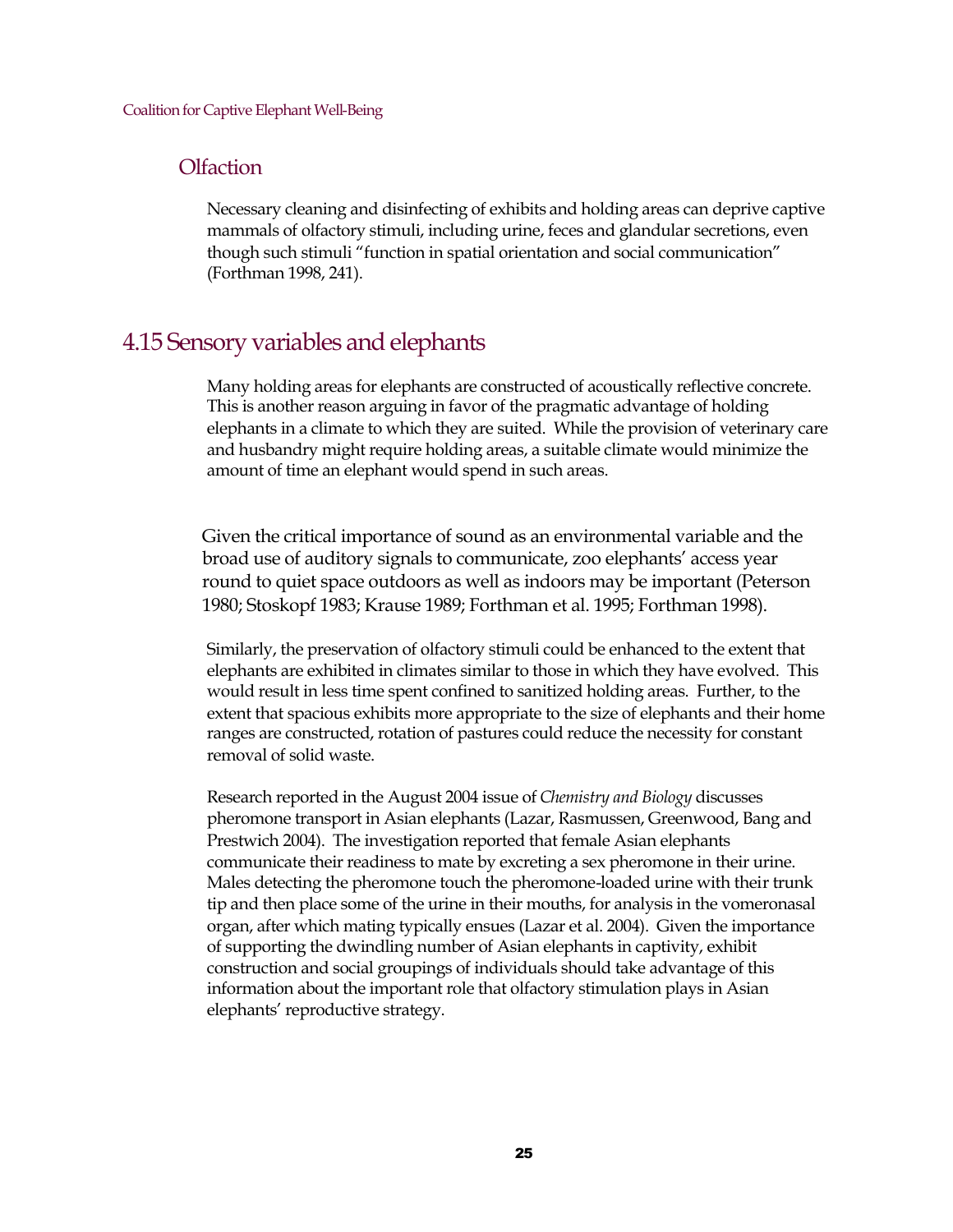### <span id="page-25-0"></span>4.16. Occupational variables

#### <span id="page-25-1"></span>Activity cycle

Observations of ungulates and elephants suggest that they are polycyclic (Eisenberg 1981; Moss 1983). This activity pattern results from the interaction of feeding, thermoregulatory behavior and, to a lesser extent for elephants, anti-predator strategies (Eisenberg 1981; Moss 1983). We agree with Forthman's suggestion that the provision of optimal care requires work shifts and sufficient security precautions to permit animals to remain on exhibit for the majority of the time, except when caretakers bring the animals in twice daily for individual monitoring and dietary supplements. As Forthman indicates, "this routine would permit more normal activity patterns and might also reduce the incidence of behavioral stereotypes associated with confinement, social restriction, and scheduled feeding times …" (1998, 241).

#### <span id="page-25-2"></span>Habitat use

Habitat use is inextricably bound to feeding strategy. It is well known that African elephants tend to exploit relatively open habitat while Asian elephants are usually found in more heavily wooded environments (Moss 1988; Sukumar 1994). Forthman observes that most large herbivorous mammals are nevertheless confined by zoos to "monotonous exhibits in which the animals are managed on compacted dirt, perhaps enhanced with a mud wallow and small patches of hardy or heavily protected vegetation" (Forthman 1998, 242). Her pointed observations are especially relevant to many zoo elephant exhibits.

Forthman recommends an aggressive redesign of exhibits holding large ungulates: " It is imperative to provide access for trucks, cranes and other heavy equipment necessary to install and replace large exhibit furnishings, including entire trees, as well as to till compacted substrates, add gravel and replant or reseed. Plans for adequate irrigation and careful selection of the hardiest grasses and herbs are also extremely important in the maintenance of vegetation. Surface area, terrain, and substrate are additional considerations in designing and maintaining habitats that will elicit species-typical behaviors" (1998, 242).

### <span id="page-25-3"></span>4.17. Occupational variables and elephants

Elephants in the wild occupy approximately 18 hours of their day browsing or grazing. They move almost continuously while feeding. The remainder of their day is largely given over to socializing, water or dust bathing, or wallowing in mud. They rest for approximately 4 hours a day (Moss, 1988; Eisenberg 1981).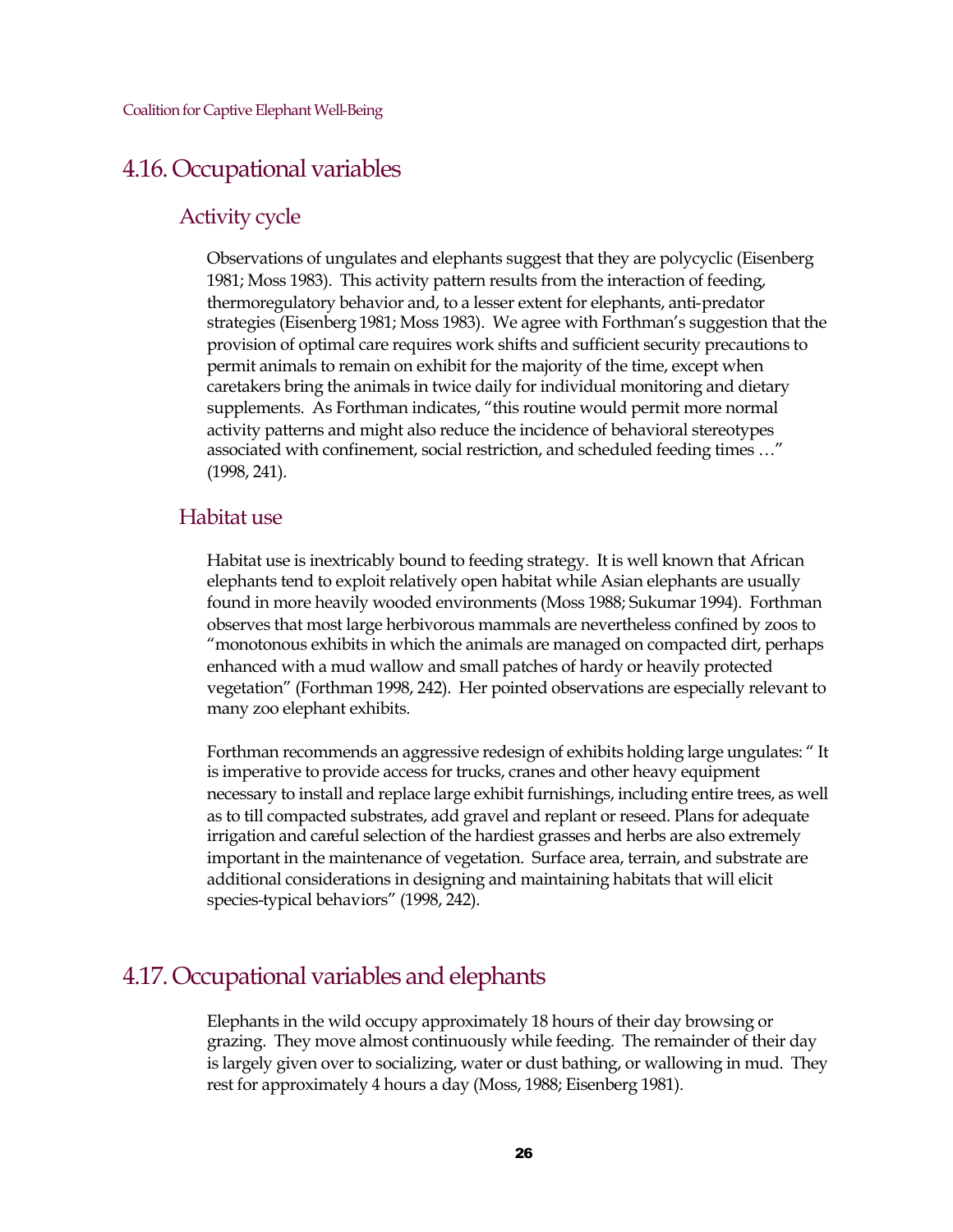Given the manner and duration of activity of elephants in the wild, options must be available to captive elephants permitting them to maintain a normal activity pattern. Options basic to elephant occupational variables would include room to roam on a variety of substrates, with a variation in topography, and access to appropriate plant material or large and free provision of cut fresh browse (branches) for species specific foraging. Other basic occupational options suggested by elephants' natural history include daily access to dust, water and mud of sufficient volume to permit totally submerged bathing and all-body wallowing.

### <span id="page-26-0"></span>4.18. Feeding variables

#### <span id="page-26-1"></span>Foraging strategy and diet

How an animal forages influences more than its diet. Foraging strategy influences "ranging patterns, activity budgets, and social organization" (Forthman 1998, 242). Grazers typically spend more time foraging than browsers (Eisenberg 1981).

Elephants are adapted in the wild to range over large areas and to forage for a considerable part of any 24-hour period. Arbitrary feeding schedules cause ungulates, "to suffer from the dissociation of appetitive and consummatory behaviors." Such dissociation can result in stereotypic patterns of ingestion (e.g. fence licking seen in giraffes) and locomotion such as weaving and pacing. Adequate amounts, distribution and availability of appropriate plant material beginning at an early age can prevent these problems from developing.

Forthman aptly observes that diet selection by ungulates requires learning. Ungulates must learn to select from a vast number of plants, selecting those parts that are most nutritious and avoiding those that contain harmful amounts of toxins. Visual, olfactory and gustatory cues, together with time and experience, all play a role in the ungulate's process of learning to select an appropriate diet. The arbitrary provision of processed food, pristine hay, and fresh fruits and vegetables in a monotonous exhibit or holding area does not permit the animal to engage the full range of its abilities and behavioral repertoire.

### <span id="page-26-2"></span>4.19. Feeding variables and elephants

Elephants represent "the ultimate adaptation for feeding upon coarse plant materials" (Eisenberg 1981, 183). An elephant's teeth are highly adapted for grinding down tough grasses, sedges and bark. Because it is adapted for feeding on plant materials with relatively low nutrient content, "[f]eeding may occupy from 70 to 80 percent of an elephant's waking hours, and in the process of selective feeding it may consume 250 to 400 pounds of wet forage in an average twenty-four-hour period" (Eisenberg 1981, 183). Elephants feed night and day. While Asian elephants take in a significant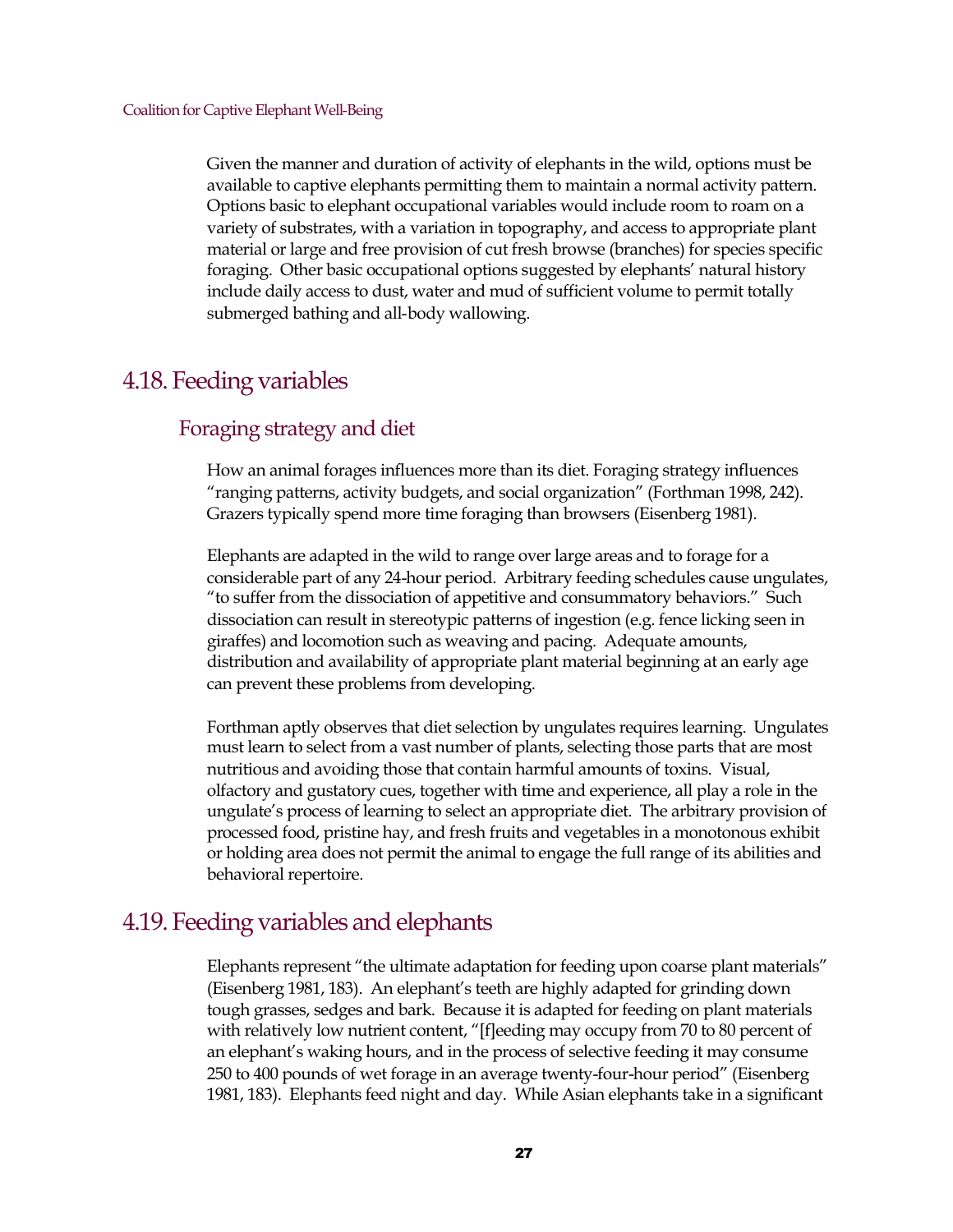amount of grasses, especially for females and young animals "branch-feeding in the forest occupies 30 to 50 percent of their feeding time" (Eisenberg 1981, 184).

Foraging and diet are key elements of an elephant's occupation cycles (Eisenberg 1981; Moss 1983; Sukumar 2003). Yet little is understood about how and why elephants forage as they do. For example, recent field research indicates that termite mound soils, which contain higher concentrations of calcium, magnesium, potassium, sodium and phosphorus, support plants and trees subject to more intense feeding by African elephants than plant material from the surrounding area (Holdo and McDowell 2004). Earlier research suggests that elephants ingest termite mound soils, possibly as a mineral supplement to their diet (Ruggiero and Fay 1994). Accordingly, termite mounds may play an important role in determining food availability, dietary mineral intake and spatial feeding patterns by elephants, as well as ranging perhaps, as termites are altitude-limited.

Still, we know that elephants spend more time foraging and feeding than any other activity (Owen-Smith 1988). The absence of appropriate opportunity to engage in foraging and feeding can result in stress to the animal. When a species has evolved to perform a linked set of responses, in this case forage and then feed, they adapt "with difficulty to disruptions in that linkage" (Forthman, et al. 1995). When a normal consummatory response is delayed or prevented, maladaptive behaviors, like pacing and swaying, are performed. Animals exhibit these maladaptive behaviors to reduce potentially damaging physiological stress responses (Brett and Levine 1979).

In most zoos, elephants lack control over access to appropriate food sources. Accordingly, it is incumbent on those keeping captive elephants to deliver a speciesappropriate diet in a way that permits species-specific foraging strategies, that addresses the full range of their dietary needs, and avoids creating new health and behavioral problems. The provision of ample volumes of browse material (branches) is critical.

### <span id="page-27-0"></span>4.20. Social variables

Appropriate social groupings can lead to dramatically improved propagation of the species (Clubb and Mason in press). The principal problem associated with confining large, socially gregarious animals like elephants is the inability of most zoos to provide appropriate space for a socially viable sized group. Forthman contends that one solution to this problem is obvious: "If insufficient space is available for an appropriate herd, the species should be excluded from the collection" (Forthman 1998, 244).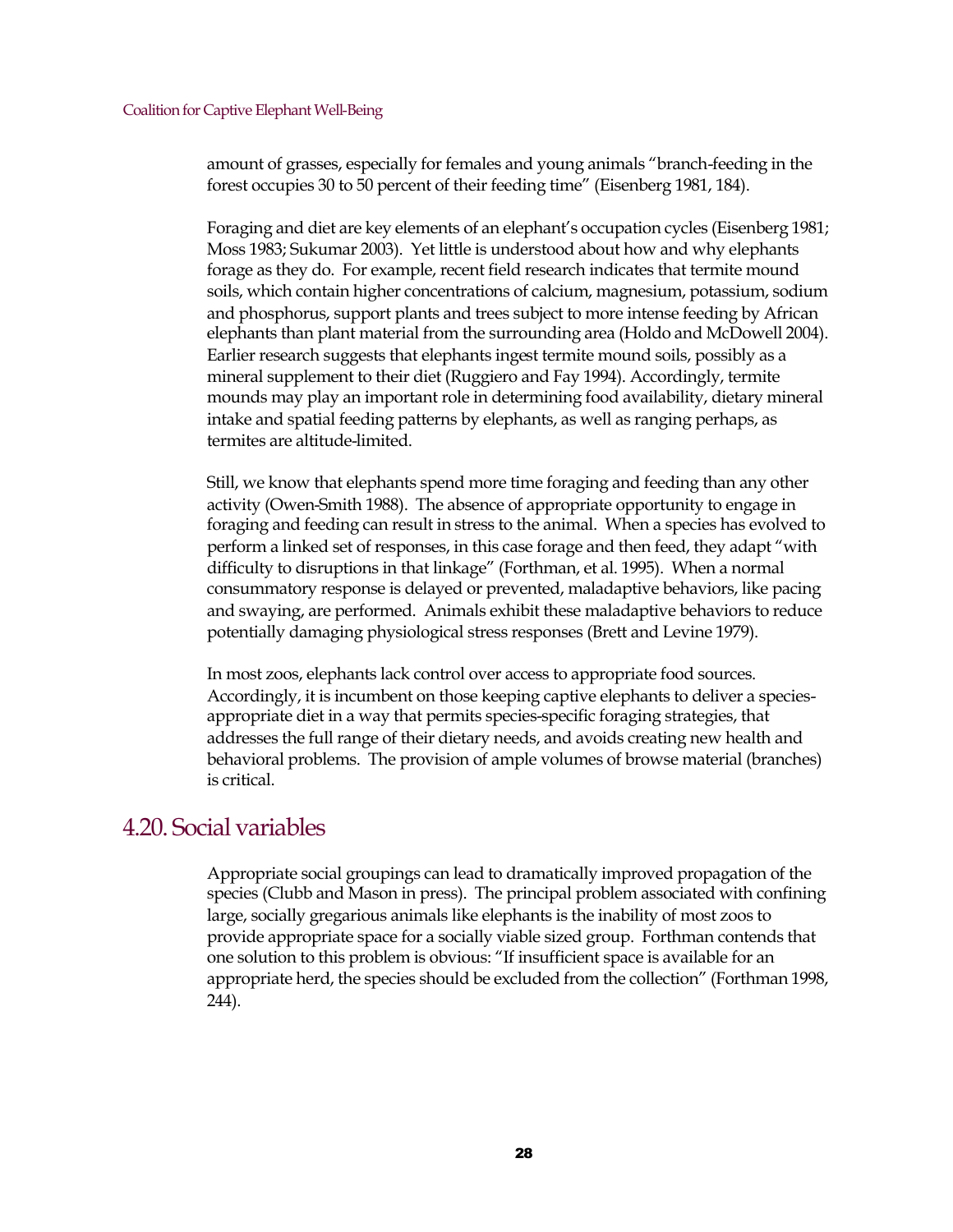#### <span id="page-28-0"></span>Reproductive behavior and social context

Given the powerful role of social relationships to the health of individual elephants, it is imperative that captive female elephants intended for breeding be given the social context in which to undertake the task of delivering and raising a calf. Elephant reproduction<sup>[10](#page-28-4)</sup> must also take into account the probability of surplus males. Formation of single-sex groups, like bachelor herds, can be appropriate in facilities with adequate space (Forthman 1998).

### <span id="page-28-1"></span>Vulnerability of young

Vulnerability of young in confined settings usually results from disease or intraspecies aggression and relates to management of space and group composition. Age at weaning and emigration from the herd "must be considered and planned in advance as well. It may be optimal to maintain a stable female group in an exhibit over time and to exchange breeding males" (Forthman 1998, 246).

Research demonstrates "the persistent influences of early environmental experience on neural organization" (e.g. Rosenzweig and Bennett 1978). It follows, therefore, that exhibits, indoor enclosures, and outdoor enclosures and corrals must be designed to accommodate the several distinct developmental stages and special vulnerability of elephant youngsters. Exhibit designs and staff skills facilitating the provision of a natural, complex and varied "captive environment are probably key in production of behaviorally flexible, fit, and competent animals" (Forthman et al. 1995, 395).

## <span id="page-28-2"></span>4.21. Social variables and elephants

### <span id="page-28-3"></span>Social role of the herd

Although Forthman did not single out the role of the herd as a social variable, we believe that the social organization of elephants into cow/calf and bull herds is of paramount importance. Even a cursory review of the three elephant species' natural history furnishes ample evidence that the cow/calf herd is as important an influence on an elephant's life history strategy as social nurturing is to humans (Wittemyer et al. 2005). Recognition of the importance of sustaining a stable social group to approximate field conditions of the species in the wild has special resonance for elephants (Rees 2001). In the opinion of Ian Whyte, Senior Scientist, Large Herbivores, Kruger National Park, "…it would be inhumane to remove juveniles from their

<span id="page-28-4"></span><sup>&</sup>lt;sup>10</sup> There is a growing body of veterinary literature on captive elephant breeding. Those issues are outside the scope of this paper.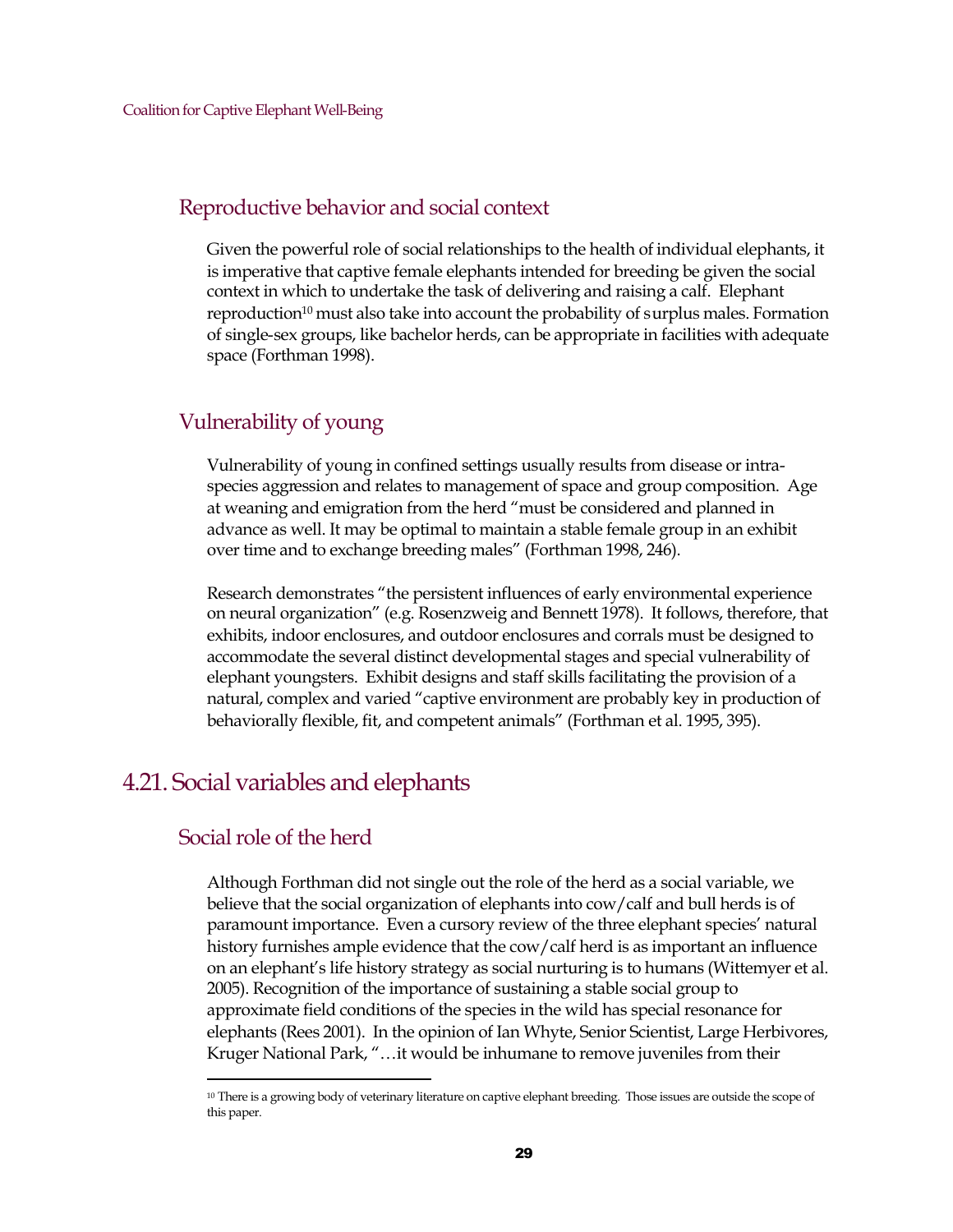families at any time or for any reason. Elephants have very strong social bonds. Daughters stay with their mothers for as long as they are both alive, even after the daughter has achieved sexual maturity and has young of her own. I believe that to knowingly separate juveniles from their mothers is inhumane" (2003). See further discussion of this topic in 4.7. Social complexity.

#### <span id="page-29-0"></span>Reproductive health and the herd

Forthman's observation that social roles powerfully influence the reproductive health of individuals and the herd is particularly relevant to elephants. Raising an elephant calf requires an enormous investment of energy and attention from the mother. Observations in the field indicate many members of the herd contribute energy and attention as well.

Successful elephant breeding and rearing in the wild occurs in the context of a stable, multi-generational herd. It is, therefore, incumbent upon zoos with breeding ambitions to provide their elephants with a viable social herd in which to undertake the task of delivering and raising young (Rees 2001). Given the unchallenged importance of the cow/calf herd to a female elephant's life strategy (Wittemyer et al. 2005), zoos must provide their captive female elephants a stable social group of sufficient size and social complexity to furnish the rich and life-long relationships reflected in their species' natural history. See additional discussion of this topic in 4.7. Social complexity.

### <span id="page-29-1"></span>4.22. The human-elephant relationship

Captive elephants represent a considerable investment by any zoo holding them. Not only do zoos invest significant amounts of capital, but also they must commit large numbers of specially trained staff to their care over many years. This section addresses the three main management systems used today in North American zoos and sanctuaries: free contact, protected contact and passive contact.

### <span id="page-29-2"></span>4.23. Definitions

#### <span id="page-29-3"></span>Free contact

Free contact, as practiced in AZA zoos, is a system for managing elephants that uses a combination of negative reinforcement, positive reinforcement and physical punishment or threat of physical punishment. Directing the position and movement of the elephant is achieved through the use of an ankus or hook (Olson 2004). Cooperation on the part of the elephant is compulsory (AZA Regents 2001). The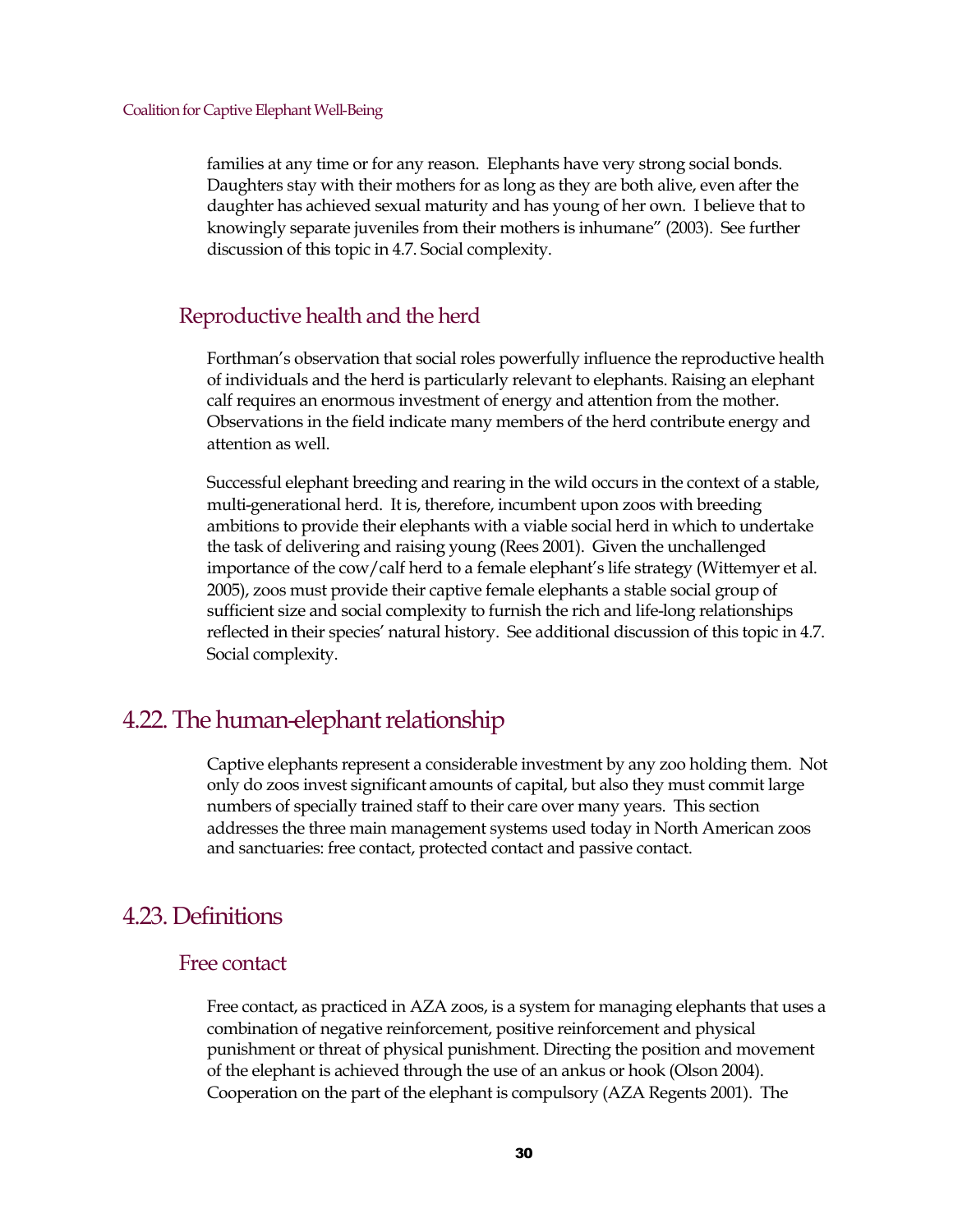ankus is also used to strike the elephant when physical punishment is deemed necessary and appropriate (Olson 2004). In free contact, the trainer or zookeeper shares the same physical space with the elephant. Trainers function from within the elephant social hierarchy by establishing and maintaining a position of social dominance (Koontz and Roush 1996).

#### <span id="page-30-0"></span>Protected contact

Protected contact, as originally conceived and implemented by its architects, Gail Laule and Tim Desmond, is a system for managing elephants that uses positive reinforcement training as the primary method to modify behavior and relies on the trainer developing a non-authoritarian rapport with the elephant and the elephant's voluntary cooperation.[11](#page-30-4) Directing the positioning and movement of the elephant is achieved primarily through the use of targets. Keeper safety is achieved by positioning elephant and keeper relative to each other and to a barrier that typically separates human and animal spaces. Trainers function outside the elephant social hierarchy and do not attempt to establish a position of social dominance. Protected contact does not utilize physical punishment.[12](#page-30-5)

#### <span id="page-30-1"></span>Passive control

Passive control is practiced at The Elephant Sanctuary in Hohenwald, Tennessee. The Sanctuary defines passive control as "a scientific and compassionate approach to the care and management of elephants. … Passive control incorporates facility design along with positive reinforcement to encourage an elephant to respond. No ankus or weapon is ever used. Negative reinforcement and punishment are not allowed. "

### <span id="page-30-2"></span>4.24. Free contact-selected topics

#### <span id="page-30-3"></span>Keeper safety

Dominance-based free contact is a common approach in many North American zoos and all circuses. The tradition postulates that trainers or keepers best control captive elephants by assuming the position of most dominant member of the herd through the use of force (Koontz and Roush 1996; Leach 2001). Free contact keepers employing dominance management techniques are frequently subject to attack, injury

<span id="page-30-4"></span><sup>11</sup>An animal's control over its own behavior is particularly significant because research on stress indicates that the ability to exercise control over an environment, even if the stress stimulus cannot be removed, greatly reduces the degree of stress experienced by the animal (Seligman and Binik 1977; Foster-Turley and Markowitz 1982; Markowitz and Line 1989; and Laule and Desmond 1998).

<span id="page-30-5"></span><sup>12</sup> The use of electric wires as part of a containment system is not a training tool of protected contact.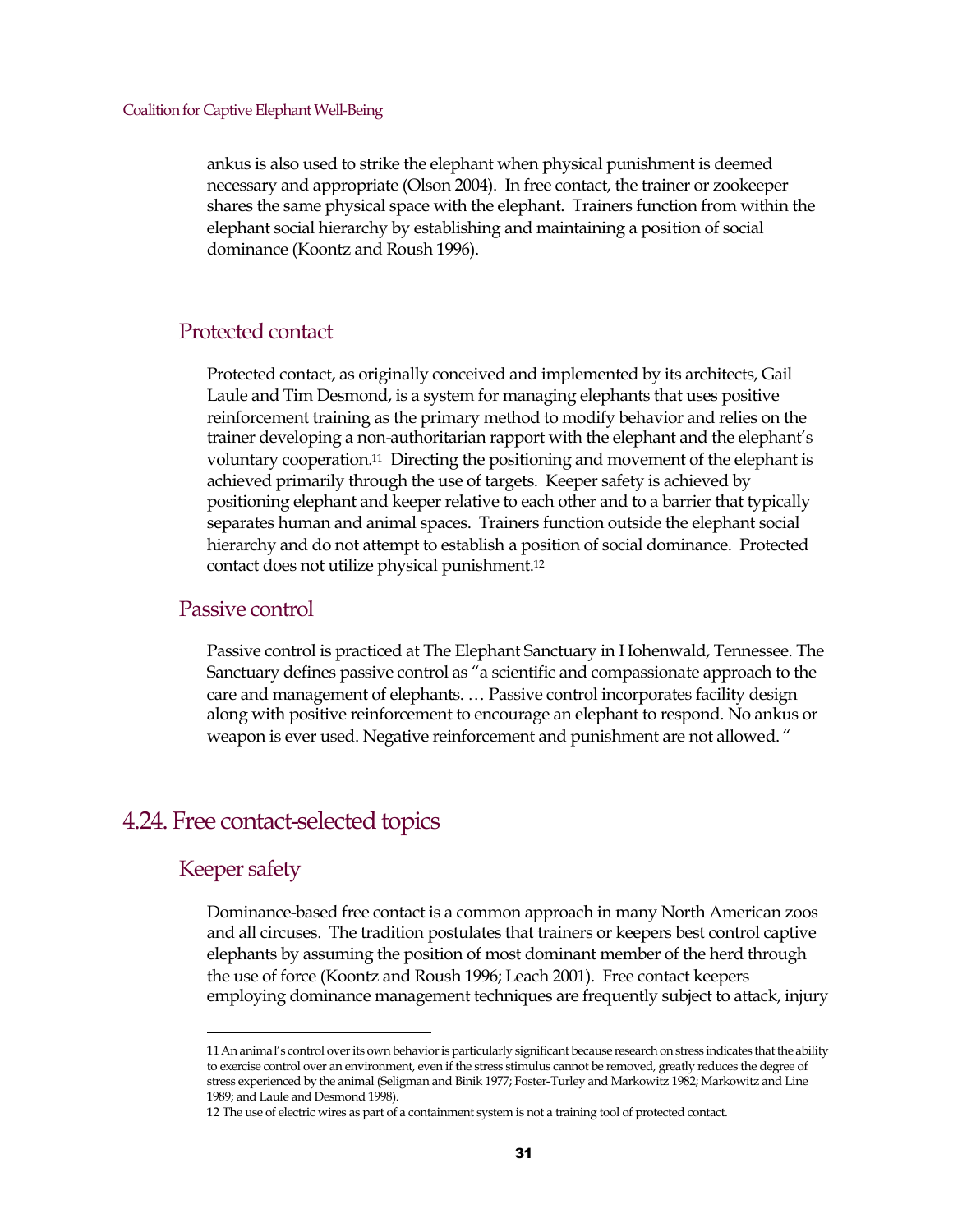and death. Since 1990, AZA free contact programs have reported 25 serious keeper injuries, 5 of which resulted in keeper death. The complexity and intransigence of keeper's risk of injury or fatality using dominance-based management "is a serious issue" (Chappel and Ridgeway 2001).[13](#page-31-1) Olson observed that working with elephants in free contact "compromises the safety of the handler to a greater degree" (Olson 2004, 19).

#### <span id="page-31-0"></span>**Chaining**

Chaining is the most common form of restraint in free contact programs. It is frequently used to restrain elephants overnight, and to deliver routine husbandry and corporal punishment. As recently as 1999, chaining was used to restrain elephants at night in a majority of zoos (Brockett, Stoinski, Black, Markowitz and Maple 1999). Survey results indicated that elephants were chained in a row for as many as 16 hours a night.

Today, the AZA permits member institutions to chain elephants up to 12 hours out of every 24. Overnight chaining is not discouraged (AZA 2003).

Research conducted at Zoo Atlanta by Brockett et al. (1999) reveals that overnight chaining is linked to diminished welfare. The authors observe that chaining limited the animals' activity, prevented natural socializing among them, promoted stereotypical behavior and promoted aggression towards keepers.

Brockett et al. identify social and health advantages to the unchained elephants they observed:

 $\hat{P}$  The elephants were able to exercise and regulate their body temperatures by alternating between indoor and outdoor enclosures;

They were able to "make choices" about activities and social partners;

• They remained fully active and engaged "in a full behavioral repertoire during the evening hours."

Finally, Brockett et al. conclude that none of the risks the traditional elephant management community predicted, including injuries among unchained elephants or inadequate feeding or sleeping time, were observed. The authors recognized that, "*Indicators of declining health, such as foot problems, arthritis, and colic, appear to decrease when animals are not chained"* [14](#page-31-2) (Brockett et al. 1999, 102). Brockett et al., went on to explain: "The natural history, psychological health, and physical health factors mentioned herein establish an argument against the use of chaining, an idea that is

<span id="page-31-2"></span><span id="page-31-1"></span><sup>13</sup> Four keepers employedin traditional, dominance-based free contact elephant programs in the United Kingdom and AZA zoos died between October 2000 and November 2002. Three keepers in AZA zoos were seriously injured between December 2002 and June 2004. A bull calf in free contact killed a keeper in Vienna in February 2005. <sup>14</sup> Emphasis added.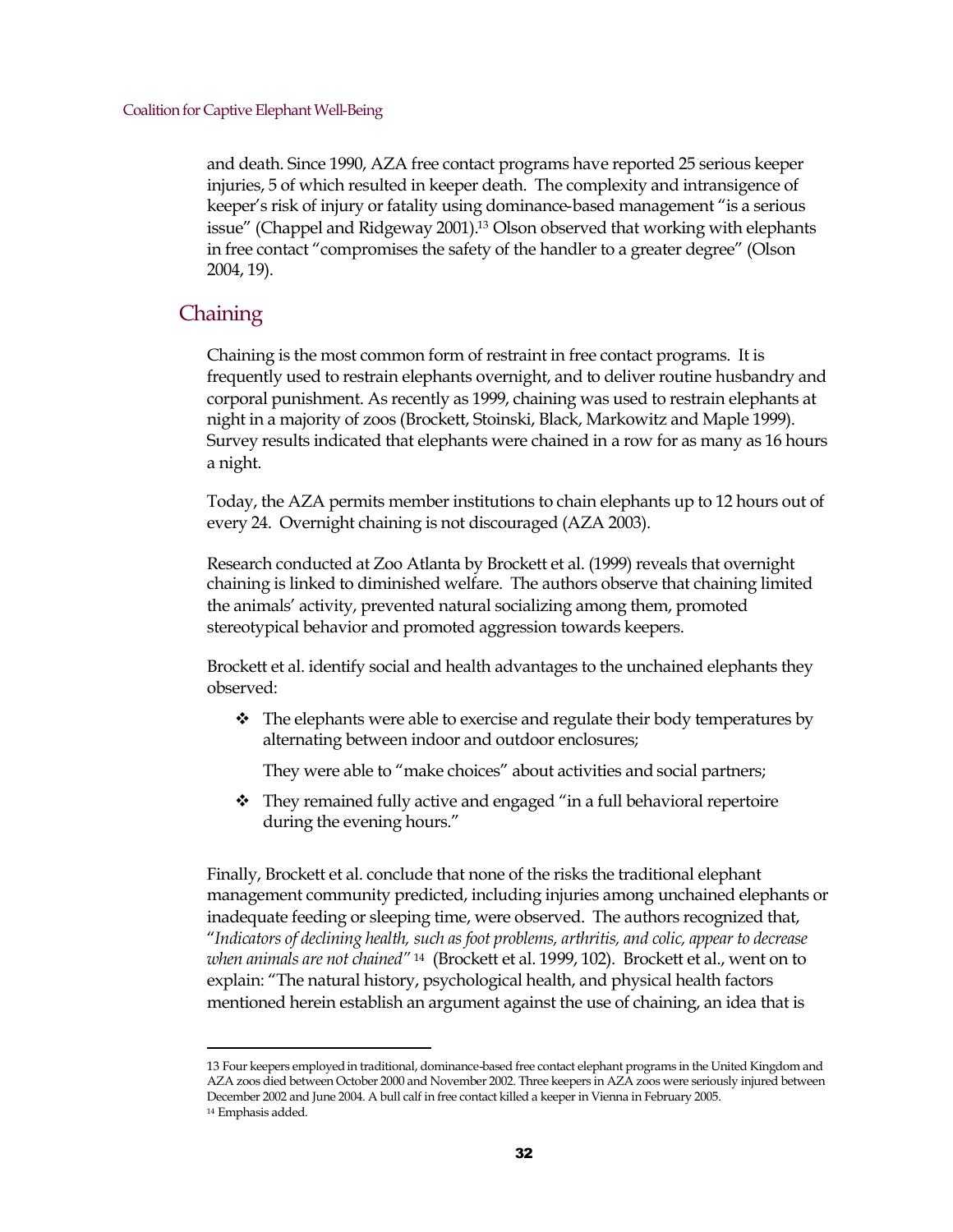supported by the successful maintenance of groups of unchained elephants by many zoos" (1999, 102).

"Unchaining elephants has been identified as a factor promoting an improved relationship between trainer and elephant" (Lehnhardt 1984). A study in 2000 showed that displays of stereotypic behavior like swaying by circus elephants fell 59% when the elephants were penned rather than chained (Gruber, Friend, Gardner, Packard, Beaver and Bushong 2000). Kinzley observed that stereotypic behavior of swaying is a direct result of long term chaining, usually overnight chaining that typically limits elephants' side-to-side movement (pers. comm.).

### <span id="page-32-0"></span>Physical punishment

Physical punishment is intended to reduce the occurrence of a behavior (Skinner 1965). Physical or corporal punishment is a technique of free contact.

Corporal punishment is a training approach for human children and animals with well-documented limits. Physical punishment is a questionable technique for reducing undesirable behavior in children because the application of physical punishment is linked with aggression, hostility and delinquency (Hoffman, 1970; Loeber and Stouthamer-Loeber, 1996; Lytton, 1996).

Evidence suggests that physical punishment may not promote learning. While a child is more likely to comply with demands immediately after being punished, he or she will not learn the desired behavior (Gershoff 1997). Punishment is not more effective than other methods of behavior modification (Roberts and Powers 1990).

Behaviorists studying non-human animals have drawn similar conclusions. Punishment of animals is linked to a variety of "very undesirable side effects," such as aggression, including lethal aggression, against other animals or the trainer (Chance 1994, 272). Punishment is not more effective than positive reinforcement in training dogs (Hiby, Rooney and Bradshaw 2004). Dogs trained with punishment exhibited increased problematic behaviors associated with compromised welfare and a state of increased anxiety (Hiby et al. 2004).

It has been well known for a quarter century that, "Another undesirable side effect of punishment is that agents who use punishment are reinforced for punishing" (Kazdin 1975, 162). Such reinforcement can lead to a tendency for physical punishment "to get out of control. The use of corporal punishment in schools has resulted in broken bones, ruptured blood vessels, hematomas, muscle and nerve damage, whiplash, spinal injuries, and even death (Gurske 1992)" (Chance 1994, 274).

AZA elephants may be subject to physical or corporal punishment (AZA 2003). Defenders of physical punishment within AZA claim that it is justified because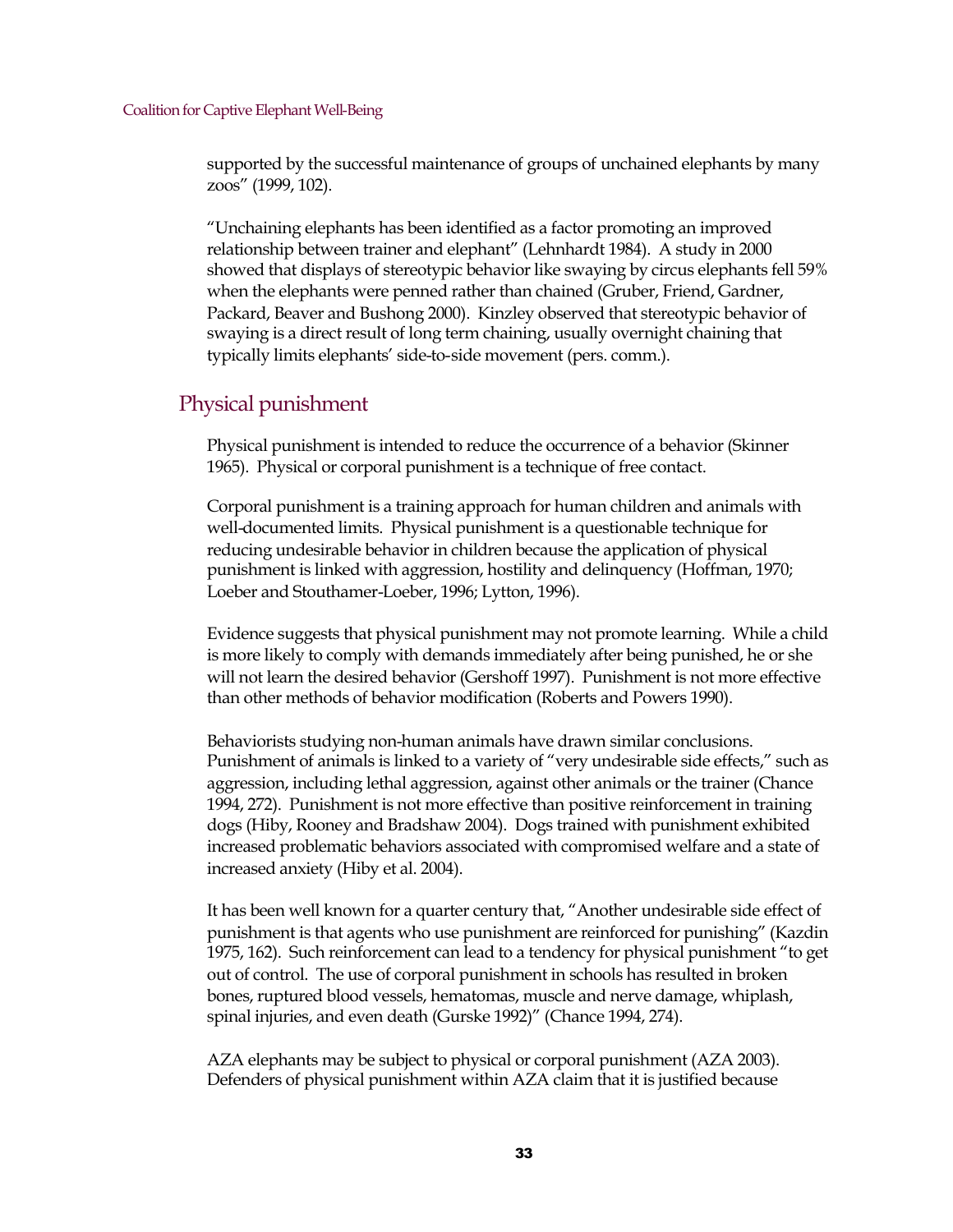elephants in the wild discipline subordinate members of the herd with physical punishment and aggression.

Reports from the field offer contradictory evidence. Poole reports that African elephants do not "discipline their young," nor is discipline "natural in elephant society [and] therefore something that an elephant can understand." Poole states (2001, 5): "I have no idea how this myth was started, but I have never seen calves 'disciplined.' Protected, comforted, cooed over, reassured, and rescued, yes, but punished, no. Elephants are raised in an incredibly positive and loving environment. If a younger elephant, or in fact anyone in the family, has wronged another in some way, much comment and discussion follows. Sounds of the wronged individual being comforted are mixed with voices of reconciliation."

#### <span id="page-33-0"></span>Negative reinforcement

Negative reinforcement increases the chance of a behavior recurring by the removal of an aversive or unpleasant stimulus; it is also known as escape or avoidance training (Pryor 1985). For example, when a keeper cues an elephant under its leg with an ankus, the elephant learns to lift its foot up promptly to avoid the aversive stimulus of the ankus.

Properly applied, negative reinforcement is brief and informative, permitting an adaptive response that terminates the aversive stimulus. Like punishment, however, "many people use too much negative reinforcement" (Pryor 1985, 119). Pryor (1985) notes that overuse of negative reinforcement results in anxiety, fear and/or distress in the subject.

The foundation of free contact training in zoos is negative reinforcement. Positive reinforcement is typically applied only after the application of the aversive stimulus that is used in the initial stages of training behaviors (Olson 2004).

#### **Similarities between physical punishment and negative reinforcement**

Punishment and negative reinforcement are distinct techniques to influence behavior. However, both techniques create similar risks to the welfare of the animal in training:

- $\triangleleft$  Both involve a trainer inflicting pain or discomfort on the animal;
- $\triangleleft$  Both approaches are inconsistent with a respectful and trusting relationship between the trainer and the animal; and
- $\bullet$  Both techniques are subject to abuse, either in frequency or intensity.

#### **Chaining, physical punishment, negative reinforcement and stress**

Corporal punishment and negative reinforcement are, by their very terms, external stressors intended to modify an animal's behavior. Because physical punishment is sometimes delivered when the elephant is chained or otherwise restrained, the elephant is without options and simultaneously experiencing pain over which it has no control. The absence of options is itself a source of stress (Seligman 1975).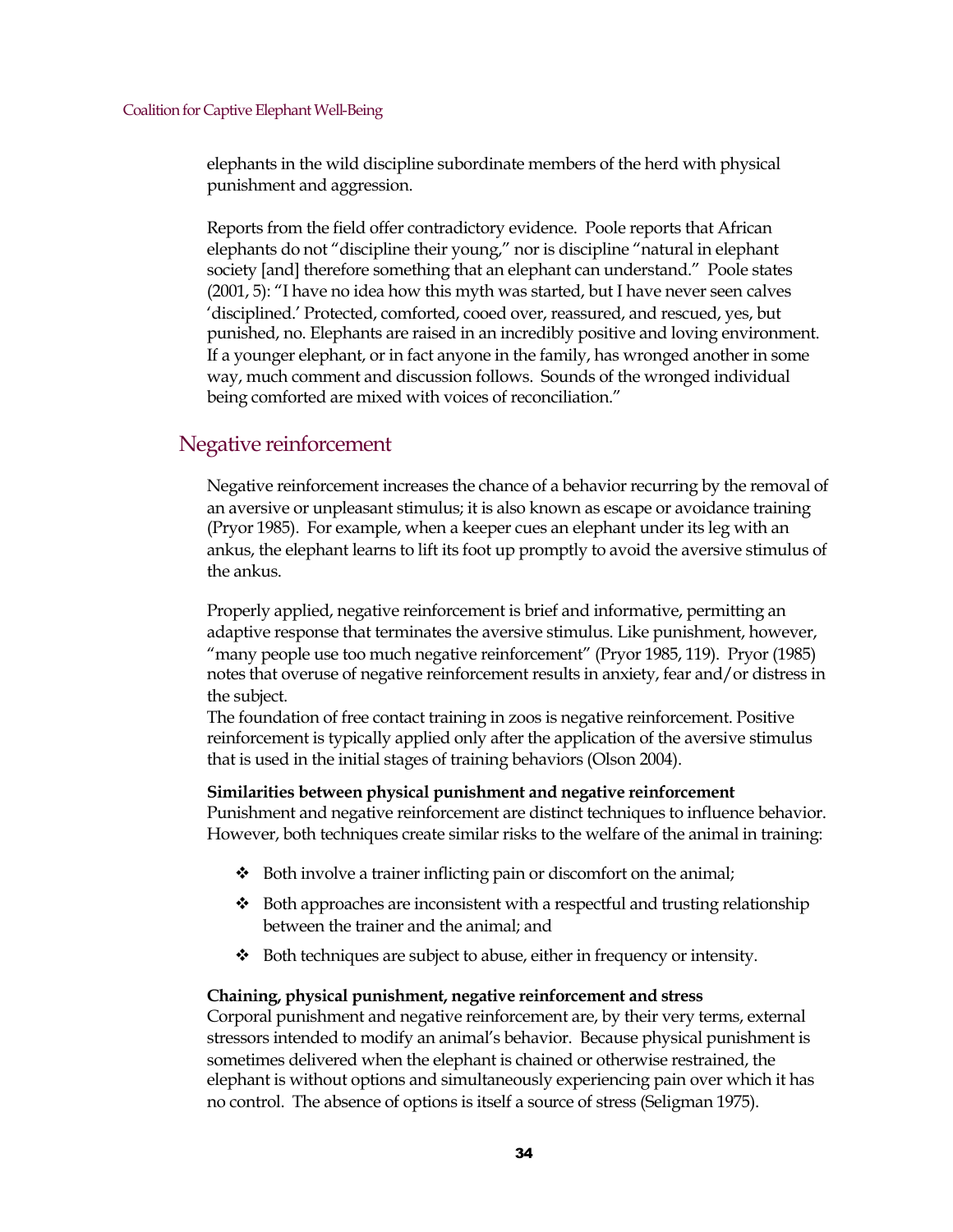The intentional infliction of pain in circumstances of acute stress is undesirable because acute distress is related to destructive consequences like increased aggression and dysfunctional behavior. Intermittent or chronic stress, a level of stress likely associated with negative reinforcement "is undesirable because it has a potential harmful impact on all aspects of animal health" (Baer 1998, 279). Chronic or intermittent stress has been associated with impaired reproduction (Moberg 1985b), increased susceptibility to disease (Landi et al. 1982) and gastric ulcers, cardiovascular pathology and alterations in basal metabolism (Klasig 1985).

### <span id="page-34-0"></span>4.25. Protected contact—selected topics

#### <span id="page-34-1"></span>Keeper safety

In 1989, Laule and Desmond developed a concept document for a new system of managing elephants called protected contact. The system is designed to address two fundamental objectives: increase keeper safety and enhance elephant welfare. Protected contact is predicated on positive reinforcement and the ability to gain the willing cooperation of the elephant in husbandry and veterinary procedures (Desmond and Laule 1991). Physical punishment and the routine use of negative reinforcement is prohibited. Development of the system took place in two phases at the San Diego Wild Animal Park. Phase 1 in 1989 involved Asian and African bulls and Phase 2 in 1991 included the bulls and the addition of one Asian and one African cow.

The system has been in use in AZA zoos since 1992, with initial focus on bulls and aggressive females quickly evolving into the conversion of entire elephant programs. AZA reports that 60% of its zoos now use protected contact. Protected contact programs have reported 0 deaths and 1 serious injury since its inception.

#### <span id="page-34-2"></span>Positive reinforcement and animal learning

B.F. Skinner defines reinforcement as "any stimulus the presentation of which strengthens the behavior upon which it is made contingent" (1965). More recently, Pryor wrote, "Positive reinforcement is anything which, occurring in conjunction with an act, tends to increase the probability that the act will occur again" (1985, 23).[15](#page-34-3) Positive reinforcement works to increase the chance of a behavior recurring by presenting the animal with something it wants, a desirable stimulus, in conjunction with a correct behavioral response (Whittaker, personal comm.). For example, the elephant moves from point A to point B and is given an apple; the chance of the elephant performing that movement again is increased.

<span id="page-34-3"></span><sup>15</sup>Pryor next wrote, "Memorize that statement. It is the secret of good training" (1985, 23).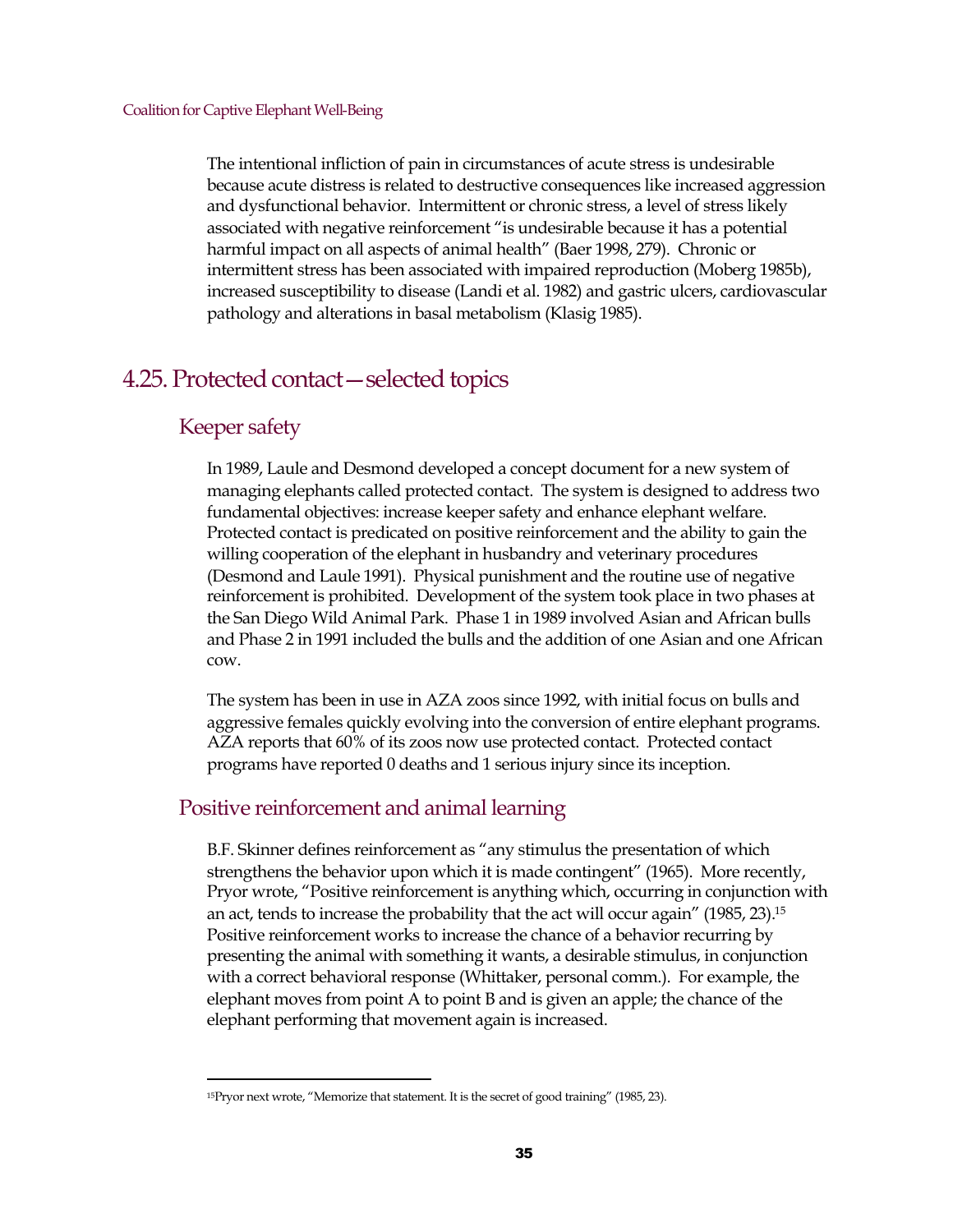Methodical, scientific use of positive reinforcement based on knowledge of the animal can be much more effective than the use of instrumental negative reinforcement or punishment in gaining the cooperation of animals. Evidence in support of this proposition comes from research on learning theory as applied both to humans and as applied to other animals.

The Academy of Pediatrics Consensus Conference on Corporal Punishment (1996) states essential elements for new learning include a positive learning environment and a consistent strategy. Children's need for a positive learning environment is based on social learning theory (Patterson, 1975). This theory suggests children thrive better when adults take an interest in what they are doing, praise good behavior, allow choices and are aware of children's developmental needs and emotional reactions to stress. Conversely, frequent reprimands, inconsistent responses to undesired behavior, and a lack of recognition of the child's developmental and emotional needs lead to antisocial behavior.

Animal behaviorists report similar conclusions about animal training. Animals "worked with negative reinforcement will not enjoy the experience and will only work at the level necessary to avoid the negative reinforcement" (Martin 1996, 141). Martin reports that the use of positive reinforcement results in an elephant looking forward to the training session and becoming "more creative in how to earn the reward" (Ibid.141).

An animal free of anxiety or fear of training is more likely to cooperate and try new behaviors, making the training session a potent source of enrichment for the captive animal: "To a real trainer, the idiosyncratic and unexpected responses any subject can give are the most interesting and potentially the most fruitful events in the training process" (Pryor 1985, 15).

#### <span id="page-35-0"></span>Positive reinforcement in zoos—practical results

Positive reinforcement has been used to facilitate medical procedures at the Calgary Zoo involving a male elephant's infected digit (Honeyman, Cooper and Black.1998). Staff skilled in protected contact and appropriate use of conditioning principles gained the cooperation of the elephant in numerous medical procedures, including

- Flushing, debriding, packing, antibiotic infusion, soaking,
- Two surgeries, and
- ❖ Wearing a protective boot.
- \* "Time outs" were effective when the elephant stopped responding to commands in a desirable manner.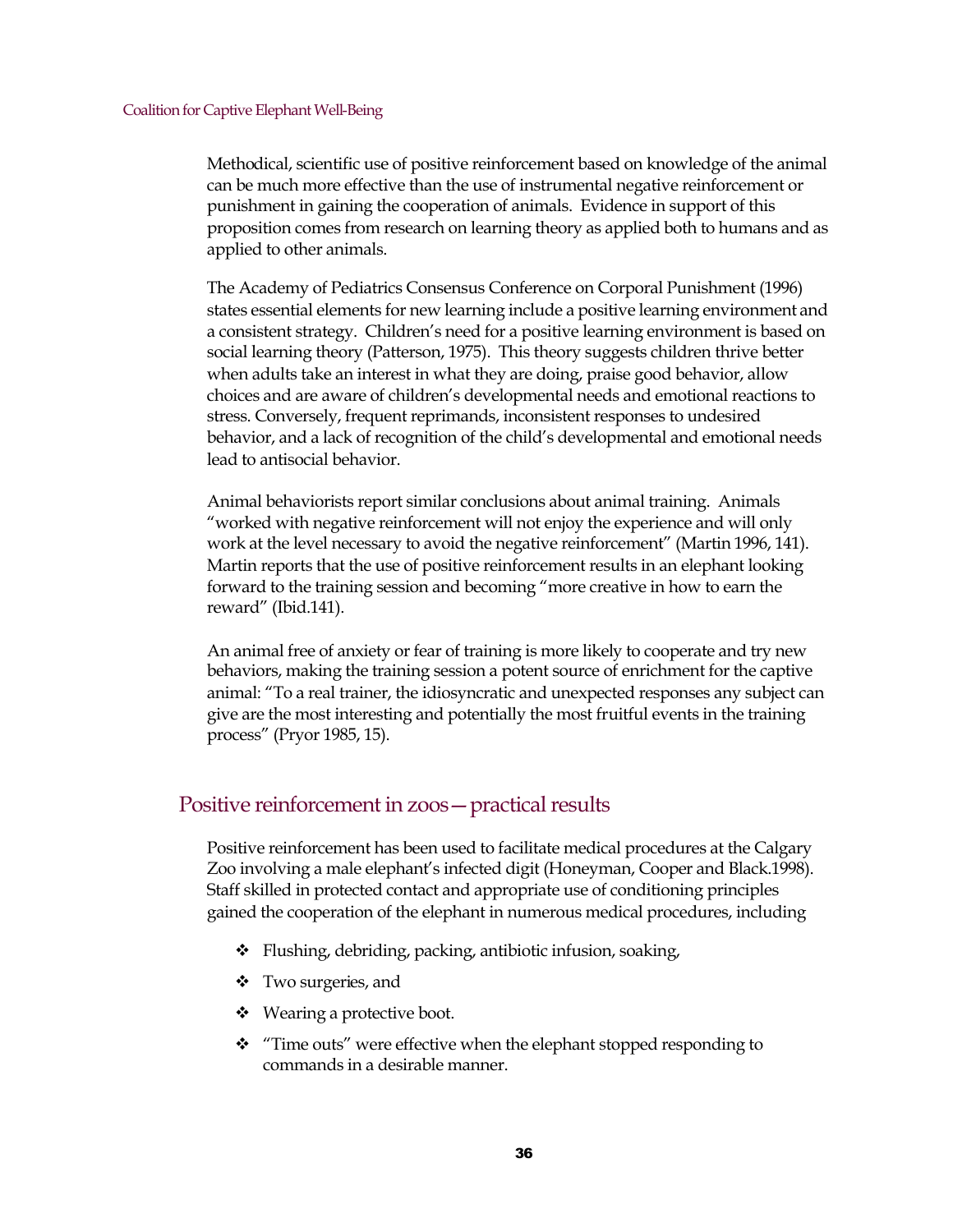Laule and Whittaker (1998) report that comprehensive use of positive reinforcement has revolutionized care of captive animals in some AZA institutions. The benefits of using positive reinforcement included providing the animals the opportunity to comply rather than responding to force; and providing staff greater accessibility and increased opportunity for delivering preventative medicine to the animals.

Abadie (1997) reports that positive reinforcement was used with success at Houston Zoological Gardens to permit a variety of veterinary and husbandry procedures on the elephants in its care:

- $\div$  Thailand, a 33-year-old bull was trained to accept routine trimming and deep trimming into abscessed areas of a foot as well as daily foot soaks;
- Methai, a 29-year-old cow, was trained to allow staff to radiograph her rear legs and accurately diagnose and treat her arthritis;
- $\div$  Kiba, a 5-year-old bull calf, was trained to cooperate with an ultra-sound exam while leaning into a training wall; and
- \* Positive reinforcement training was used to gain the cooperation of Indu, a 32year-old cow, for dental surgery.

Examples of the successful use of positive reinforcement involving captive wild mammals other than elephants are common:

- Bonobos have been trained to accept husbandry and medical procedures (Loehe, 1995).
- $\triangleleft$  A sea lion was saved from euthanasia when trained to accept post-operative treatment of her cancerous lower mandible (Laule and Whittaker 1998).
- Positive reinforcement has been used to train primates at the Memphis Zoo (Philipp, 1997),
- $\div$  To desensitize giraffes to a chute and hippopotamuses to medical and diagnostic procedures at Busch Gardens, Tampa, Florida, (Dumonceaux, Burton, Ball and Demuth 1998), and
- To treat a bonobo who engaged in chronic, severe, self-mutilating behavior at Milwaukee Zoo (Wallace, Bell, Prosen and Clyde 1998).

Laule and Whittaker (1998) report creative uses of positive training to successfully condition captive wild mammals. Positive reinforcement permitted staff to:

- Collect saliva samples on dental gauze from gorillas
- Train free-ranging hoof stock to accept yearly vaccinations
- $\div$  Milk a female rhinoceros to supplement the diet of a hand-raised calf
- ❖ Perform a vaginal swab on a female warthog
- Train female drill baboons to accept tube insertion for artificial insemination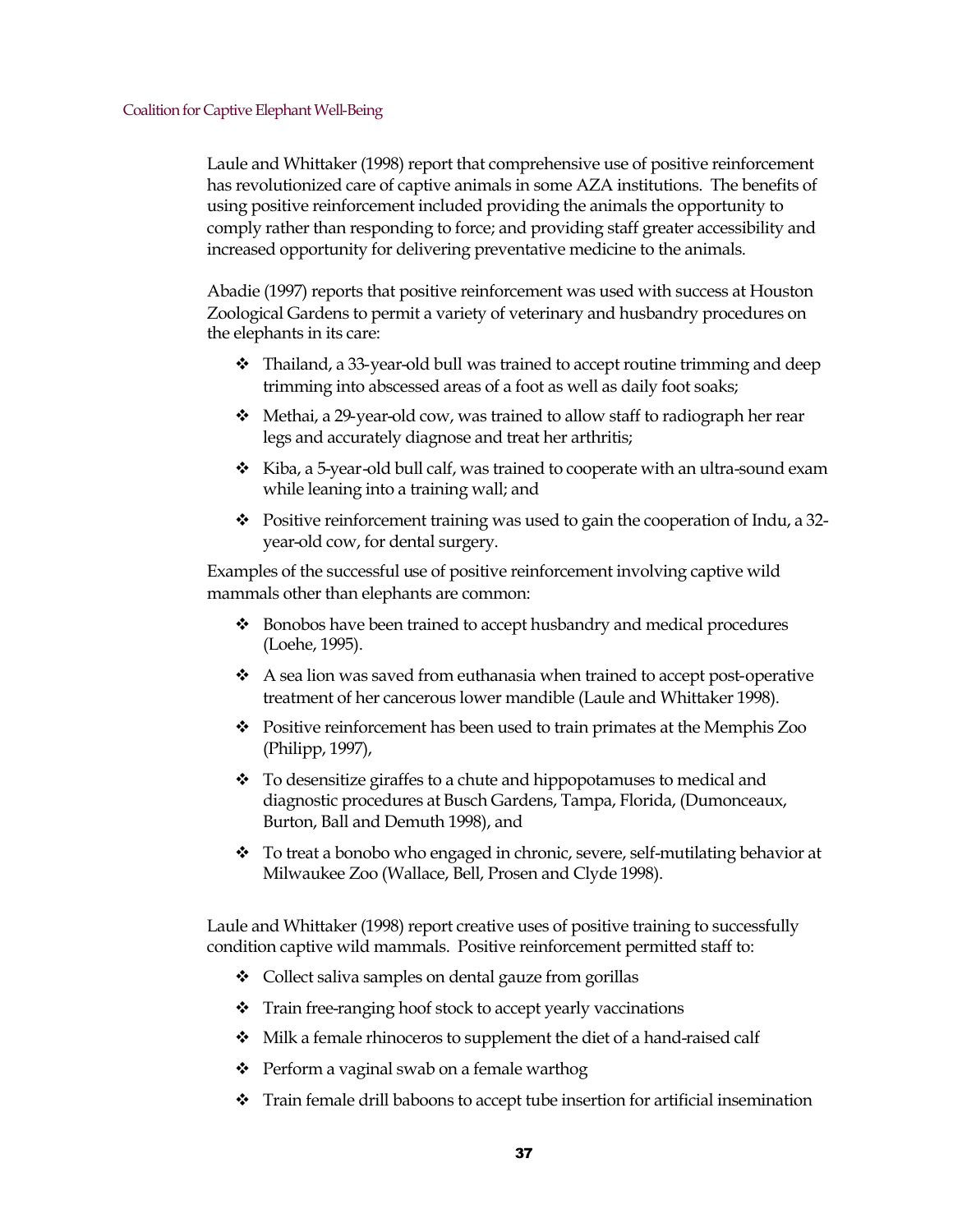- Collect blood from rhinos, pygmy hippos, giant anteaters and tapirs
- $\triangleleft$  Hold giant anteaters on target while taking body measurements

Laule and Whittaker (1998, 387) conclude that positive training provides "the means to develop and implement an effective program of preventative medicine."

## <span id="page-37-0"></span>4.26 Passive control—selected topics

### Keeper safety

One facility in the United States, The Elephant Sanctuary, in Hohenwald, Tennessee, describes its method of elephant management as "passive control" Blais (2000, 2001) and Buckley (2001). Certain Sanctuary staff members manage their resident elephants while sharing the same physical space with the animal. The Sanctuary reported no serious keeper injuries or deaths since the facility came into being in 1995 until the death of a senior keeper in 2006. The keeper was killed by Winkie, an Asian elephant taken from her family at the age of six-months and exhibited for 35 years in a Wisconsin zoo utilizing free contact management. [16](#page-37-1)

#### Space, autonomy, and positive reinforcement

Passive control is defined as a non-dominant approach to the management of elephants that utilizes positive reinforcement exclusively (Blais 2000, 2001; Buckley 2001). "Passive control management utilizes barn and yard facilities, keepers' knowledge of the individual elephant, recognition of species-specific behavior and the principles of operant conditioning to encourage an elephant to cooperate. Negative reinforcement and punishment are never used in passive control management" (Blais 2001).

Blais (2000) states a number of factors that are critical to making passive control a viable system for elephant management. Blais observes that access to large, diverse, and useable space helps to reduce social tension and relieve boredom. The Elephant Sanctuary operates on 2700 acres. It is divided into three habitats: a 2200 acre habitat for a herd of Asian elephants, a 200-acre habitat for a second herd of Asian elephants previously exposed to TB, and a 300-acre habitat for African elephants.

<span id="page-37-1"></span><sup>16</sup> Gay Bradshaw, Allan Schore, Janine Brown, et al., (2005) theorize that traumatic disruption of early social attachment processes by forcible separation of calves from their mothers can result in the affected animal expressing hyperaggression, impaired immunity responses and increased vulnerability to disease throughout its life. Brain science suggests that trauma caused by disrupting normal attachment processes in elephant infants affects neural functions in the infants' developing brain.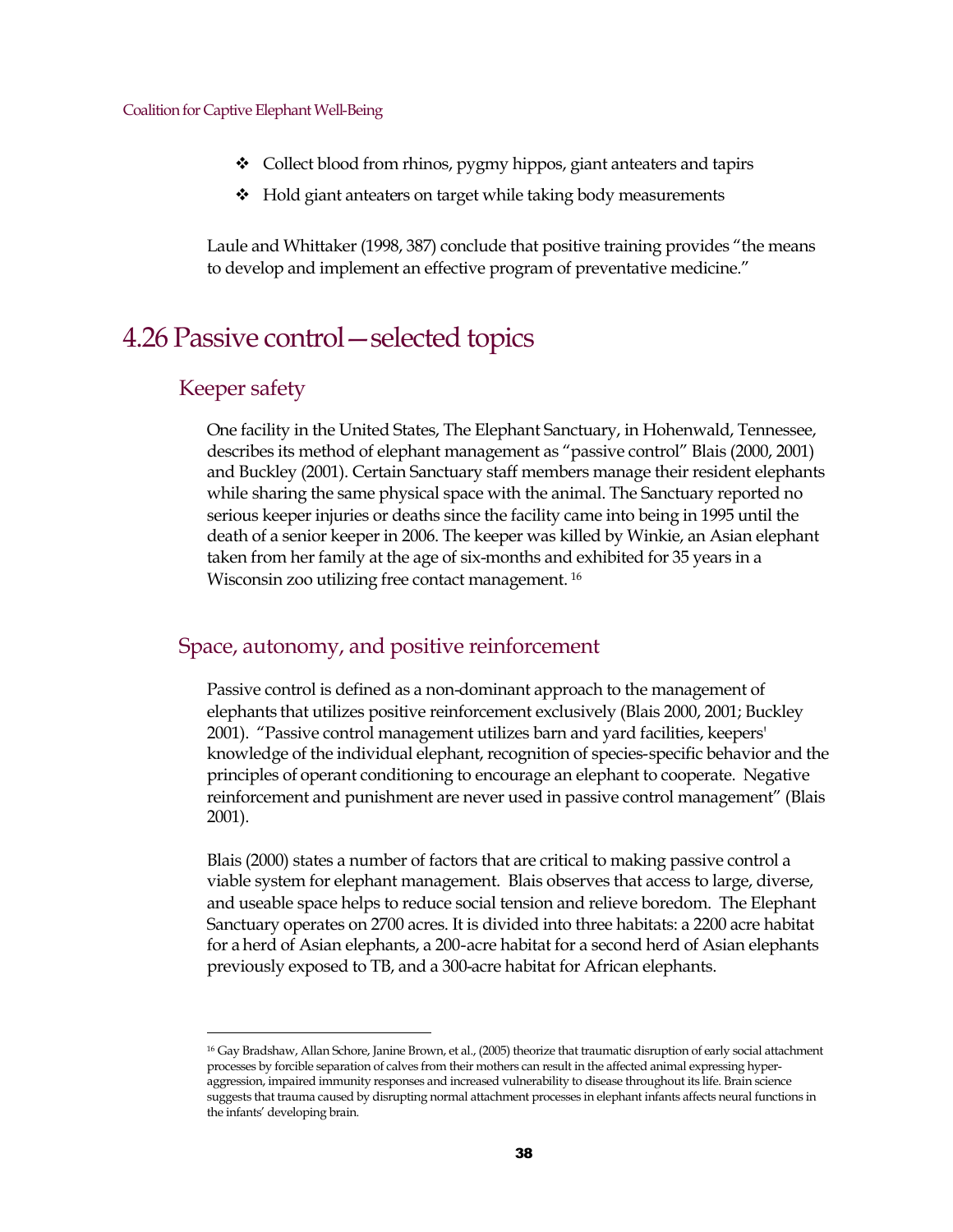He further states that large space results in improved physical conditioning and healthy feet, reduction in the need for intensive medical management often associated with zoo elephants housed in small spaces on unnatural, hard substrates. Blais explains that access to large spaces helps reduce social tension because subordinate elephants do not feel trapped or intimidated by a more dominant animal. Avoiding confrontation reduces stress that can cause an elephant to become fearful and agitated, states of arousal often associated with the aggression towards other elephants and keepers.

Blais explains that passive control is reliant upon meeting elephants' basic needs for social companionship, space, food, water and shelter met without conditions placed upon their behavior. Food, water, shelter, space and social companionship are never withheld in passive control. This approach is premised on the assumption that "…without threat of being deprived or forced to do something against their will, they are cooperative and calm" (Blais 2000).

Passive control posits that the elephants must have freedom of choice about whom they spend time, what they eat, when and where they do so, and when and where they sleep. Blais reports that elephants at The Elephant Sanctuary have unlimited access to a wide range of vegetation and habitat and free access to a large, heated barn, so they control when they come inside and how long they stay. Promoting the elephants' autonomy is premised on the assumption that "…when such decisions are made by the elephants, they form strong bonds with one another and their keepers" (Blais, 2000). Authors of this mode of management recognize that the most challenging component of this approach is allowing the elephants to operate in their own time, and to determine their own schedule for all activities.

We conclude that passive control appears to be a highly positive method of managing elephants, with elements that are inherently designed to increase captive elephant welfare as the cornerstones of the approach. However, we cannot determine whether to recommend passive control as a method of management to zoos since no American zoos currently provide their elephants the large, diverse, usable space or autonomy of choice that passive control requires.

## <span id="page-38-0"></span>5. Analysis

At the beginning of this report, we announced our assumption that captive environments, whether in a zoo or sanctuary, should emphasize the needs that an elephant "itself perceives to be important" (Mench and Kreger 1996, 13). This assumption, in turn, rested on an even more basic premise: sufficient scientific evidence and knowledge exist permitting us to identify those needs. As this report makes clear, sufficient scientific study and observation is available to allow us to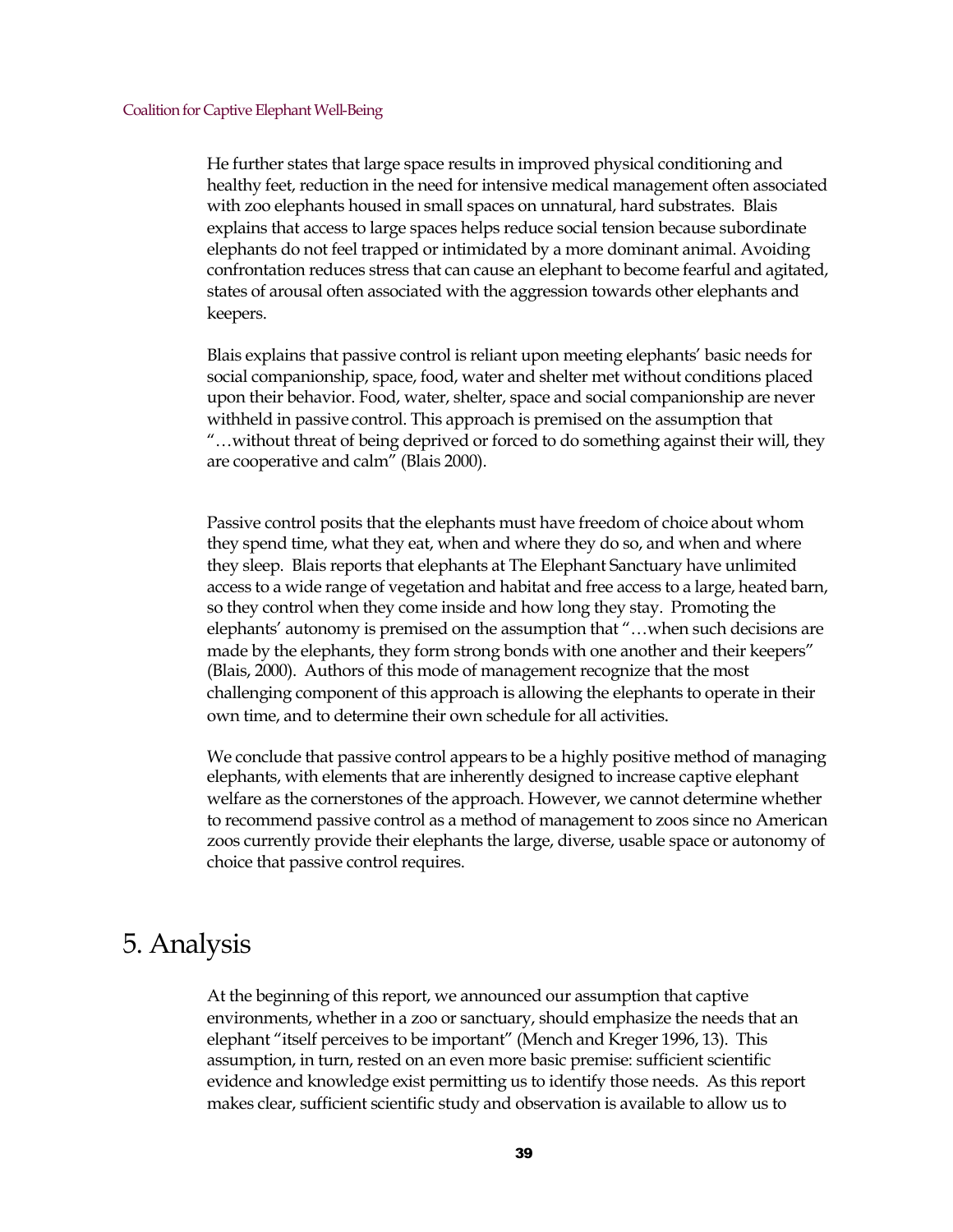identify with reasonable confidence certain key individual characteristics shared by all elephants irrespective of their species' membership—sophisticated cognitive ability, social complexity and physical vigor. Sufficient evidence exists to permit our identification of the critical elements of their natural history, including the social role played by the cow/calf herd, the powerful bonds between herd members, the critical role played by the herd in the reproductive health of its members, elephants' daily movement through huge spaces for feeding, resource exploitation, exploration and social networking (Sukumar 2003), and their use of 70 to 80 percent of their time foraging and browsing.

This scientific knowledge paints a detailed picture of the cognitive, social, occupational, feeding and sensory world of elephants. As the scientific literature discloses, the complexity and scale of their lives are staggering.

So long as human institutions, like zoos and sanctuaries, hold elephants captive, these institutions must consider whether they are capable of making the commitment of resources necessary to meet the requirements suggested by the species' natural history and individual elephant's key characteristics. Zoos and other institutions undertaking this responsibility must meet the challenge of providing environmental and social options that promote a population of healthy individuals engaged in the full panoply of species-specific behaviors. We believe that providing such environmental and social options to captive elephants requires a new vision of captivity, one requiring a change in kind rather than a change in degree of present captive practices.

One of the most important changes required is abandonment of negative reinforcement and physical punishment to train and manage captive elephants. This determination rests on two foundations. The evidence shows that effective management and training of elephants can be achieved without resort to use of negative reinforcement or physical punishment. Both negative reinforcement and physical punishment are intended to cause varying degrees of pain. While we recognize that the infliction of pain is not necessarily unethical (e.g., to perform a reasonable and necessary veterinary procedure) civilized humans everywhere agree that inflicting *unnecessary* pain is unethical and wholly indefensible.

Over the past 30 years abundant scientific knowledge has been gained in laboratory and clinical settings on animal behavior, animal learning, stress and distress. The evidence reported here strongly suggests that animals, including elephants, can be effectively trained and managed without resort to the infliction of pain or the incitement of fear and distress. Training methods predicated on positive reinforcement are effective, whether addressing husbandry, medical or behavioral issues.

Knowledgeable and appropriate application of positive reinforcement conditioning principles works, whether applied to people, hippos, anteaters, non-human primates or elephants. Staff trained in these principles can deliver life-saving medical care and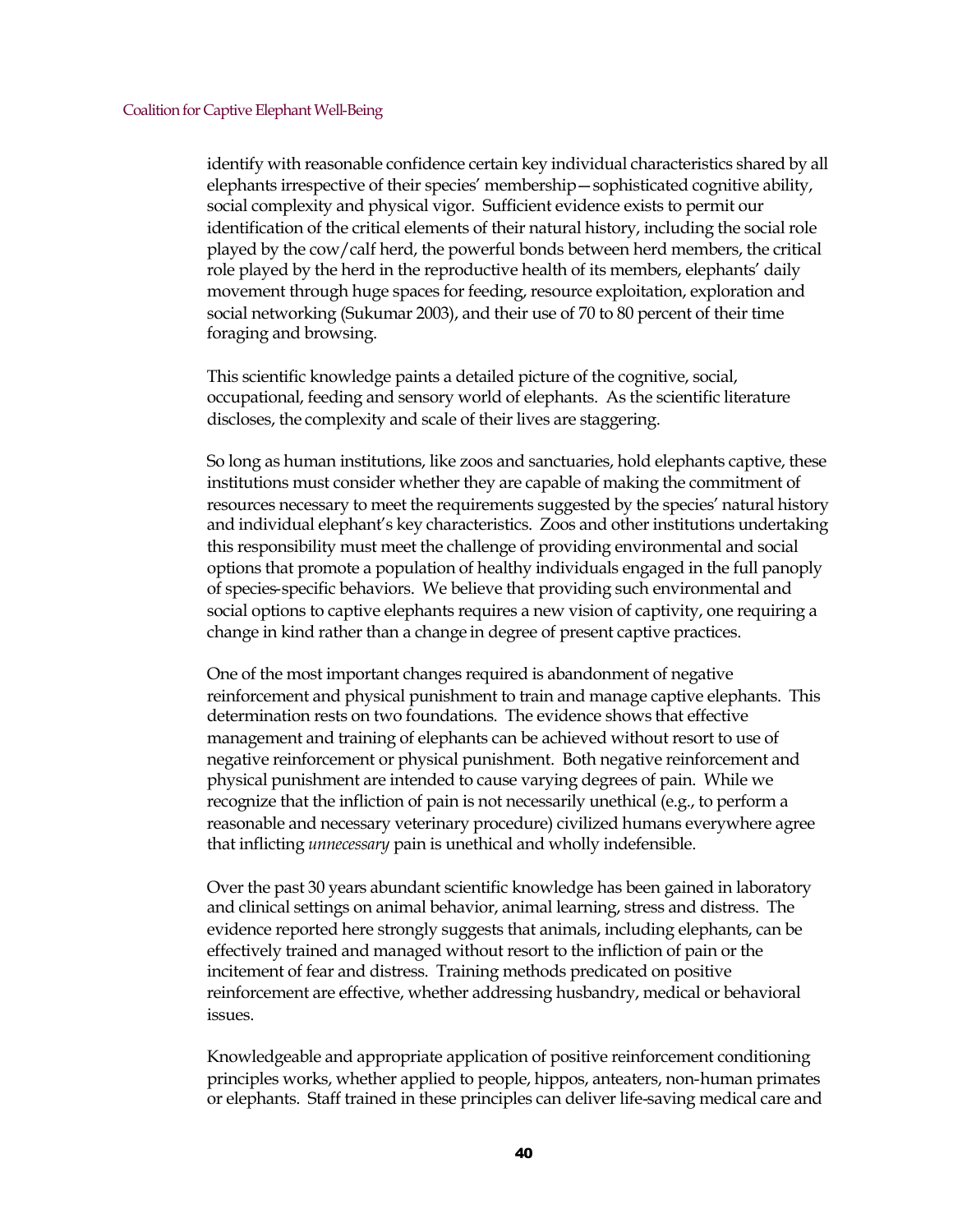teach new and complex behaviors to captive mammals while simultaneously enhancing husbandry and enrichment. Animals trained with positive reinforcement experience little or no pain or suffering during the learning process.<sup>[17](#page-40-0)</sup>

The application of positive conditioning principles also results in important collateral benefits for both staff and animals. The training benefits staff by permitting flexibility in scheduling, promoting safe working conditions, lessening the animals' stress related to husbandry and veterinary care, and contributing to a more cooperative relationship between staff and animal (see e.g., Loehe 1995).

Positive reinforcement and, for example, principles of protected contact promote the animal's control over its environment and eliminate the threat of negative reinforcement or punishment if the "wrong" behavior is exhibited. If, for example, the elephant does not understand a behavior being taught in free contact, whether it lacks preparedness[18](#page-40-1) for learning the particular behavior or the necessary sensory repertoire, it may suffer punishment or other aversive stimuli. Under principles of protected contact, for example, the burden instead falls on the trainer to develop an approach that takes advantage of the knowledge, personality, preparedness and sensory repertoire the elephant brings to the task. The single acceptable form of punishment in protected contact is "time outs," in which the trainer leaves the session for a brief period (Whittaker, pers. comm.).

Physical punishment is defended within the zoo community because elephants in the wild use physical punishment and aggression to control subordinate members of the herd. We reject this position for two reasons: (1) it is disputed by Poole's published observations from the wild; and (2) we have scientific evidence demonstrating that positive reinforcement is an effective tool to train and control the behavior of captive elephants. Because we know that positive, effective tools exist, resort by human caregivers to the infliction of pain or distress is unnecessary and, therefore, unethical.

As was earlier noted in this document, the use of physical punishment, deprivation (Leach 2001) and routine negative reinforcement to train captive elephants compromises keeper safety. These training techniques increase the likelihood of aggression by the elephant towards other elephants with which it is kept. These training techniques also increase the likelihood of aggression by the elephant towards its trainer. The long history of keeper death and injury rates in free contact is urgent

<span id="page-40-0"></span><sup>17</sup> Used moderately and appropriately, a time out is an acceptable form of punishment in elephant training and management. A time out is distinct from physical punishment in form, duration and impact on the animal. It is not a form of food deprivation and inflicts no pain or physical discomfort on the animal (Laule, pers. comm.).

<span id="page-40-1"></span><sup>18</sup> Certain animal learning is limited by an animal's state of "preparedness" (Seligman, 1970). Seligman suggests that genetic predispositions make an animal prepared, contra-prepared, or unprepared to learn particular things. A second limitation on animal learning involves the limits of the individual animal's sensory repertoire. Obviously animals can only respond to sensory stimuli that they can perceive.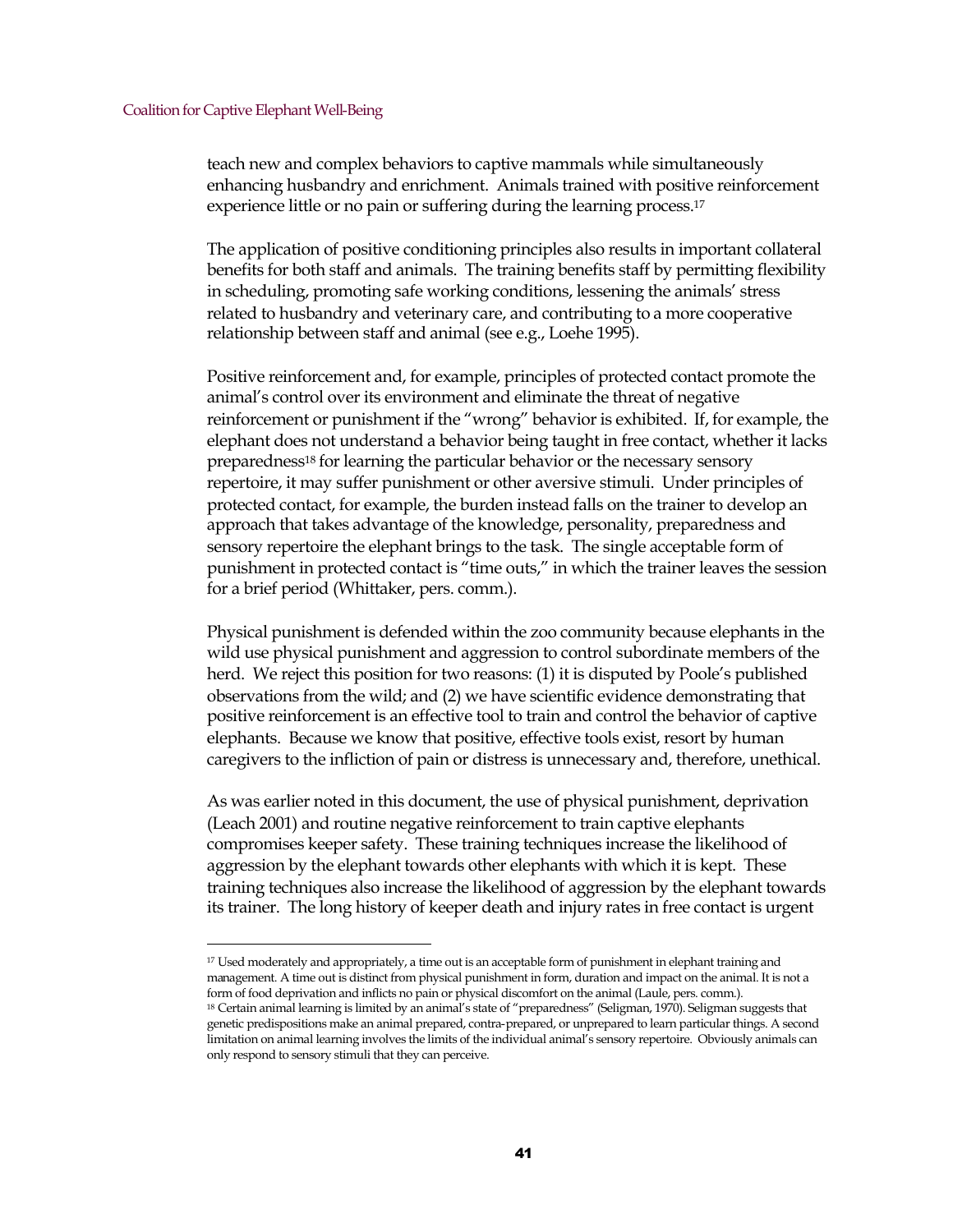and irrefutable testimony about the aggression and dysfunctional behavior of elephants managed through physical and psychological dominance.

The cessation of AZA's endorsement of the use of routine negative reinforcement and physical punishment is particularly important. AZA wields significant influence as an authoritative voice in captive management of wildlife. Powerful historic[19](#page-41-1) and clinical evidence shows the tendency of humans to obediently inflict pain, including excessive pain, when directed to by an authority.[20](#page-41-2) In light of AZA's special status as an authority in the field of wildlife management, it bears a special responsibility to exercise its power in a scientifically and ethically defensible manner.

Educating the public about the intrinsic value of elephants in our natural world and the importance of their well-being in captivity is incompatible with holding elephants in sub-optimal conditions or managing them through dominance. We believe that the public perceives an ethical difference between using a management system predicated on human dominance, routine chaining and the infliction of pain and a system predicated on positive reinforcement and the voluntary cooperation of the animal.

## <span id="page-41-0"></span>6. Conclusion

In light of the evidence available on the issues identified, we conclude that protected contact that employs positive reinforcement and eschews negative reinforcement and physical punishment while allowing a protective barrier between animal and trainer is best suited to maximize animal learning and promote animal and staff safety. We further conclude that protected contact management that is devoid of physical discipline, and reliant upon positive reinforcement is the bedrock of ethical, effective and humane treatment and training of captive elephants in existing North American zoo facilities.

We recommend, therefore, that the following conditions are necessary to create an optimal captive environment that promotes elephant welfare and contributes to their conservation:

- $\div$  Spacious quarters that permit foraging, exploration and exercise, year-round access to the outdoors, year-round access to live vegetation, membership in a social group of conspecifics and freedom to exercise reasonable autonomy.
- ◆ Freedom from overnight and other extended periods of chaining.
- Life-long protection of the natal bond between mothers and female calves, in the absence of extraordinary cause.

<span id="page-41-1"></span><sup>&</sup>lt;sup>19</sup> "When you think of the long and gloomy history of man, you will find more hideous crimes have been committed in the name of obedience than have ever been committed in the name of rebellion. If you doubt that, read William Shirer's `*Rise and Fall of the Third Reich*'" (Snow 1961).

<span id="page-41-2"></span><sup>20</sup> See Milgram 1963. "Behavioral Study of Obedience." *Journal of Abnormal and Social Psychology*: 67 (4), 371-378.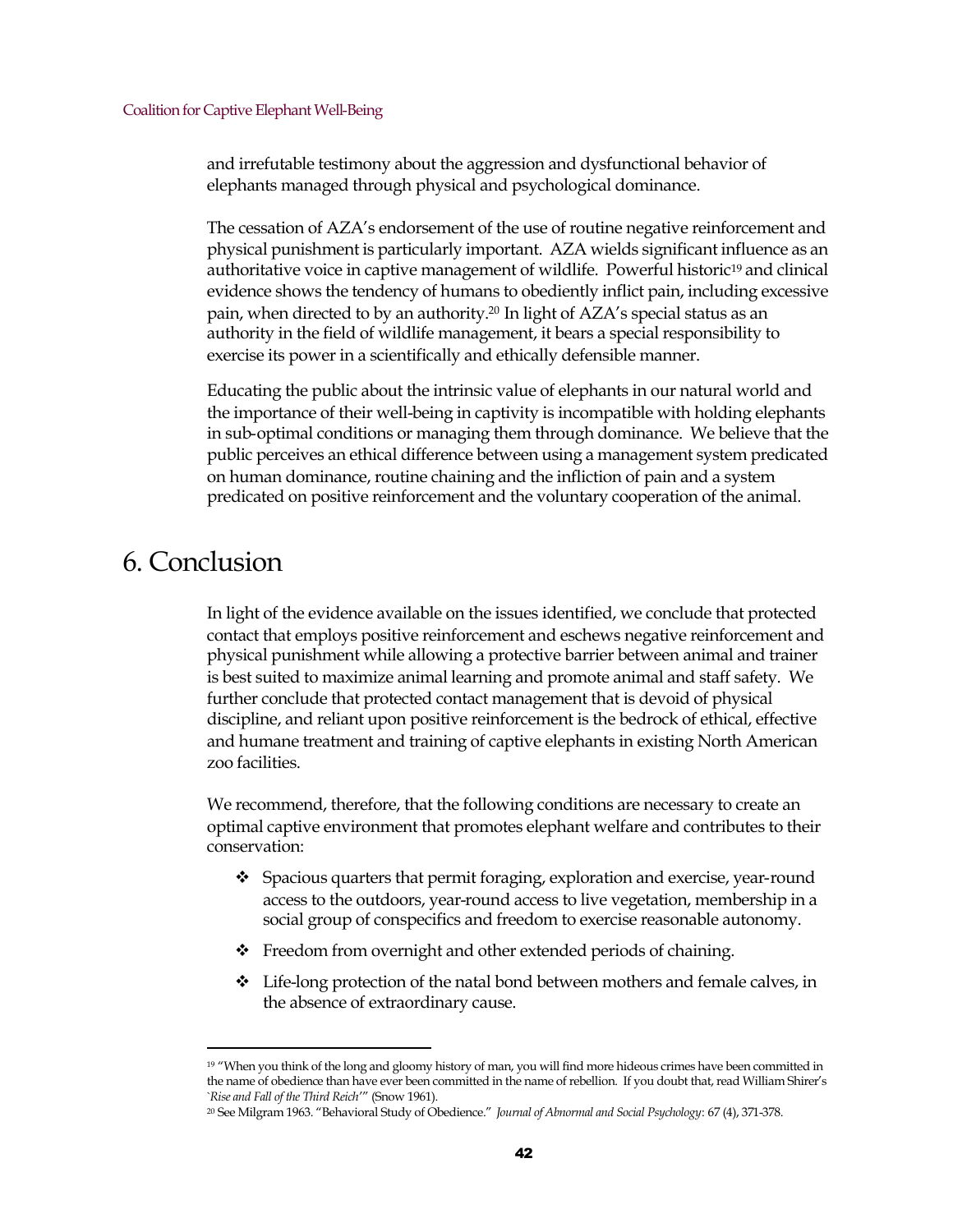Freedom from dominance-based behavior management, including physical punishment or threat of physical punishment, isolation or deprivation.

<span id="page-42-0"></span>A detailed statement of best practices employing and amplifying each of these four essential principles can be found in the Coalition's "Best Practices for Captive Elephant Well-Being." The Coalition's Best Practices detail our present understanding of the optimal conditions, tools and techniques necessary for captive elephants to flourish in our midst. Our Best Practices rely on living elephants' natural history, their key characteristics, and the wealth of available scientific knowledge on animal behavior. The Coalition's Best Practices present a coherent, science-based vision for humane captivity designed to minimize captive elephants' experience of distress and to maximize their experience of autonomy and a full range of their natural behavior. We believe that to the extent that elephant holding institutions commit themselves to these Best Practices, they will simultaneously expand scientific knowledge and promote the welfare and conservation of captive elephants.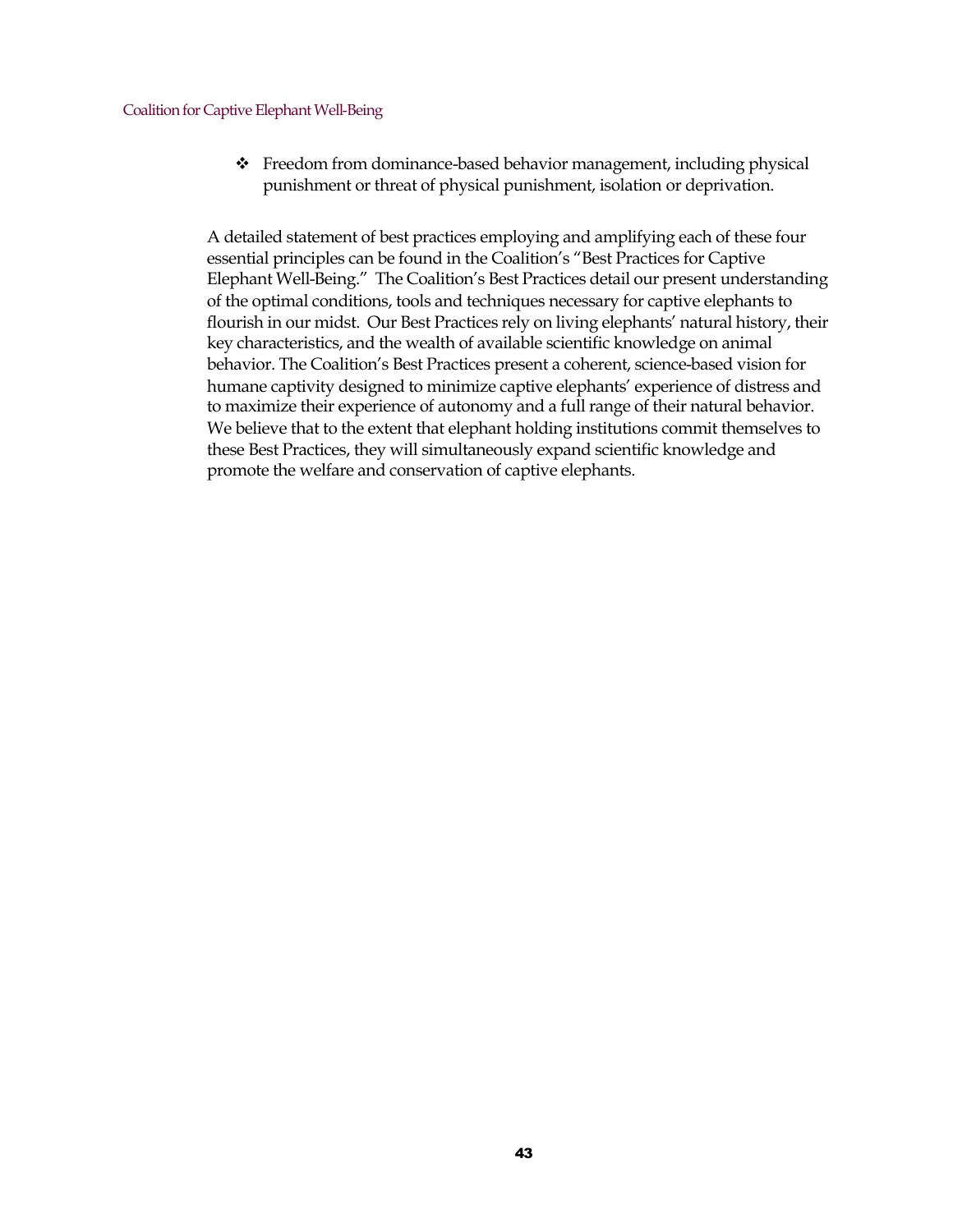## References

- Abadie, M. 1997. Medical management of Asian elephants at the Houston Zoological Gardens in *Proceedings of the annual conference of the American Zoo and Aquarium Association*, 5-8. Wheeling, WV: AAZPA.
- American Academy of Pediatrics, Committee on Psychosocial Aspects of Child and Family Health. 1998. Guidance for effective discipline. *Pediatrics* 101:723-728.
- AZA Regents. 2001. *AZA school for zoo and aquarium personnel*: *Principles of elephant management*. Silver Spring, MD: American Zoo and Aquarium Association (AAZPA).AZA. 2003. *Standards for elephant management and care*. Silver Spring, MD: American Zoo and Aquarium Association.
- Baer, J. 1998. A veterinary perspective of potential risk factors in environmental enrichment. In *Second nature: Environmental enrichment for captive animals*, eds. D.J. Shepherdson, J.D. Mellen and M. Hutchins, 277-301. Washington DC: Smithsonian Institution Press.
- Bettinger, T. and C. Fuller. 1995. The use of positive reinforcement conditioning to solve husbandry problems with wolves. In *Proceedings of the annual conference of the American Zoo and Aquarium Association*, 563-68. Wheeling, WV: AZA.
- Bradshaw, G., A. Schore, J. Brown, J. Poole and C. Moss. Elephant breakdown. *Nature* 433:807.
- Brett, L.P. & S. Levine. 1979. Schedule-induced polydipsia suppresses pituitary-activity in rats. *J. Comparative Physiology and Psychology* 93:946-956.
- Brockett, R.C., T.S. Stoinski, J. Black, T. Markowitz, and T. Maple. 1999. Nocturnal behavior in a group of unchained female African elephants. *Zoo Biology* 18:101-109.
- Chadwick, D.H. 1994. *The fate of the elephant*. San Francisco: Sierra Club.
- Chance, P. 1994. *Learning and behavior*. Third ed. Pacific Grove, CA: Brooks/Cole Publishing Company.
- Chapple, P., and D. Ridgeway. 2001. Elephant handling and analysis of the risks. *Journal of Elephant Managers Association* 11: 163-165.
- Clubb, R., and G. Mason, eds. In press. A review of the welfare of zoo elephants in Europe*.* In *Elephants in captivity*. Washington, DC: Humane Society Press.
- Coe, J. 2003. Steering the ark toward Eden: Design for animal well-being. *Journal of the American Veterinary Medical Association* 223 (7) 977-980
- Csuti, B., E.L. Sargent, and U.S. Bechert. 2001. *The elephant's foot.* Ames IA: Iowa State University Press.
- de Boer, S.F., J.L. Slangen and J. van der Gugten. 1988. Adaptation of plasma catecholamine and corticosterone responses to short-term repeated noise stress in rats. *Physiology and Behavior* 44: 273-280.
- de Boer, S.F., J. van der Gugten and J.L. Slangen. 1989. Plasma catecholamine and corticosterone responses to predictable and unpredictable noise stress in rats. *Physiology and Behavior* 45: 795-798.
- Desmond, T.J. and G. Laule. 1991. Protected contact elephant training. In *Proceedings of the annual conference of the American Association of Zoological Parks and Aquariums.* 606-613. Silver Spring, MD:American Association of Zoological Parks and Aquariums.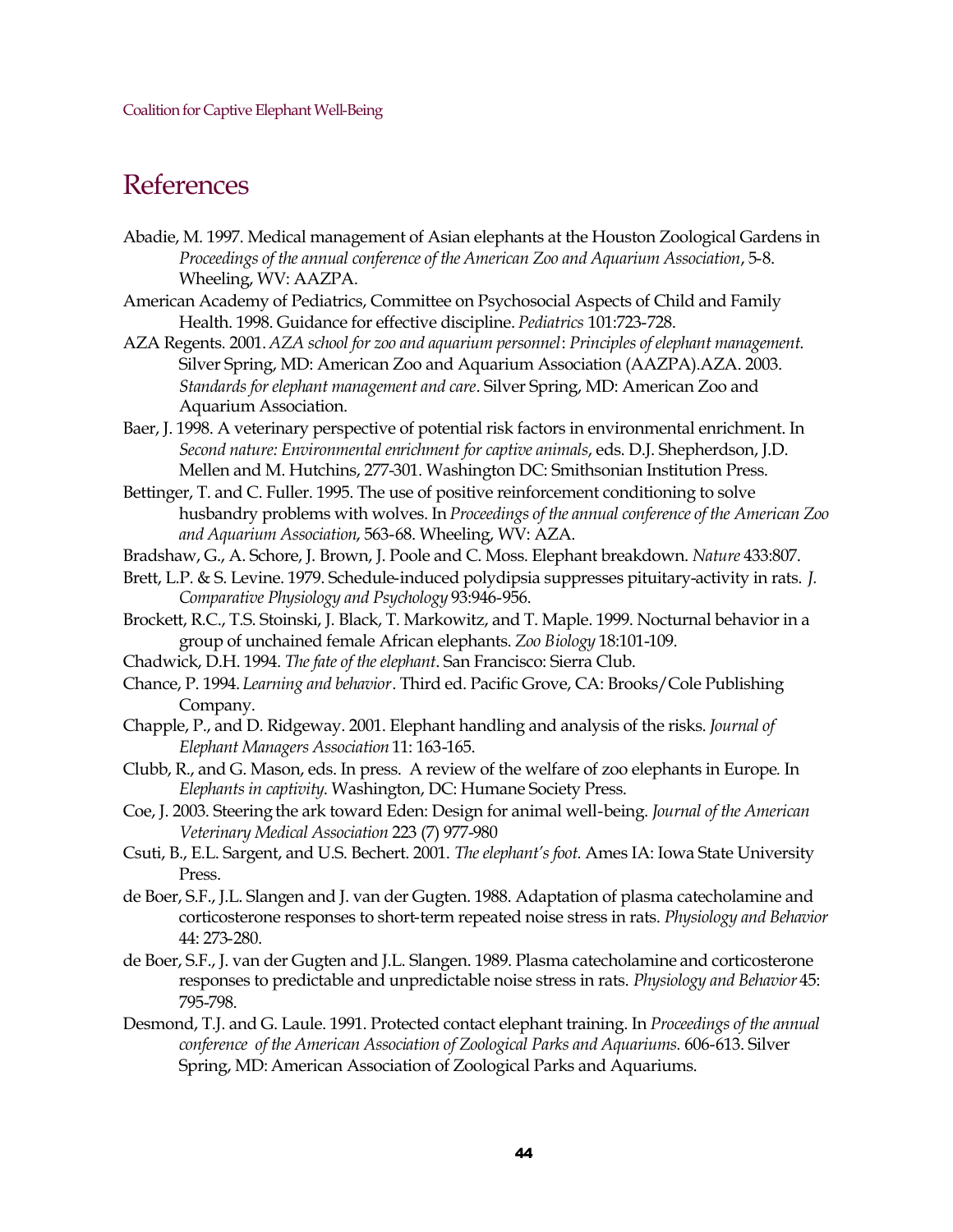- Desmond, T.J. 1994. Behavioral management—an integrated approach to animal care. In *Proceedings of the annual conference of the American Zoo and Aquarium Association.* 19-22. Silver Spring, MD: American Zoo and Aquarium Association.
- Douglas-Hamilton, I., and O. Douglas-Hamilton. 1975. *Among the elephants.* New York: The Viking Press.
- Dumonceaux, G.A., M.S. Burton, R.L. Ball, and A. Demuth. 1998. Veterinary procedures facilitated by behavioral conditioning and desensitization in reticulated giraffe (*Giraffa camelopardalis*) and Nile hippopotamus (*Hippopotamus amphibious*). In *Proceedings of the joint conference of the American Association of Zoo Veterinarians and American Association of Wildlife Veterinarians,* 388-392. Wheeling, WV: AAZPA.
- Duncan, A.E. 1998. Recognizing and balancing the benefits and risks of environmental enrichment. In *Proceedings of the joint conference of the American Association of Zoo Veterinarians and American Association of Wildlife Veterinarians*, 380-397. Wheeling, WV: AZA.
- Eisenberg, J.F. 1981. *The Mammalian radiations: An analysis of trends in evolution, adaptation, and behavior*. Chicago, IL: University of Chicago Press.
- Engel, C. 2002. *Wild health*. New York: Houghton Mifflin Co.
- Estes, R.D. 1991. *The behavior guide to African mammals*. London: University of California Press, Ltd.
- Fagen, R. 1981. *Animal play behavior*. Oxford: Oxford University Press.
- Forthman, D.L., R. McManamon, U.A. Levi, and G.Y. Bruner. 1995. Interdisciplinary issues in the design of mammal exhibits (excluding marine mammals and primates). In*Captive conservation of endangered species,* eds. E. F. Gibbons, Jr., J. Demarest and B. Durrant, 377- 399. Albany, NY: State University of New York Press.
- Forthman, D.L. 1998. Toward optimal care for confined ungulates. In *Second nature: Environmental enrichment for captive animals*, eds. D.J. Shepherdson, J.D. Mellen and M. Hutchins, 236-261. Washington DC: Smithsonian Institution Press.
- Foster-Turley, P. and H. Markowitz. 1982. A captive behavioral enrichment study with Asian small-clawed river otters (*Aonyx cinera*). *Zoo biology* 1:29-43.
- Fowler, M.E. 2001. An overview of foot condition in Asian and African elephants. In *The elephant's foot*, eds. B. Csuti, E.L. Sargent, and U.S. Bechert, 3-7. Ames, IA: Iowa State University Press.
- Gallup, G.G. 1983. Toward a comparative psychology of mind. In *Animal cognition and behavior,* ed. R.L. Mellgren, 473-510. Oxford: North Holland.
- Gamble, M.R. 1982. Sound and its significance for laboratory animals. *Biological Review* 57: 395-421.
- Gergely, G. 1994. From self-recognition to theory of mind. In *Self-awareness in animals and humans: Developmental perspectives*, eds. S.T. Parker, R.W. Mitchell and M.L. Boccia, 51-60. New York: Cambridge University Press.
- Gershoff, E. 1997. *The short- and long-term effects of corporal punishment on children: A meta-analytic review*. Austin, TX: University of Texas.
- Gold, K.C. and J.J. Ogden. 1991. Effects of construction noise on captive lowland gorillas (*Gorilla gorilla gorilla)* [abstract]. *American Journal of Primatology* 24: 104.
- Gruber, T.M., T.H. Friend, J.M. Gardner, J.M. Packard, B. Beaver, and D. Bushong. 2000. Variation in stereotypic behavior related to restraint in circus elephants. *Zoo Biology* 19: 209-221.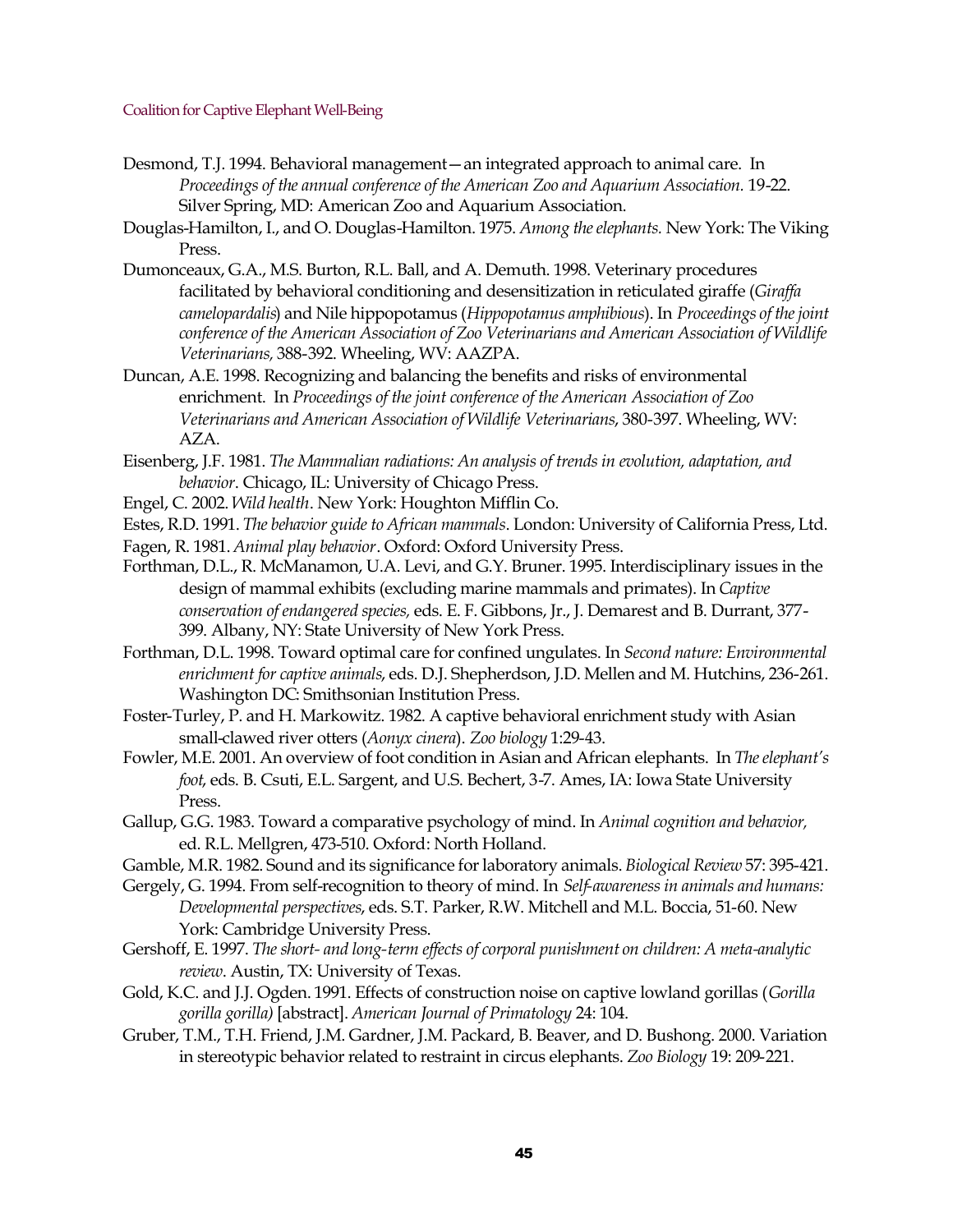- Hancocks, D. 1996. The design and use of moats and barriers. In *Wild mammals in captivity: Principles and techniques*, eds. D.G. Kleiman, M.E. Allen, K.V. Thompson and S. Lumpkin, 191-203. Chicago, IL: University of Chicago Press.
- Hanson, J.P., M.E. Larson, and C.T. Snowdon. 1976. The effects of control over high intensity noise on plasma cortisol levels in rhesus monkeys. *Behavioral Biology* 16: 333-340.
- Hart, B.L., L.A. Hart, M. McCoy and C.R. Sarath. 2001. Cognitive behaviour in Asian elephants: Use and modification of branches for fly switching. *Animal Behaviour* 62: 839-847.
- Hediger, H. 1950.*Wild animals in captivity*. London: Butterworth.
- Helfman, G.S. 1981. Twilight activities and temporal structure in a freshwater fish community. *Journal of Fisheries and Aquatic Sciences* 38:1405-1420.
- Hiby, E.F., N.J. Rooney and J.W.S. Bradshaw. 2004. Dog training methods: Their use, effectiveness and interaction with behaviour and welfare. *Animal Welfare* 13:63-69.
- Hoffman, M.L. 1970. Moral development. In *Carmichael's manual of child psychology*, Vol. 2, ed. P.H. Mussen, 261-360. New York: Wiley.
- Holdo, R.M. and L.R. McDowell. 2004. Termite mounds as nutrient-rich food patches for elephants. *Biotropica* 36 (2): 231-239.
- Honeyman, V.L., R.M. Cooper, and S.R. Black. 1998. A protected contact approach to anesthesia and medical management of an Asian elephant *(Elephas maximus)*. In *Proceedings of the joint conference of the American Association of Zoo Veterinarians and American Association of Wildlife Veterinarians*, 338-395. Wheeling, WV: AZA.
- Hutchins, M. and B.R. Smith. 1999. *AZA elephant planning initiative: On the future of elephants in North American zoos*. Silver Spring, MD: American Zoo and Aquarium Association.
- Hutchins, M., B. Smith, and R. Allard. 2003. In defense of zoos and aquariums: The ethical basis for keeping wild animals in captivity.*Journal of the American Veterinary Medical Association* 223 (7) 958-966.
- Jamieson, D. 1995. Wildlife conservation and individual animal welfare. In *Ethics on the ark*, eds. B.G. Norton, M. Hutchins, E.F. Stevens and T. Maple, 69-73. Washington DC: Smithsonian Institution Press.
- Keele, M. AZA's Elephant TAG/SSP report. Presented at the annual conference of the American Zoo and Aquarium Association Elephant TAG/SSP meeting, Sept. 22, 2004.
- Kinzley, C. Personal comm. 6 Feb. 2005.
- Klasig, K.C. 1985. Influences of stress on protein metabolism. In *Animal Stress*, ed. G.P. Moberg, 193-224. Bethesda, MD: American Physiological Society.
- Koontz, F.W. and R. Roush. 1996. Communication and social behavior. In *Wild mammals in captivity: Principles and techniques*, eds. D.G. Kleiman, M.E. Allen, K.V. Thompson and S. Lumpkin, 334-343. Chicago, IL: University of Chicago Press.
- Krause, B.L. 1989. Habitat ambient sound as a function of transformation for resident animals and visitors at zoos, aquaria, and theme parks: A hypothesis. *Proceedings of the annual conference of the American Association of Zoological Parks and Aquariums*, 415-419. Wheeling, WV: AAZPA.
- Landi, M.S., J.W., Drieder, C.M. Lang and L.P. Bullock. 1982. Effects of shipping on the immune function in mice. *American Journal of Veterinary Research* 43: 1654-1657.
- Langman, V.A. 1985. Heat balance in the black rhinoceros (*Diceros bicornis). National Geographic Research Reports* 21: 251-254.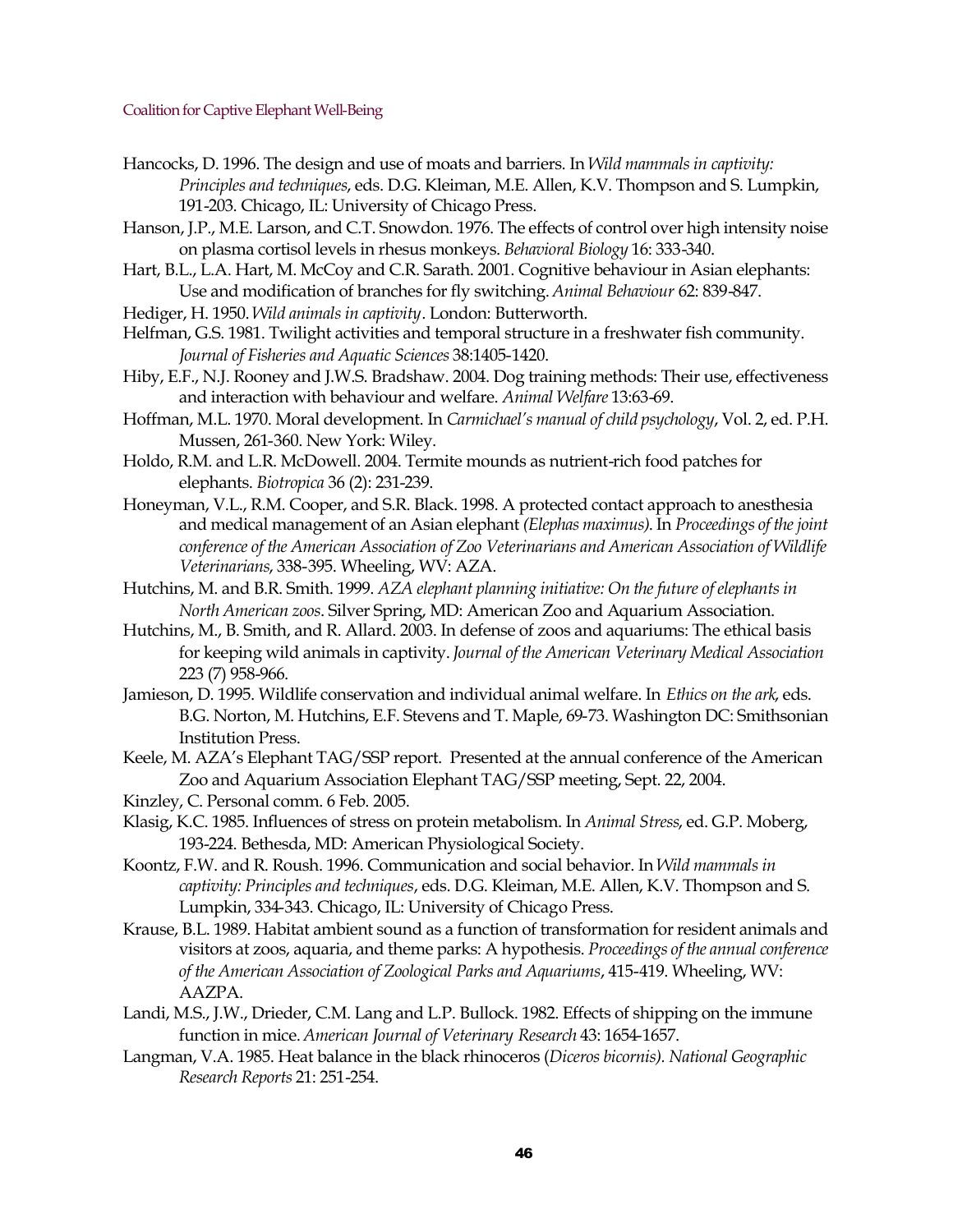- Langman, V.A. 1990. Thermal profile of the African elephant enclosure at Zoo Atlanta. Report to Zoo Atlanta, Atlanta, GA.
- Langman, V.A., T.J. Roberts, J. Black, G.M.O. Maloiy, N.C. Heglund, J.M. Weber, R. Kram and C.R. Taylor. 1995. Moving cheaply: Energetics of walking in the African elephant. *The Journal of Experimental Biology* 198: 692--632.
- Langman, V.A., M. Rowe, Forthman, D., B. Whitton, N. Langman, T. Roberts, K. Hutson, C. Boling, and D. Maloney. 1996. Thermal assessment of zoological exhibits I: Sea lion enclosure at the Audubon Zoo. *Zoo Biology*. 15: 403-411.

Langman, V.A., M. Rowe, D. Forthman, N. Langman, J. Black and T. Walker. 2003. Quantifying shade using a standard environment. *Zoo Biology* 22:253-260.

- Laule, G. Personal comm. 23 Feb. 2005.
- Laule, G. 2003. Positive reinforcement training and environmental enrichment: enhancing animal well-being. *Journal of the American Veterinary Medical Association* 223 (7): 969-973.
- Laule, G. and T. Desmond. 1998. Positive reinforcement training as an enrichment strategy. In *Second nature: Environmental enrichment for captive animals*, eds. D.J. Shepherdson, J.D. Mellen, and M. Hutchins, 302-313. Washington DC: Smithsonian Institution Press.
- Laule, G.E. and M.A. Whittaker. 1998. The use of positive reinforcement techniques in the medical management of captive animals. In *Proceedings of the joint conference of the American Association of Zoo Veterinarians and American Association of Wildlife Veterinarians*, 383-387. Wheeling, WV: AZA.
- Lazar, J., L.E.L. Rasmussen, D.R. Greenwood, I.S. Bang, and G.D. Prestwich. 2004. Elephant albumin: A multipurpose pheromone shuttle.*Chemistry and Biology* 11: 1093-1100
- Leach, E. 2001. Controlled deprivation. In *Encyclopedia of the world's zoos*, ed. C.E. Bell. 1:310-311. Chicago: Fitzroy Dearborn Publishers.
- Leach, E. 2001. Training, animal. In *Encyclopedia of the world's zoos*, ed. C.E. Bell. 3:1256-1261. Chicago: Fitzroy Dearborn Publishers.
- Lee, P.C. 1987. Allomothering among African elephants. *Animal Behavior*. 35 (1): 278-291.
- Lee, P.C. and C. Moss. 1986. Early maternal investment in male and female African elephant calves. *Behavioural Ecology and Sociobiology* 18 (5): 353-361.
- Lehnhardt, J. 1984. A new approach to chaining elephants at Calgary Zoo. Paper presented at the Elephant Workshop, New Orleans, LA. December.
- Loeber, R. and M. Stouthamer-Loeber. 1986. Family factors as correlates and predictors of juvenile conduct problems and delinquency. In *Crime andjustice: An annual review of research*, Vol. 7, eds. M. Tonry and N. Morris, 29-149. Chicago, IL: University of Chicago Press.
- Loehe, R.J. 1995. Benefits of a positive reinforcement training program with bonobos (*Pan paniscus*). In*Proceedings of the regional conference of the American Zoo and Aquarium Association*, 93-95. Wheeling, WV: AZA.
- Lytton, H. 1996. *Child and family factors as predictors of conduct disorder and criminality: A quantitative synthesis and qualitative examination of the literature.* Unpublished manuscript.
- Maple, T. 2003. Strategic collection planning and individual animal welfare. *Journal of the American Veterinary Medical Association* 223 (7): 966-969.
- Maple, T., R. McManamon and E. Stevens. 1995. Defining the good zoo. In *Ethics on the ark*, eds. B.G. Norton, M. Hutchins, E.F. Stevens, and T. Maple. 219-233 Washington DC: Smithsonian Institution Press.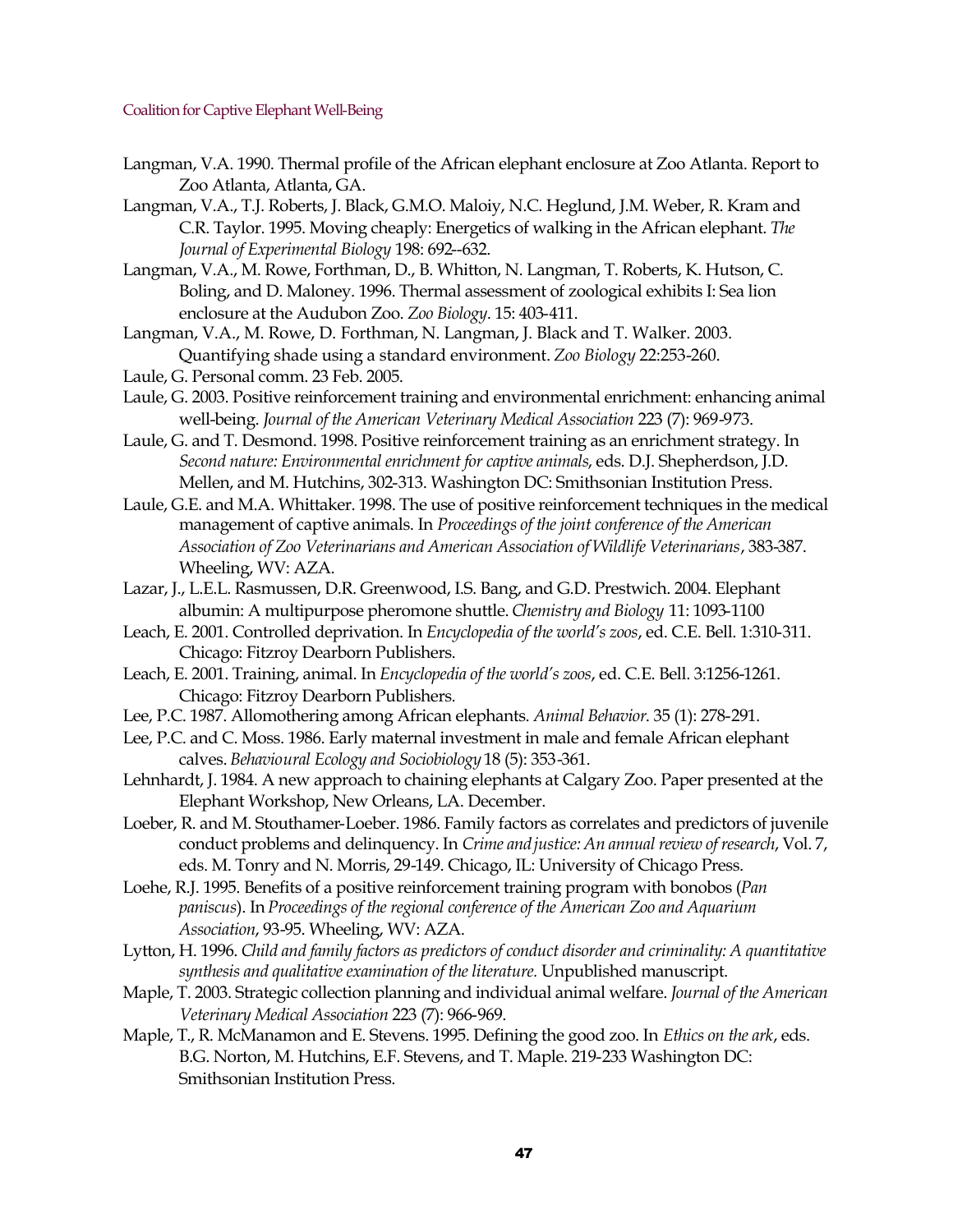- Markowitz, H. and S.W. Line. 1989. Primate research models and environmental enrichment. In *Housing, care, and psychological well-being for laboratory primates.* ed. E. Segal, 203-212. Park Ridge, NJ: Noyes Publications.
- Martin S. 1996. Training as enrichment. In *American Association of Zoological Parks and Aquariums Regional Conference Proceedings*, 139--143. Wheeling, WV: AAZPA.
- Masson, J. and S. McCarthy. 1994. *When elephants weep: The emotional lives of animals.* London: Jonathan Cape.
- Mayr, E. 1976. *Evolution and the diversity of life*. Cambridge, MA: Belknap Press of Harvard University Press.
- McComb, K., C. Moss, L. Baker and S. Sayialel. 2000. Unusually extensive networks of vocal recognition in African elephants. *Animal Behavior* 59 (6) 1103-1109.
- McComb, K., C. Moss, S. Durant, L. Baker and S. Sayialel. 2001. Matriarchs as repositories of social knowledge in African elephants. *Science* 292 (5516): 491-494.
- Mench, J. and M. Kreger. 1996. Ethical and welfare issues associated with keeping wild mammals in captivity. In *Wild mammals in captivity: Principles and techniques*, eds. D.G. Kleiman, M.E. Allen, K.V. Thompson and S. Lumpkin, 5-15. Chicago, IL: University of Chicago Press.
- Mikota, S.K., E.L. Sargent and G.S. Ranglack. 1994. *Medical management of the elephant*. West Bloomfield, MI: Indira Publishing House.
- Milgram, S. 1963. Behavioral study of obedience. *Journal of Abnormal and Social Psychology* 67 (4): 371-378.
- Moberg, G.P. 1985. Influence of stress on reproductive measure of well-being. In *Animal stress*, ed. G.P. Moberg, 245-268. Bethesda, MD: American Physiological Society.
- Moss, C. 1988. *Elephant memories*. New York: William Morrow.
- Moss, C. and J. Poole. 1983. Relationships and social structure of African elephants. In *Primate social relationships: An integrated approach*, ed. R. A. Hinde, 315-325. Oxford: Oxford Blackwell Scientific.
- O'Connell, C.E., L. Hart and B. Arnason. 1999. Comments on 'elephant hearing.' *Journal of the Acoustical Society of America* 104: 1122-1123.
- Olson, D. 2004. *Elephant husbandry resource guide*. Fort Worth, TX: International Elephant Foundation.
- Olson, D. and R.J. Wiese. 2000. State of the North American African elephant population and projections for the future. *Zoo Biology* 19: 311-320.
- Owen-Smith, N. 1988. *Megaherbivores: The influence of very large body size on ecology*. Cambridge: Cambridge University Press.
- Patterson, G.R. 1975. *Families: Application of social learning to family life.* Champaign, IL: Research Press.
- Payne, K. 1998. *Silent thunder*. New York: Penguin Books.
- Payne, K. 2003. Sources of social complexity in the three elephant species. In *Animal social complexity: Intelligence, culture, and individualized societies* eds. F.B. De Waal, and P.L. Tyack, 57-85. Cambridge MA: Harvard University Press.
- Peterson, E.A. 1980. Noise and laboratory animals. *Laboratory Animal Science* 30:422-439.
- Philipp, C. 1997. Developing a positive reinforcement program with primates at the Memphis Zoo. In Proceedings of the annual conference of the *American Zoo and Aquarium Association*, 396-402. Wheeling, WV: AZA.
- Poole, J. 1997.*Elephants*. Stillwater, MN: Voyager Press.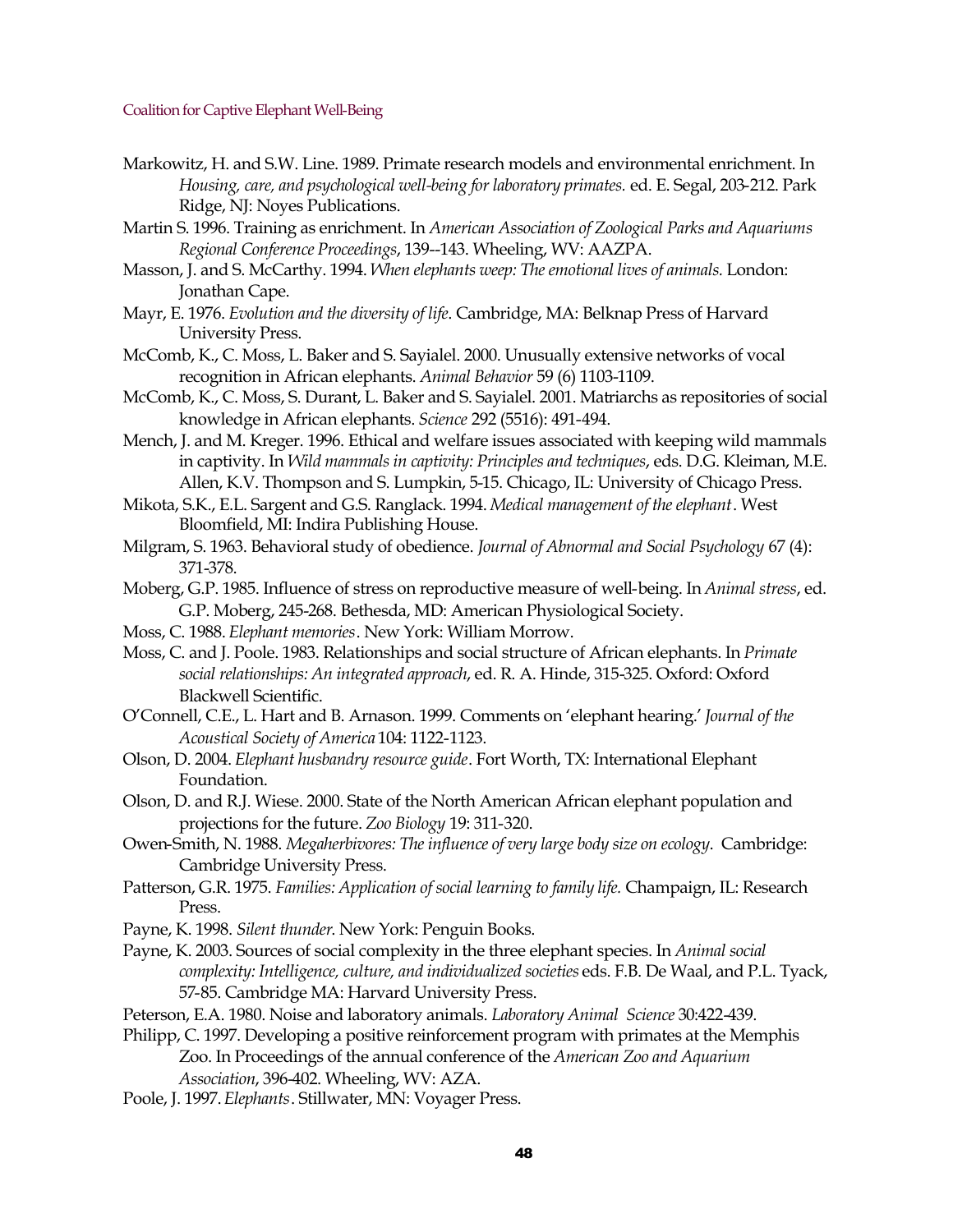- Poole, J. 1998. An exploration of a commonality between ourselves and elephants. *Etica and Animali* 9/98: 85-110.
- Poole, J. 2001. Keynote address. Paper presented at the 22<sup>nd</sup> Annual Conference of the Elephant Managers Association, Orlando, FL.
- Poole, J. 2004. "Why elephants communicate" (On-line), Elephant voices, Copyright © 2004. Accessed 25 August 2004 at

[http://www.elephantvoices.org/how\\_comm/main\\_how\\_comm.html.](http://www.elephantvoices.org/how_comm/main_how_comm.html)

- Pryor, K. 1985. *Don't shoot the dog*. New York: Simon and Schuster, Inc.
- Rees, P. 2001. Captive breeding of Asian elephants (*Elephas maximus*): The importance of producing socially competent animals. In *Trends in wildlife biodiversity, Conservation and management*, eds. B.B. Hosetti and M. Venkateshwarlu, 76-91. Delhi: Deya Publishing House.
- Rees, P. 2002. Asian elephants (*Elephas maximus*) dust bathe in response to an increase in environmental temperature. *Journal of Thermal Biology* 27: 353-358.
- Rees,P. 2003. Asian elephants in zoos face global extinction: Should zoos accept the inevitable? *Oryx* 37: 20-22.
- Rensch, B. 1957. The intelligence of elephants. *Scientific American* February, 44-49.
- Roberts, M.W. and S.W. Powers. 1990. Adjusting chair time-out enforcement procedures for oppositional children. *Behavior Therapy* 21: 257-271.
- Roocroft, A. and J. Oosterhuis. 2001. Foot care for captive elephants. In *The elephant's foot*, eds. B. Csuti, E.L. Sargent, and U.S. Bechert, 21-52. Ames IA: Iowa State University Press.
- Ruggiero R.D. and J.M. Fay. 1994. Utilization of termitarium soils by elephants and its ecological implications. *African Journal of Ecology* 32: 222-232.
- Sampson, E. 1999. Fourth elephant research symposium.*Journal of the Elephant Managers Association* 10: 111-117.
- Schulte, B.A. 2000. Social structure and helping behavior in captive elephants. *Zoo Biology* 19: 447- 459.
- Seidensticker, J. and J.G. Doherty. 1996. Integrating animal behavior and exhibit design. In *Wild mammals in captivity: Principles and techniques*, eds. D.G. Kleiman, M.E. Allen, K.V. Thompson and S. Lumpkin, 180-190. Chicago, IL: University of Chicago Press.

Seligman, M.E. 1970. On the generality of laws of learning. *Psychological review* 77: 406-418.

- Seligman, M.E. 1975. *Helplessness: On depression, development, and death*. San Francisco, CA: Freeman Press.
- Seligman, M.E.P. and Y.M. Binik. 1977. The safety signal hypothesis. In *Operant-Pavlovian interactions*, eds. H. Davis and H.M.B. Hurwitz, 165-187. Hillside, NJ: Lawrence Erlbaum.
- Shoshani, J. 1992. *Elephants: Majestic creatures of the wild*. San Francisco: Weldon Owen.
- Shoshani, J. and J.F. Eisenberg. 1992. Intelligence and survival. In *Elephants,* eds. J. Shoshani. 134- 137. London: Simon and Schuster.
- Shoshani, J. 1997. Last of a noble line. In *Elephants: The deciding decade*, ed. R. Orenstein, 41-49. Buffalo, NY: Key Porter Book Limited; International Wildlife Coalition.

Skinner, B.F. 1965. *Science and human behavior*. New York: The Free Press.

Snow, C.P. 1961. Either-or. *Progressive.* Feb. 24.

Stoskopf, M.K. 1983. The physiological effects of psychological stress. *Zoo Biology* 2:179-190.

Stringfield, E.E. and J.K. McNary. 1998. Operant conditioning of diabetic primates to accept insulin injections. In *Proceedings of the joint conference of the American Association of Zoo*